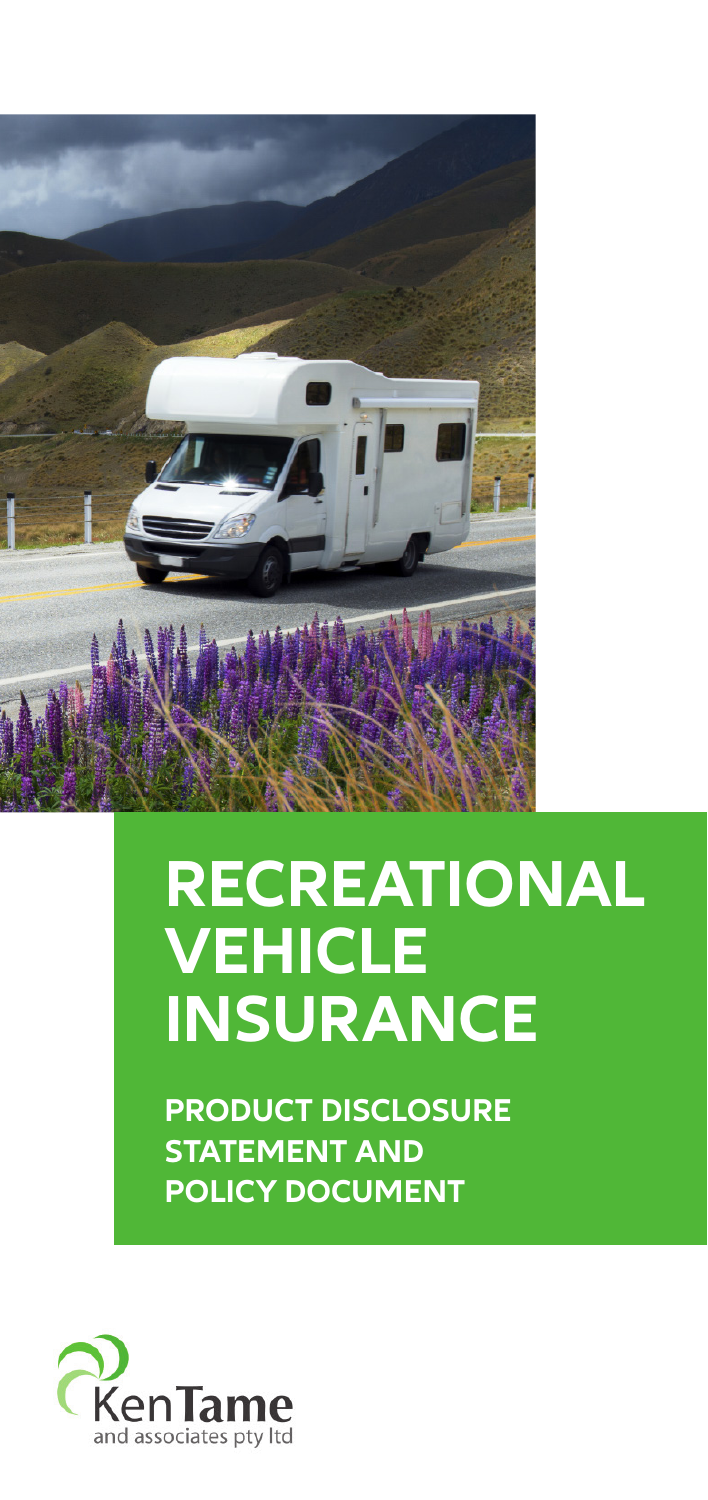Preparation Date: 01/02/2021.



Online kentame.com.au Call 03 8480 2200

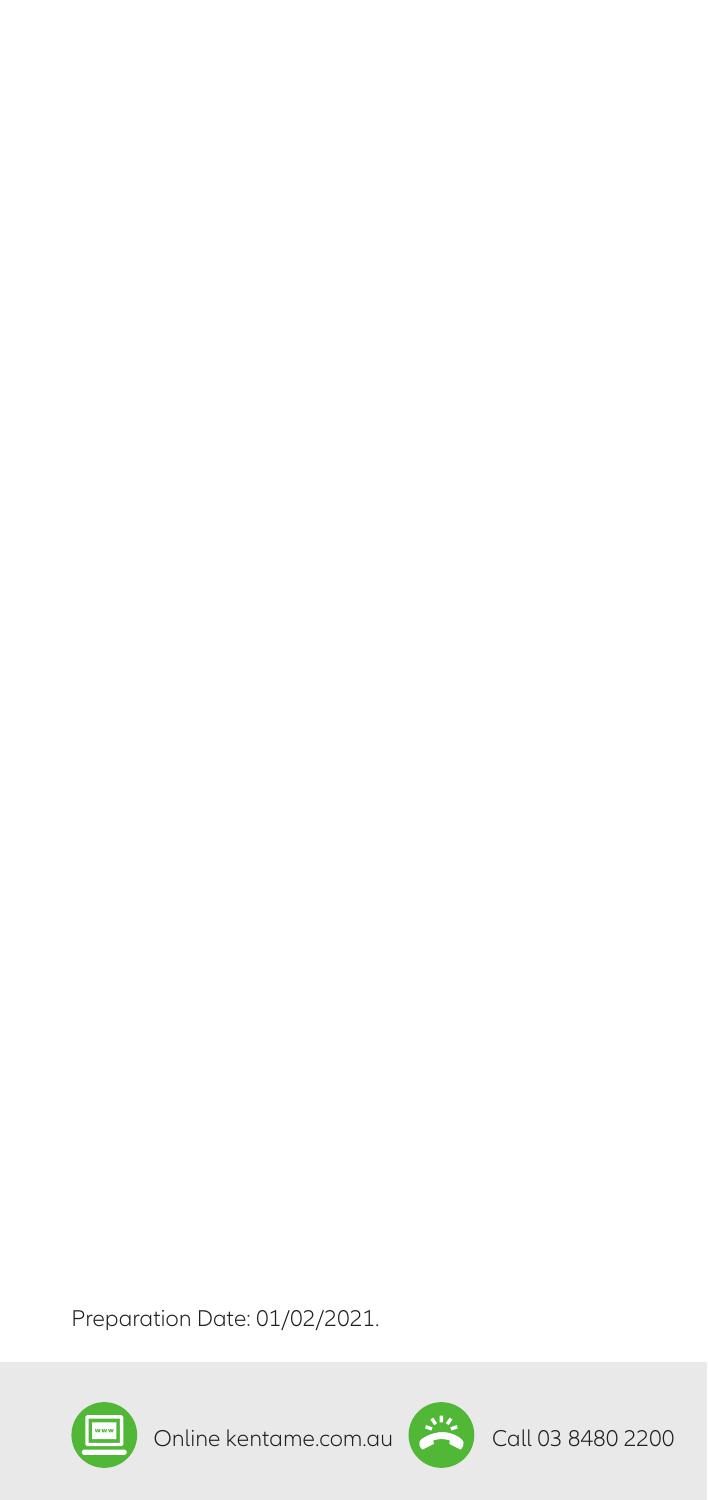## Recreational Vehicle Insurance

This policy document is also a Product Disclosure Statement (PDS) and is an important document that contains information designed to help you make an informed decision about whether to purchase this insurance.

As a current CMCA member, you need to ensure you have all the protection you need, so please read through this PDS carefully, and store in a safe place for easy reference.

Welcome and thank you for choosing Ken Tame & Associates Pty Ltd (KTA) Recreational Vehicle Insurance exclusively designed for CMCA members only.

### About Ken Tame & Associates Pty Ltd

Ken Tame & Associates Pty Ltd (KTA) ABN 48 057 816 172 AFS Licence 246937 is an organisation that has provided specialist insurance products for over 20 years to owners of recreational vehicles. Ken Tame & Associates is a wholly owned company of the insurer Allianz.

### About Allianz

The insurer of this policy is Allianz Australia Insurance Limited ABN 15 000 122 850 AFS License No. 234708 of GPO Box 9870 Melbourne VIC 3000 (Allianz). Allianz Australia is one of Australia's largest general insurers and as a member of the worldwide Allianz Group, use their years of local expertise, combined with global experience, to offer a wide range of products and services to its customers.

Allianz is committed to continuous improvement of our products and services and strive to achieve this through the use of dedicated technical research units and the sharing of new product developments globally.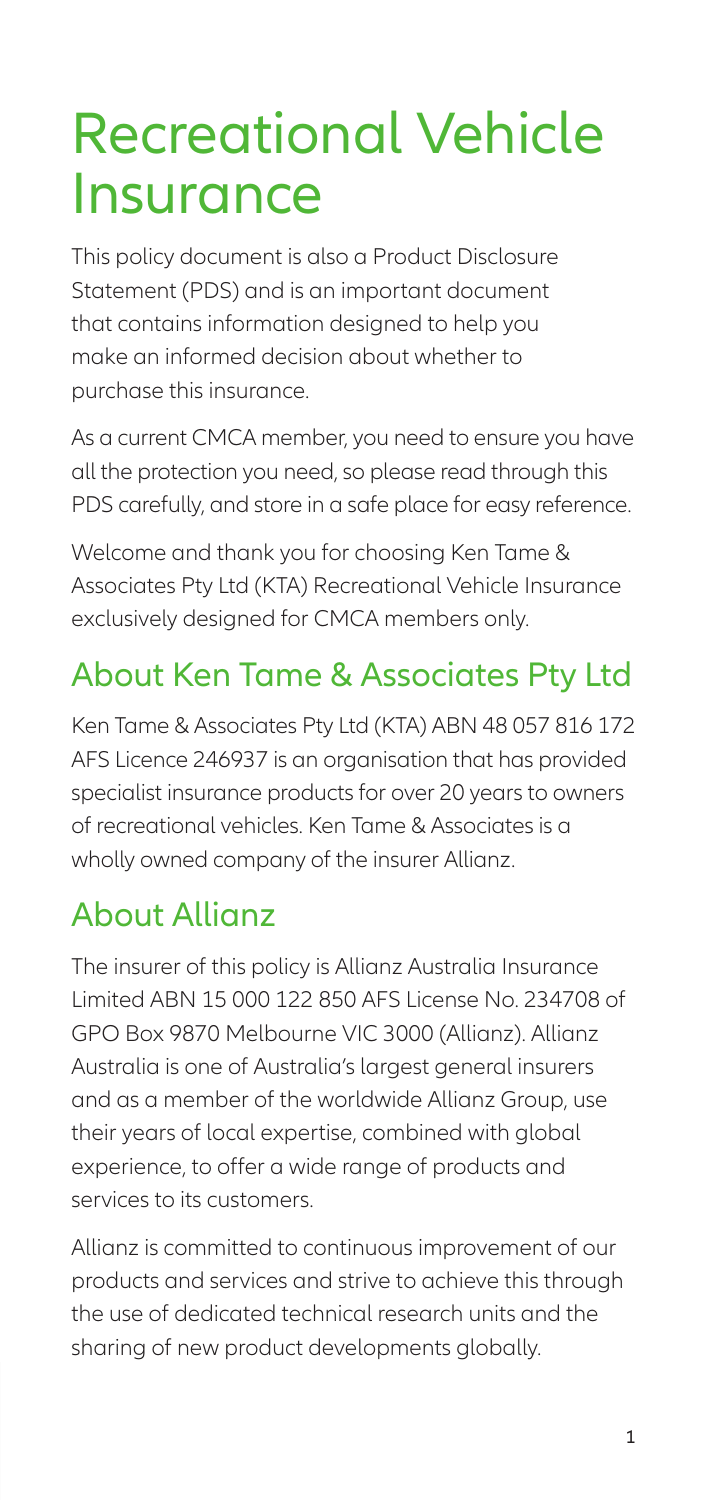### Recreational Vehicle Insurance – a snapshot

This is a high level snapshot only. For information on what is covered and what is not covered and for any limits and excesses that apply, please read this PDS, your policy schedule and any other documents that make up your policy.

| Who we cover                                                 | $\cdot$ You:                                                                                                                                                                                                                                                                                                                |  |
|--------------------------------------------------------------|-----------------------------------------------------------------------------------------------------------------------------------------------------------------------------------------------------------------------------------------------------------------------------------------------------------------------------|--|
|                                                              | • Anyone you give permission to<br>use the Recreational Vehicle.                                                                                                                                                                                                                                                            |  |
| Type of<br>insurance<br>we offer                             | Comprehensive insurance<br>Recreational Vehicle Insurance -<br>see page 25:                                                                                                                                                                                                                                                 |  |
|                                                              | • Accidental loss of (including theft)<br>or damage to your Recreational<br>Vehicle as listed under the<br>Comprehensive insurance section,<br>including Other benefits and<br>Optional benefits (where<br>applicable) - see page 25.<br>• Liability cover as specified<br>in the legal liability benefit -<br>see page 32. |  |
| What cover<br>you get<br>for your<br>Recreational<br>Vehicle | • Your Recreational Vehicle: and<br>• All accessories, fittings,<br>appliances permanently<br>attached to the interior or<br>exterior of your Recreational<br>Vehicle and annexe or awning<br>(excluding any trailer); and<br>• Any modifications, options or<br>accessories attached to it:                                |  |
|                                                              | for its agreed value as shown on<br>your policy schedule.                                                                                                                                                                                                                                                                   |  |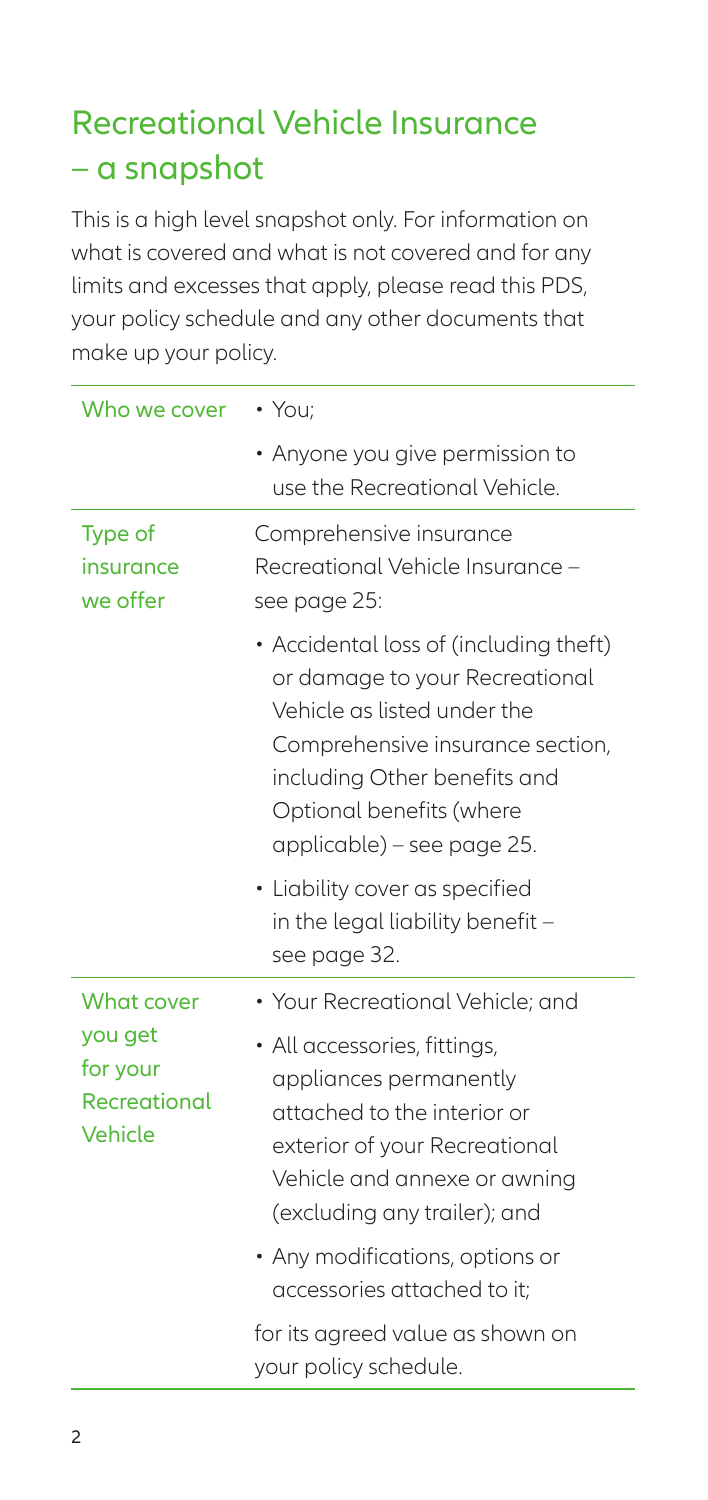| What we pay<br>for (where<br>applicable) | If we agree to pay your claim for<br>covered loss of or damage to your<br>Recreational Vehicle we will:                                                    |  |
|------------------------------------------|------------------------------------------------------------------------------------------------------------------------------------------------------------|--|
|                                          | • at our option (acting reasonably),<br>repair or pay you the reasonable<br>cost of repairs or the market<br>value or agreed value (as<br>applicable); and |  |
|                                          | • pay for other covered benefits<br>that apply, subject to the relevant<br>limits.                                                                         |  |
| What you<br>pay for                      | If you make a claim and are<br>responsible or at fault for the<br>accident, you will be required to pay:                                                   |  |
|                                          | • any amounts that might apply<br>such as an excess.                                                                                                       |  |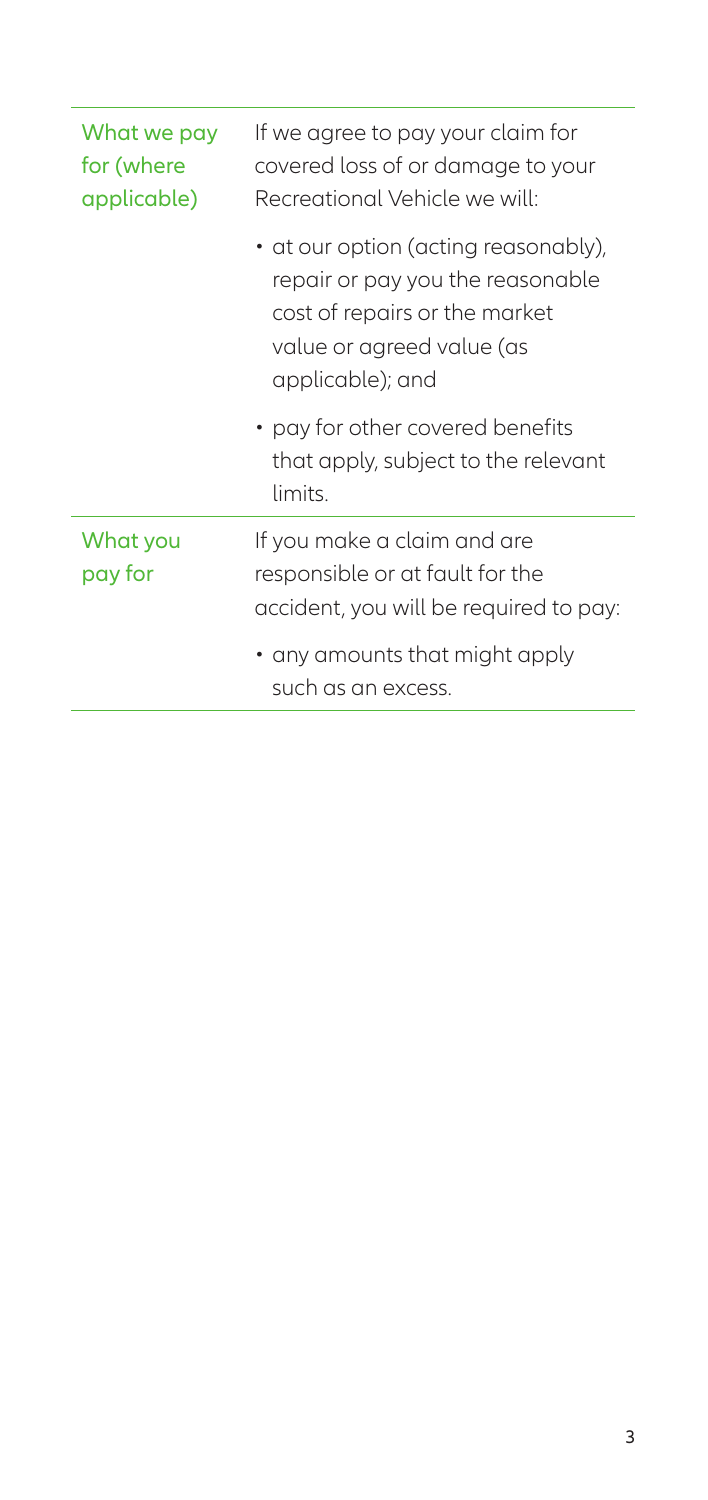### Summary of Policy features and benefits

Our Recreational Vehicle Insurance covers you for accidental loss of (including theft) or physical damage to your Recreational Vehicle. You need to decide if this insurance is right for you and you should read all of the documents that make up the policy to ensure you have the cover you need. The cover you choose will be shown on your policy schedule.

Accidental physical loss of or damage to your<br>Recreational Vehicle

Awning and/or Annexe 4

Basic Contents – up to \$2,000 any one incident

Depreciation – wear & tear, rust or corrosion, structural<br>failure or rot

Emergency accommodation – up to \$1,000 any one incident. Up to \$3,000 if your Recreational Vehicle is your principal place of residence

Emergency clean-up costs – up to  $$5,000$  any one incident

Emergency repairs  $-$  up to \$500 any one incident

Failure of Electronic Devices 8

Food spoilage – up to  $$500$  any one incident

Fusion **Fusion** 

Hire vehicle costs – up to \$1,000 or a maximum of 14 days, (whichever is less) any one incident

Legal liability – \$20,000,000 any one event or series of<br>related events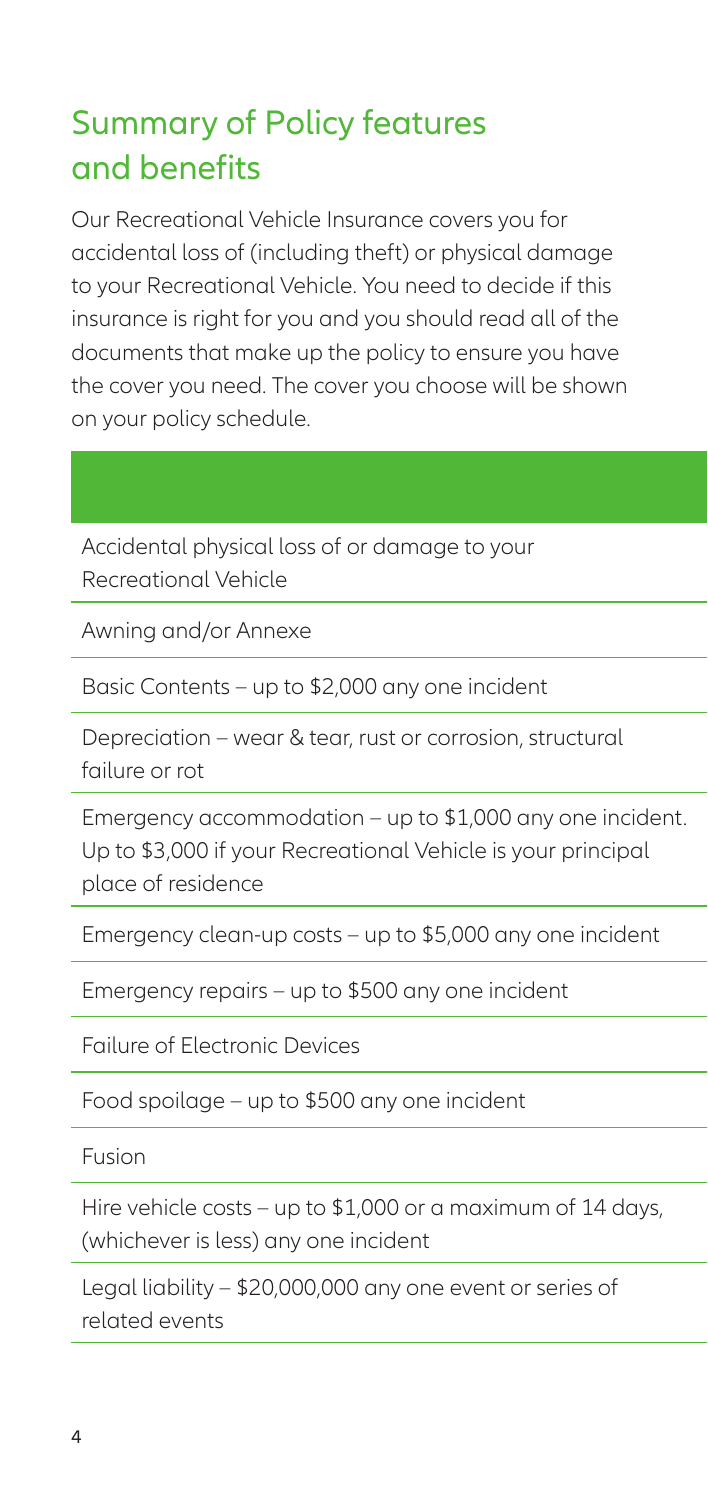Below we have included a list of all the policy features and options that are available or that you can choose. The table is a guide only, and for information on what is covered and what is not covered and for any limits or exclusions that apply please read your policy schedule and this PDS including the "when we will not pay your claim" section.

| <b>Recreational Vehicle</b> |
|-----------------------------|
| $\mathbf v$                 |
| $\checkmark$                |
| $\mathbf v$                 |
| X                           |
| $\mathbf v$                 |
| $\mathbf v$                 |
| $\mathbf v$                 |
| $\boldsymbol{x}$            |
| $\mathbf v$                 |
| $\mathbf v$                 |
| $\boldsymbol{\mathcal{U}}$  |
| $\boldsymbol{\mathcal{U}}$  |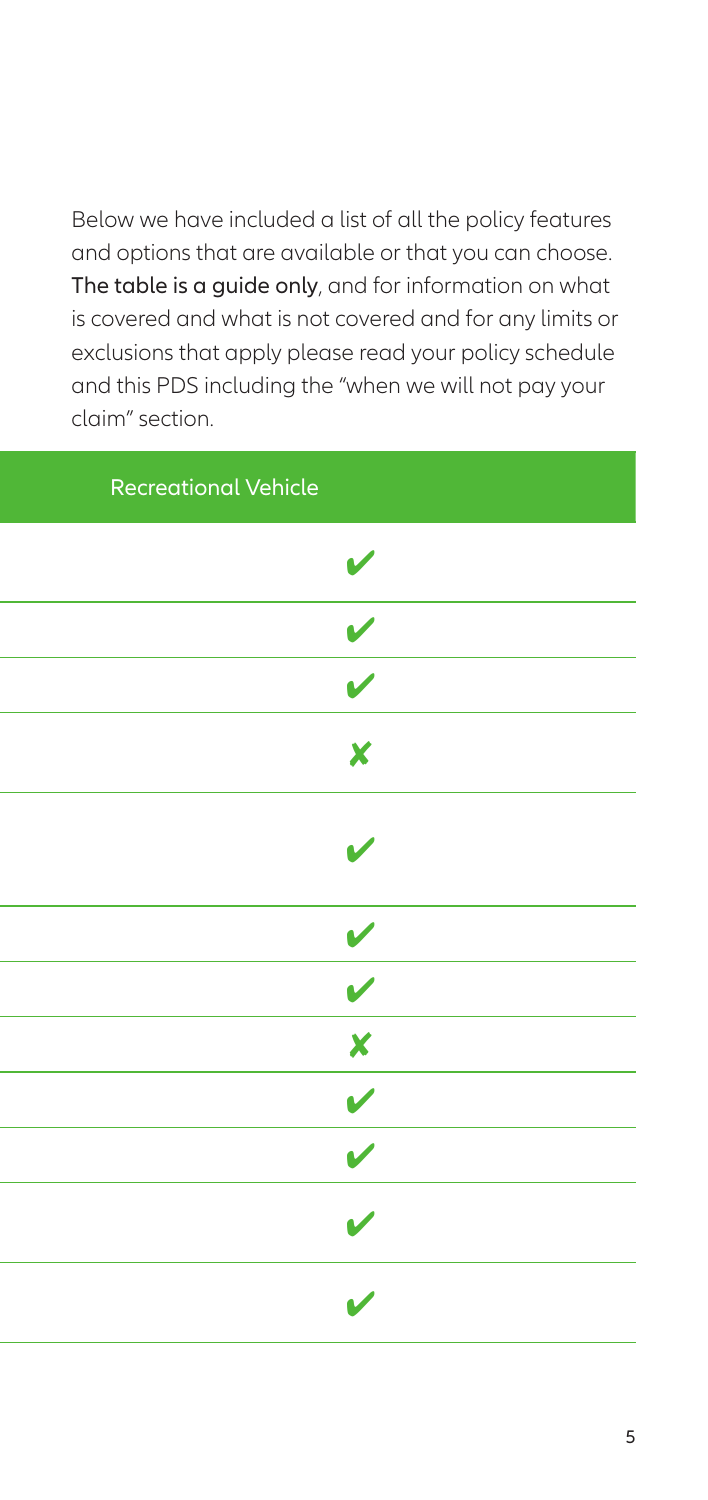Medical emergency assistance cover – \$10,000 for any one event and in the aggregate 4

New for old replacement Recreational Vehicle – less than 2 years old 4

 $Re$ -keying and re-coding – up to \$750 any one incident

Signwriting/Artwork – up to  $$1,000$  any one incident

Temporary cover on replacement Recreational Vehicle<br>– 14 days

Towing – reasonable costs to the nearest repairer or<br>place of safety

Towing – as a direct result of mechanical and/or electrical breakdown up to \$600 per incident with a maximum of \$1,000 per policy period

Trailer Cover – Loss or damage to any trailer up to \$1,000 4

Transportation costs – where your Recreational Vehicle is stolen or cannot be safely driven home as a result of accidental loss or damage – reasonable costs of returning you and your family to your place of residence

Travel costs to collect your Recreational Vehicle  $-$  up to \$1,000 any one incident

Tyres – damage to tyres caused by application of brakes,<br>road punctures, cuts or bursts

Accidental windscreen and glass breakage

Optional Covers

Additional contents/personal belongings – as specified by you 4

Trailer cover – up to a maximum of \$10,000 agreed value 4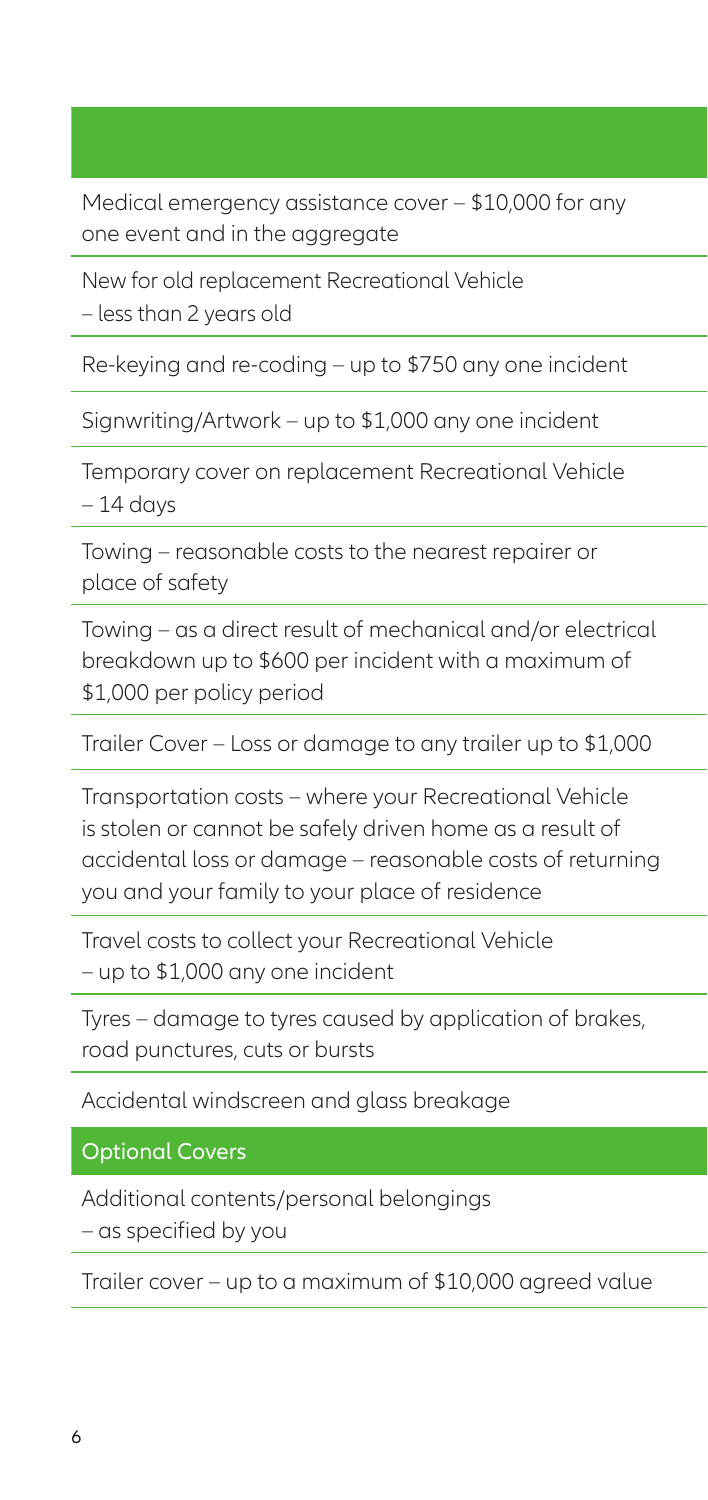| <b>Recreational Vehicle</b> |
|-----------------------------|
| $\checkmark$                |
| $\mathbf v$                 |
| $\mathbf v$                 |
| $\mathbf v$                 |
| $\checkmark$                |
| $\boldsymbol{\nu}$          |
| $\mathbf v$                 |
| $\mathbf v$                 |
| $\boldsymbol{\mathcal{U}}$  |
| $\checkmark$                |
| $\boldsymbol{x}$            |
| $\mathbf v$                 |
|                             |
| $\boldsymbol{\nu}$          |
| $\mathbf v$                 |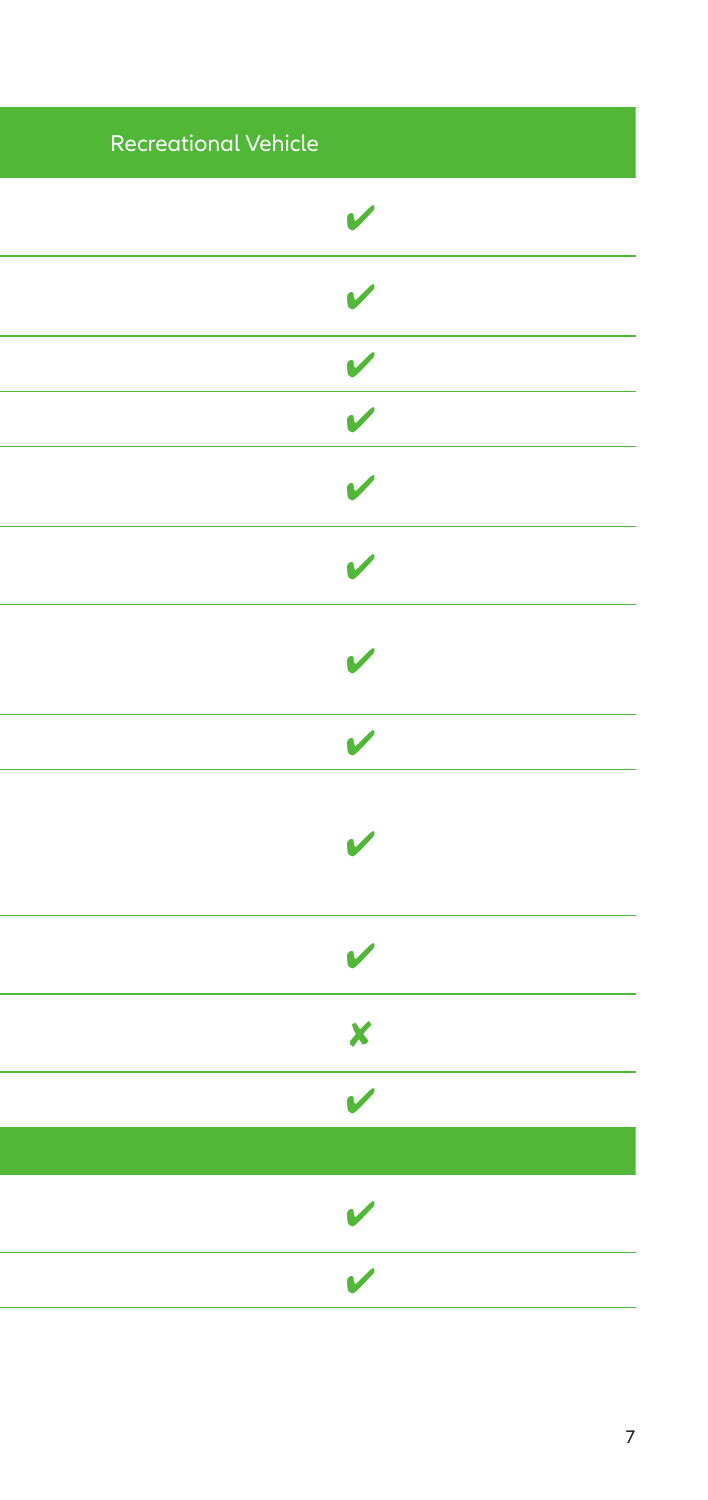# Table of contents

|                                                               | Page |
|---------------------------------------------------------------|------|
| About Ken Tame & Associates Pty Ltd                           | 1    |
| About Allianz                                                 | 1    |
| Recreational Vehicle Insurance - a snapshot                   | 2    |
| Summary of Policy features and benefits                       | 4    |
| <b>Your Insurance contract</b>                                | 10   |
| Your waiting period for cyclone,<br>flood and bush fire       | 10   |
| Recreational Vehicle Policy Schedule                          | 11   |
| Receiving your policy documents                               | 11   |
| Your responsibilities                                         | 11   |
| Not meeting your responsibilities                             | 13   |
| Special conditions                                            | 13   |
| Your premium                                                  | 13   |
| Fourteen day cooling off period                               | 14   |
| Renewing your policy                                          | 15   |
| Assigning your rights and appointing<br>a representative      | 15   |
| Governing law                                                 | 16   |
| Duty of Disclosure                                            | 16   |
| Your No Claim Bonus (NCB) or Rating level                     | 17   |
| Rating One Protection                                         | 19   |
| Words with special meanings                                   | 20   |
| <b>Comprehensive Recreational</b><br><b>Vehicle Insurance</b> | 25   |
| Other benefits we will pay                                    | 29   |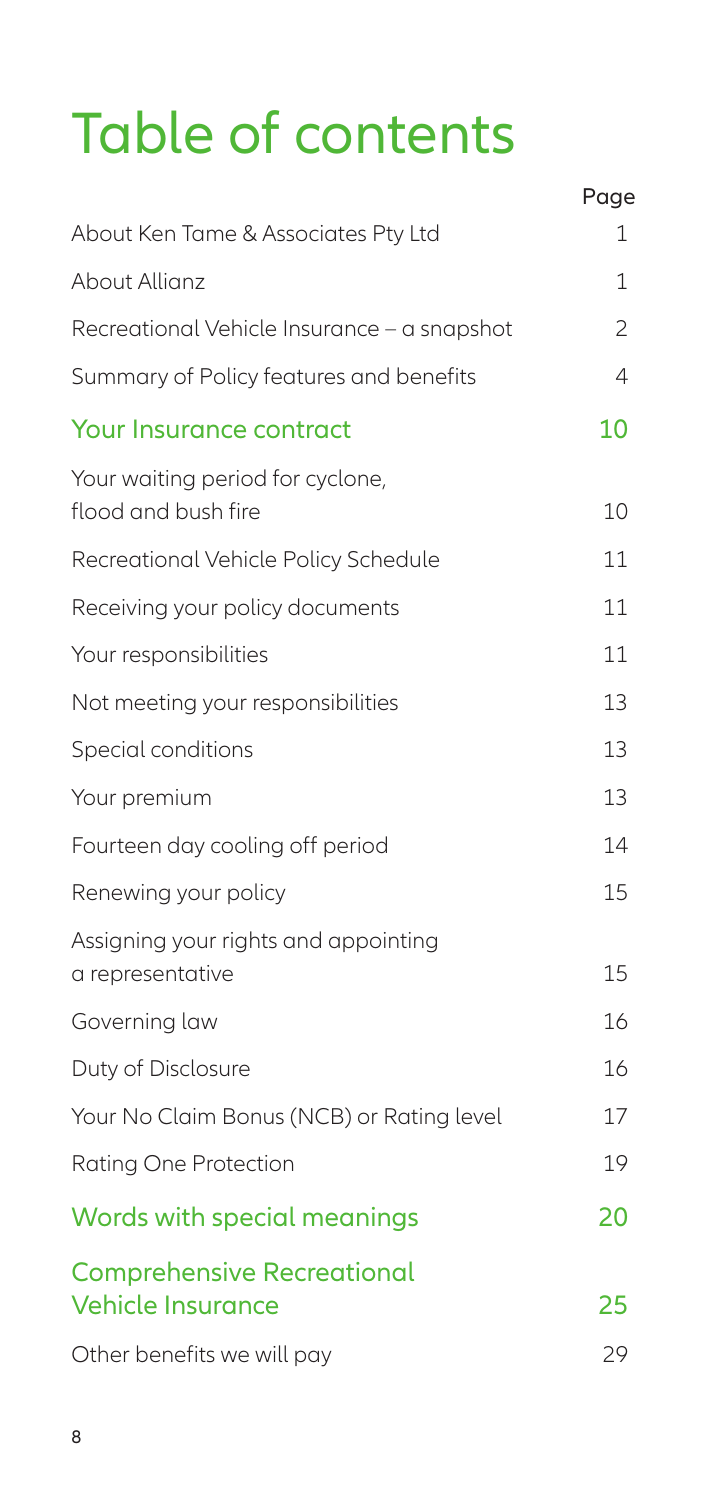|                                                | Page |
|------------------------------------------------|------|
| <b>Optional benefits</b>                       | 39   |
| Making a claim                                 | 42   |
| Choosing a repairer                            | 48   |
| Parts used to repair your Recreational Vehicle | 49   |
| Excesses/Deductions                            | 50   |
| When we will not pay your claim                | 53   |
| Changes to your policy                         | 61   |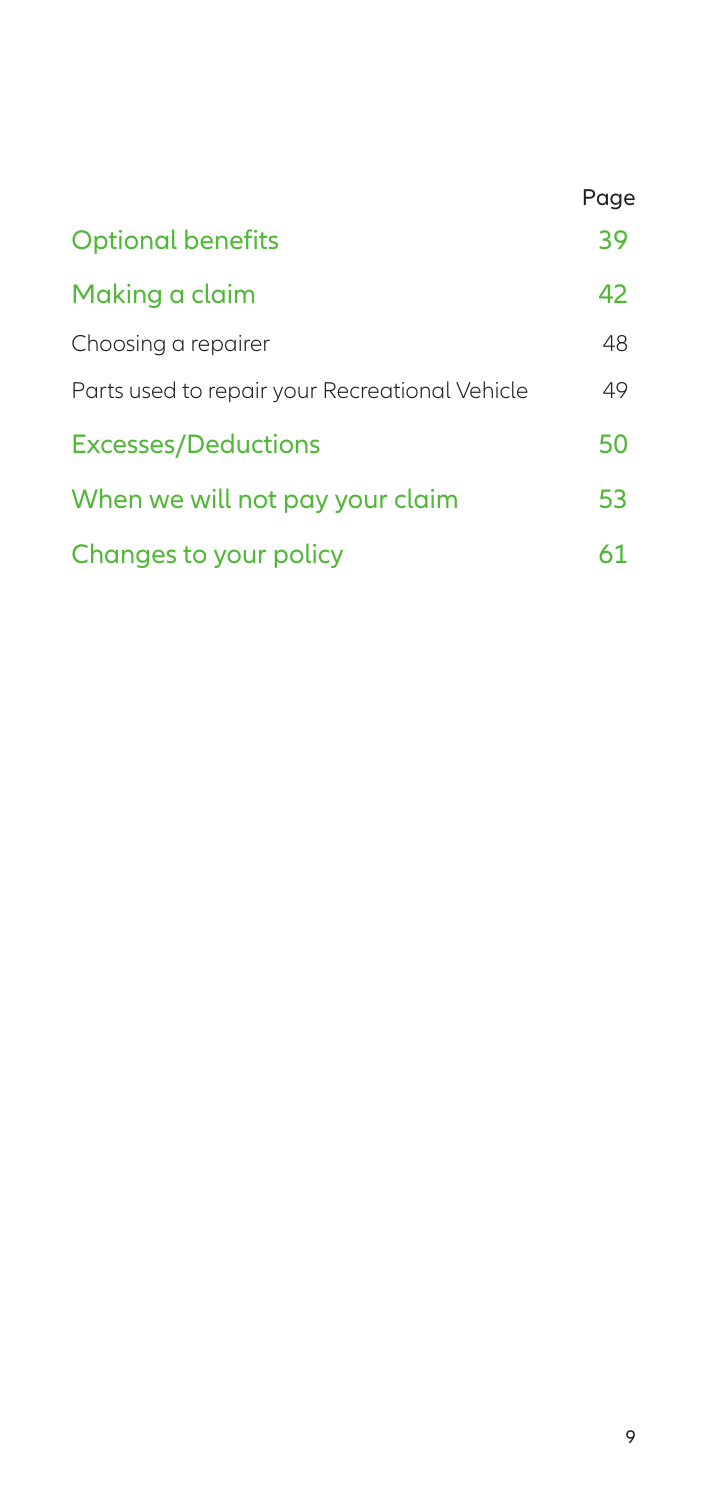## Your Insurance contract

When you buy the type of insurance cover you need, we enter into a contract with you which is called the policy and is made up of:

- your policy schedule;
- this Product Disclosure Statement (PDS);
- any applicable Supplementary PDS (SPDS) we issue that varies it; and
- any other document we tell you forms part of the policy at or prior to entry into your insurance contract or where required or permitted by law.

This document (together with any amendments, updates, supplementary PDSs and/or endorsements that we give you in writing which may vary it when required or permitted by law) will also apply for any offer of renewal we make, unless we tell you otherwise or issue you with a new and updated PDS.

If there is more than one insured on the policy, then anything that any of the insureds say, do or omit to advise to us, applies to and affects the rights to all of the insureds.

### Your waiting period for cyclone, flood and bush fire

To manage the risk of people taking out insurance on their uninsured Recreational Vehicle when events such as cyclones, floods or bushfires are predicted, we do not provide cover (where the type of cover you have provides it) for any loss of or damage to your Recreational Vehicle caused by these events during the first 72 hours after the policy is first taken out by you (it does not apply to renewals). However, you will be covered from the time you take out the policy for covered loss of or damage to your Recreational Vehicle not caused by these events.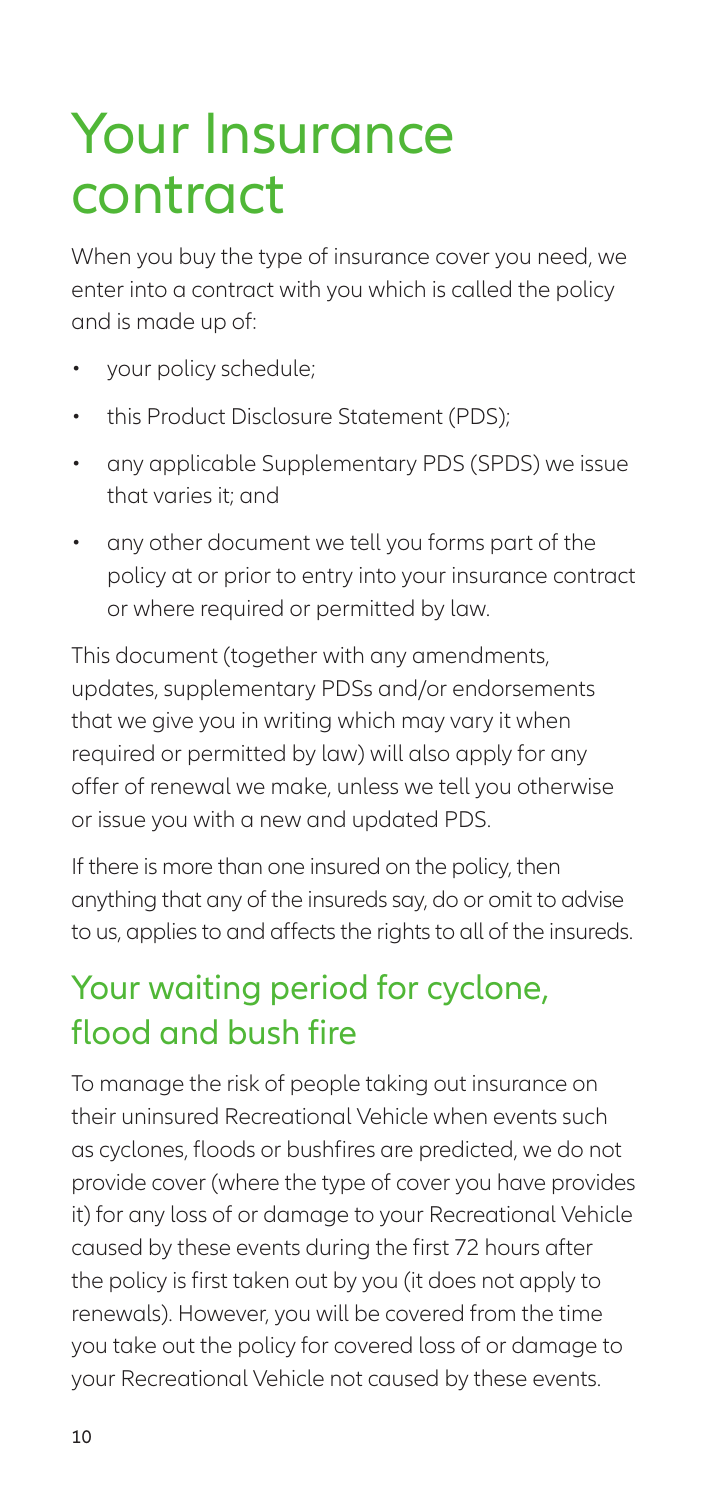### Recreational Vehicle Policy Schedule

Your policy schedule shows the type of cover you have and any optional covers you have added under the policy. It also shows the period that the policy covers you for, called the period of insurance.

### Receiving your policy documents

You may choose to receive your policy documents

- electronically (by email); or
- in hard copy (by post).

In the event that you choose to receive your documents electronically, we will send them to the email address that you provide us, not your mailing address. Any documents sent by email will be considered to have been received by you 24 hours from the time we sent them to your email address.

If you do not tell us to send your documents to you electronically, then we will send them to you by post to the mailing address that you have provided us.

It is your responsibility to make sure that both the email and mailing address you have provided us are up to date. This means you need to let us know if you change your email or mailing address as soon as reasonably possible (refer to "Changes to your policy").

### Your responsibilities

It is up to you to choose the cover you need. Because we and our representatives do not advise you on whether the policy is specifically appropriate for your objective, financial situation or needs, you should carefully read this document before deciding.

When entering into the policy or on variation, extension, replacement or reinstatement you must meet your duty of disclosure obligations. See page 16.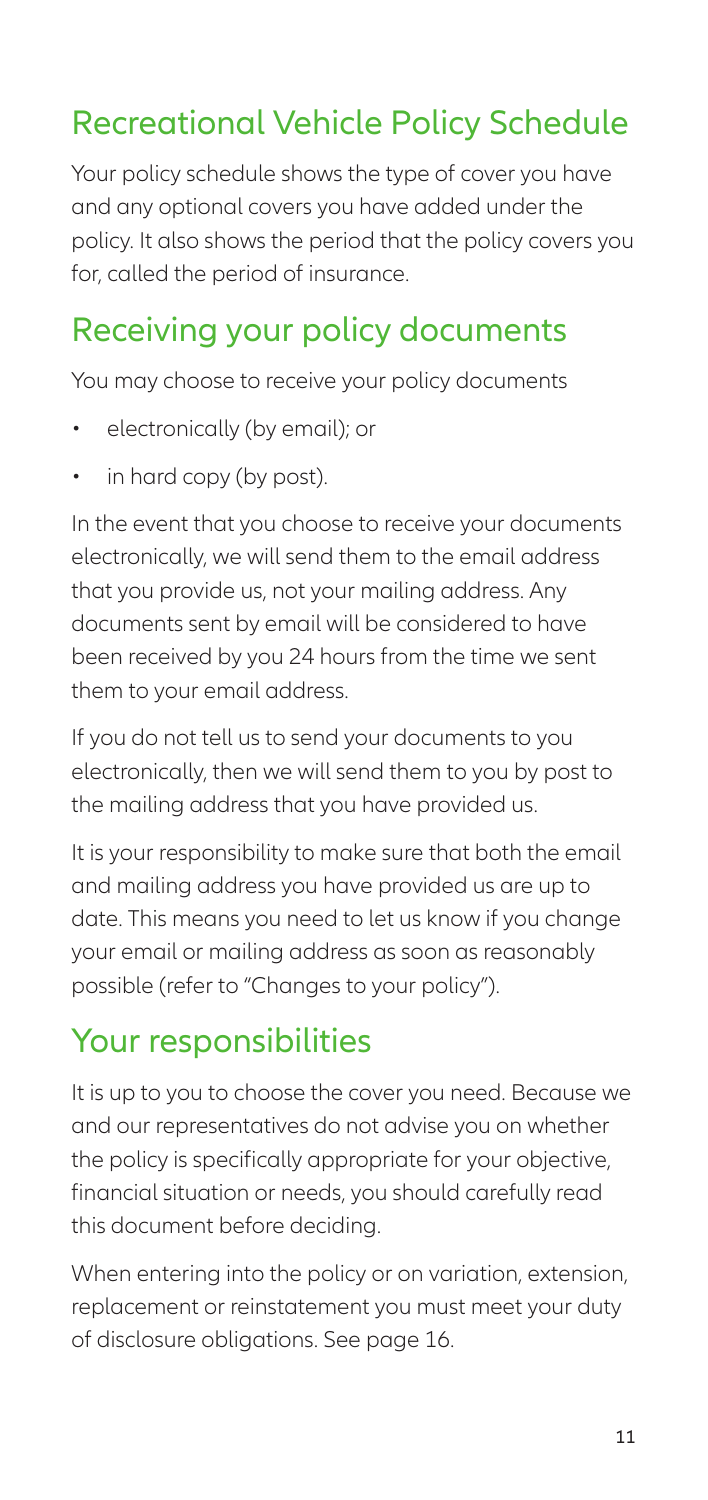During the term of the policy you must follow and meet all of the policy's terms and conditions. In particular:

- take all reasonable care to prevent loss of (including theft) or damage to your Recreational Vehicle. This includes but is not limited to:
	- (i) moving your Recreational Vehicle from rising flood waters if it is safe to do so;
	- (ii) ensuring all the doors and windows are locked when the Recreational Vehicle is parked or unattended, which includes removing your keys and locking the Recreational Vehicle and ensuring all security and tracking devices are active and maintained We may reduce or refuse your claim to the extent that any security or tracking devices' state of repair contributed to or caused the loss;
	- (iii) keeping all keys to your Recreational Vehicle secure and safe at all times;
	- (iv) keep your Recreational Vehicle well maintained and in a roadworthy condition. We may reduce or refuse your claim to the extent that your recreational vehicle's state of repair contributed to or caused the loss;
	- (v) ensure that any information you give us as part of a claim document or statement to us is honest and complete;
	- (vi) ensure that if your Recreational Vehicle is taken off-road that it is suitably equipped to handle the conditions and/or terrain of the intended travel.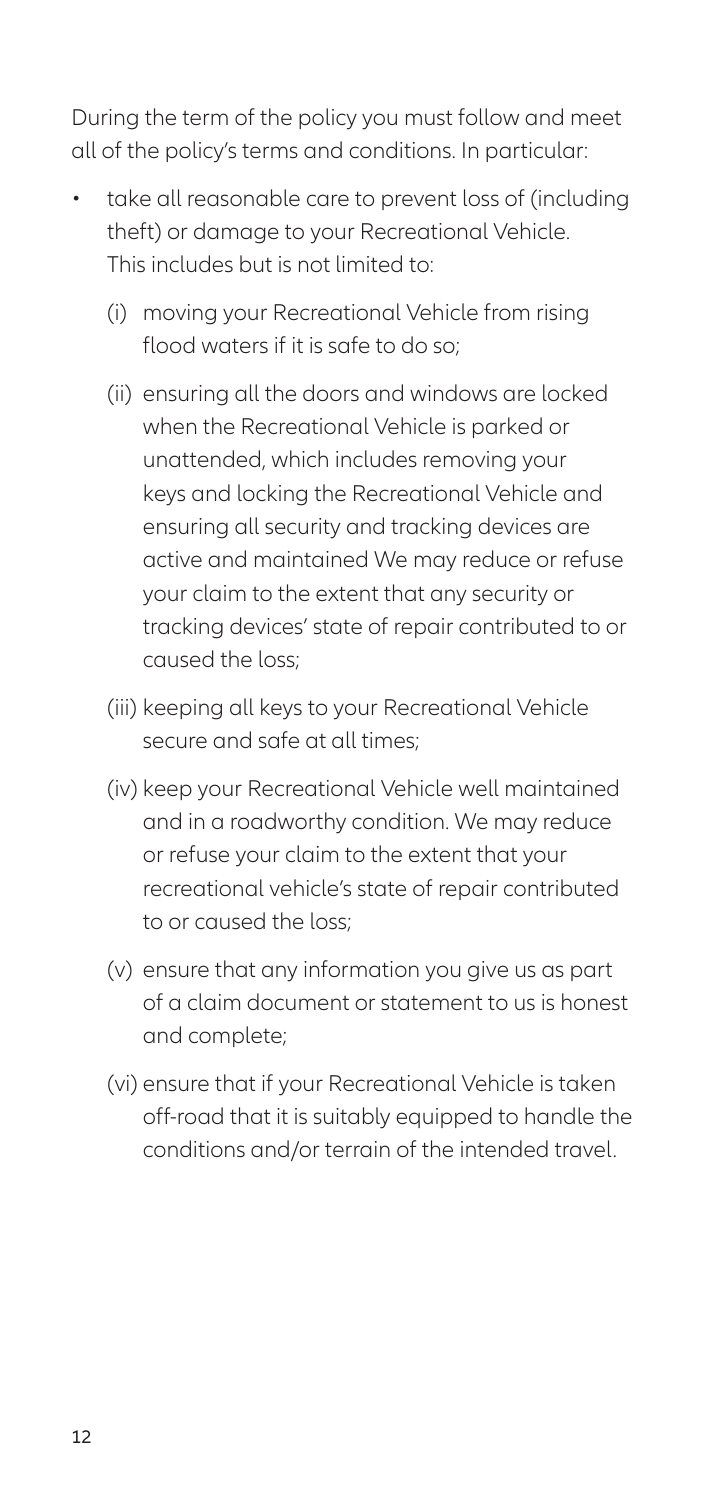### Not meeting your responsibilities

If you do not meet your responsibilities, then to the extent permitted by law, we may do either or both of the following:

- reduce or refuse your claim to the extent we are prejudiced by your noncompliance; and
- cancel your policy.

If fraud is involved we can treat your policy as if it never existed. The above rights are subject to any relevant law.

### Special conditions

We may impose special conditions on your policy that exclude, restrict or extend cover for a certain person or condition. An example of this would be when we may not cover certain drivers. These conditions will be listed on your policy schedule and you should read the policy schedule carefully.

### Your premium

In return for paying or agreeing to pay us your premium, we will provide the cover that you have chosen.

Your premium will be based on our view of the likelihood of a claim being made on your policy during the term of the policy. When we work out the premium we look at a number of factors that have over time been shown to be a good determinate of the likelihood of a claim being made. Some of these factors include:

- the type of Recreational Vehicle you have insured and where you keep it;
- the value you nominate for your Recreational Vehicle (where you have chosen to insure your Recreational Vehicle for an agreed value); and
- your previous driving and/or insurance history.

Minimum premiums may apply. In some cases, discounts/entitlements may apply if you meet certain criteria we set.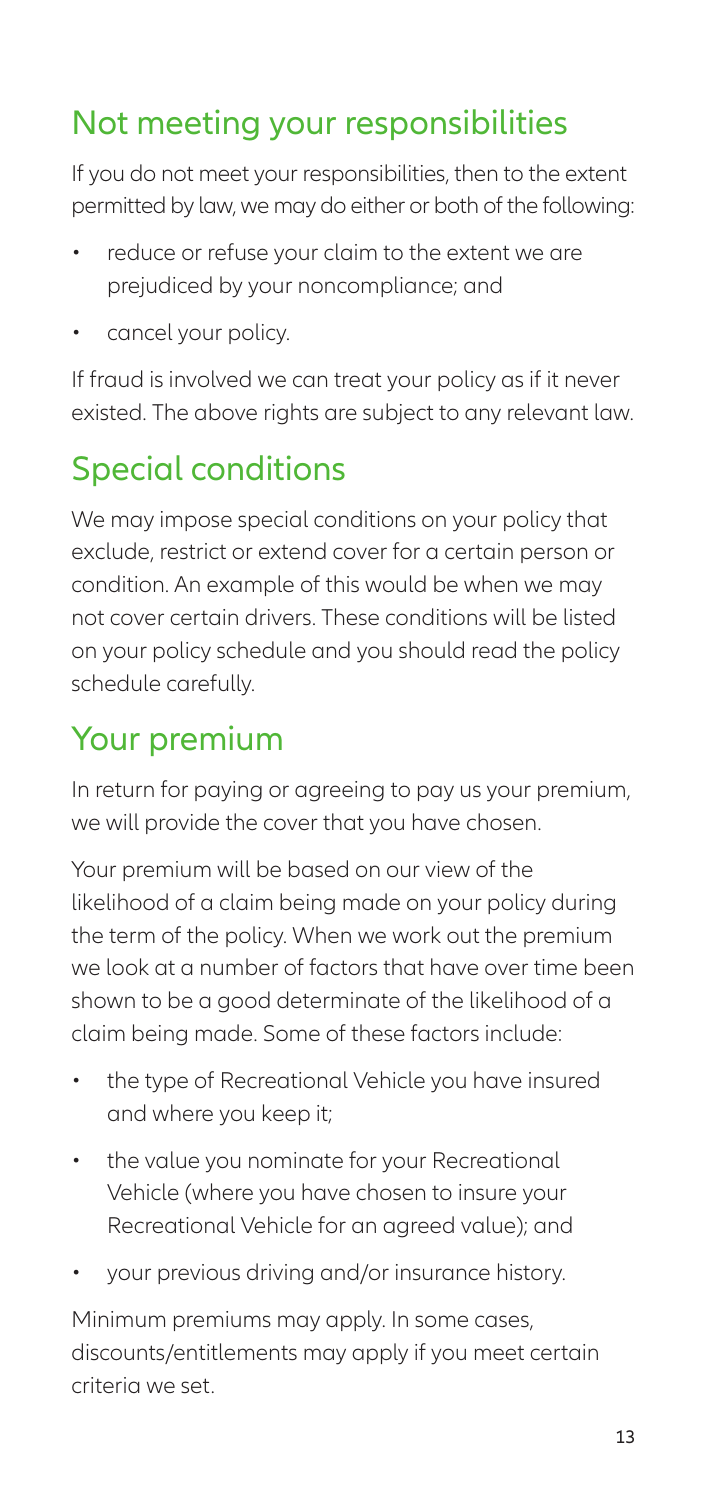Any discounts/entitlements may be subject to rounding and only apply to the extent any minimum premium is not reached. If you are eligible for more than one, we also apply each of them in a predetermined order to the premium (excluding taxes and government charges) as reduced by any prior applied discounts/entitlements. Any discounts/ entitlements will be applied to the base premium calculated prior to any taxes being added.

#### Paying your premium

You must pay your premium on time and as stipulated on your policy schedule.

Your policy schedule shows the amount you need to pay and the due date for your premium.

#### What happens if you don't pay your premium on time

You need to pay your premium by the due date. If you do not pay your premium by the due date, your policy may be cancelled and you may not be able to make a claim. If we cancel the Policy due to non-payment of premium, we will give you at least three business days' notice in writing of the date from which the Policy will be cancelled.

We may deduct any outstanding premium amount or incorrectly refunded premium, from any claim payment.

### Fourteen day cooling off period

You can ask us to cancel your policy within fourteen days from:

- the date we issued you a new policy; or
- the start date of a policy that you have renewed,

and in either of these situations, provided you have not made a claim or an event has not occurred that could give rise to a claim on your policy, we will refund your premium. We may deduct from your refund amount: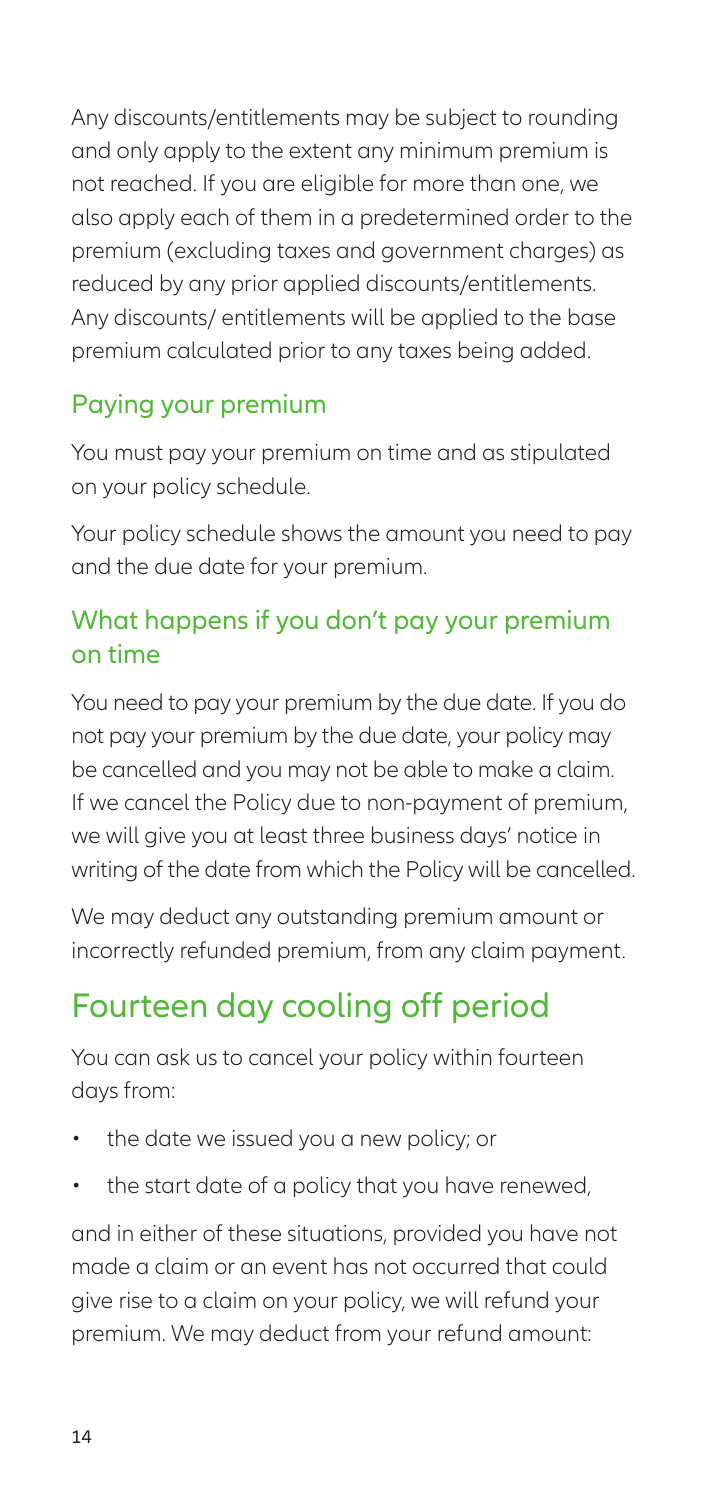- any government taxes or duties we cannot recover; and
- at renewal a pro rata premium for the time on risk if you cancel your policy.

In addition to your cooling off period, you can cancel the policy at any time by calling us. Refer to the "Cancellation rights under your policy" section for further details.

### Renewing your policy

You will receive a renewal notice at least 14 days prior to the expiry date of the period of insurance advising whether we will offer renewal or not.

If we offer renewal, the renewal notice will set out the renewal terms, including the new premium and excess(es).

If you do not want to take up the renewal offer or need to vary it, or the information listed, contact us before the renewal.

Each renewal is a separate policy, not an extension of the prior policy and the cooling off period applies on each renewal.

You should check the amount of your sum insured to see if your level of insurance cover is still appropriate for you prior to the policy being renewed.

### Assigning your rights and appointing a representative

You are not allowed to assign any benefits, rights or, obligations under your policy unless you have our written permission to do so. We will not unreasonably withhold our permission.

You need to tell us if you want to have someone represent or support you then we will recognise this and allow for it in all reasonable ways. This also applies if you want someone to manage your policy or claim on your behalf.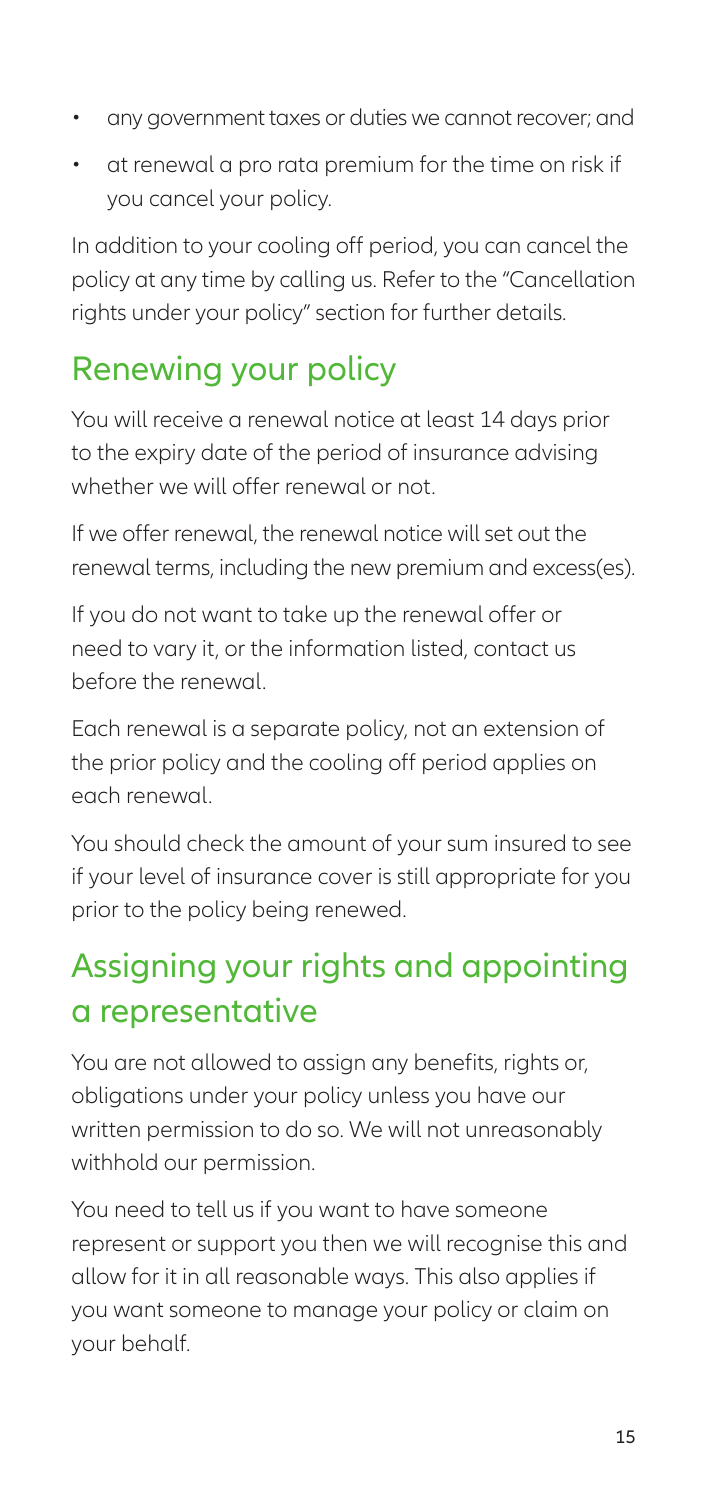### Governing law

Your contract is governed by the law of the State or Territory within Australia where you keep your Recreational Vehicle.

### Duty of Disclosure

#### Your Duty of Disclosure

Before you enter into this insurance with us, you have a duty of disclosure under the Insurance *Contracts Act 1984*.

The Act imposes a different duty the first time you enter into a contract of insurance with us to that which applies when you vary, extend or reinstate the contract.

This duty of disclosure applies until the contract is entered into (or varied, extended or reinstated as applicable).

#### Your Duty of Disclosure when you enter into the contract with us for the first time

When answering our specific questions that are relevant to our decision whether to accept the risk of the insurance and, if so, on what terms, you must be honest and disclose to us anything that you know and that a reasonable person in the circumstances would include in answer to the questions.

It is important that you understand you are answering our questions in this way for yourself and anyone else that you want to be covered by the contract.

#### Your Duty of Disclosure when you vary, extend or reinstate the contract

When you vary, extend or reinstate the contract with us, your duty is to disclose to us every matter that you know, or could reasonably be expected to know, is relevant to our decision whether to accept the risk of the insurance and, if so, on what terms.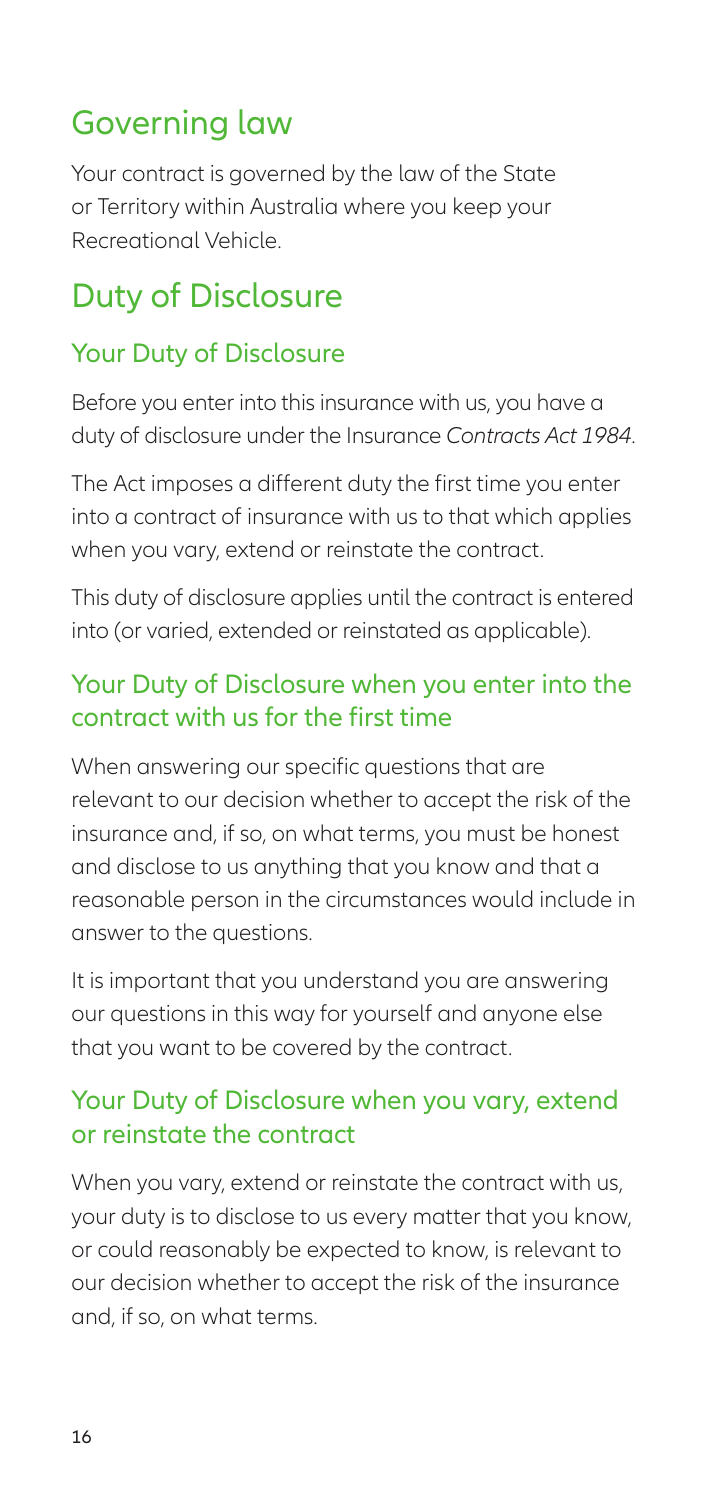#### What you do not need to tell us

Your duty however does not require disclosure of any matter:

- that diminishes the risk to be undertaken by us; or
- that is of common knowledge; or
- that we know or, in the ordinary course of our business as an insurer, ought to know; or
- where compliance with your duty is waived by us.

#### Non-disclosure

If you fail to comply with your duty of disclosure, we may be entitled to reduce our liability under the contract in respect of a claim, cancel the contract or both.

If your non-disclosure is fraudulent, we may also have the option of avoiding the contract from its beginning.

### Your no claim bonus (NCB) or rating level

A no claims bonus and a rating level mean the same thing.

Your no claims bonus or rating level rewards you for not having made claims. With this feature, each additional consecutive year that you and the covered drivers on your policy have not had a claim helps keep your premium lower (up to a maximum).

When a claim is made, the no claims bonus or rating level may be reduced (including to nil).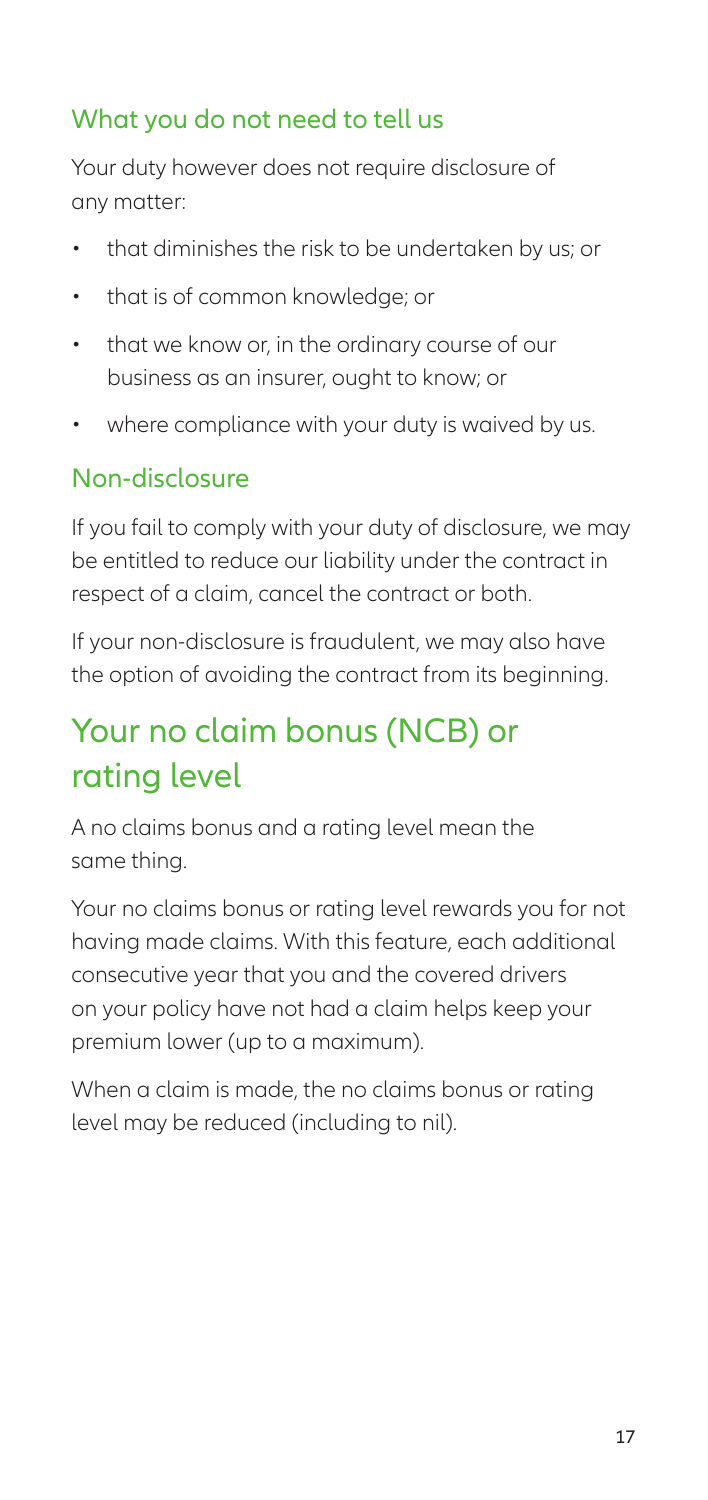#### When you retain your no claim bonus

Your no claim bonus level will not be impacted when:

- the driver of the Recreational Vehicle at the time of the accident did not contribute to the cause of the accident, and the claim is a recoverable one. Recoverable is a word with a special meaning in this document. This meaning is outlined in the section "Words with special meanings"; or
- your Recreational Vehicle was damaged whilst parked, and you supply us with the name, address and licence number of the responsible party, and the registration number(s) of the other vehicle(s) involved in the accident; or any other information that would reasonably allow us to identify the responsible party so that we can exercise our rights of recovery; and
- the amount we have paid out to cover your loss is recoverable.

Premiums are calculated prior to the no claim bonus discount being applied. The premium for a policy may increase if affected by a claim, regardless of whether the no claim bonus discount amount is altered.

#### When your no claim bonus is impacted

Your no claim bonus level will be impacted when:

• you have lodged one or more at fault, nonrecoverable claims against your policy during an annual policy period.

At fault/non-recoverable claims that will not impact your no claims bonus are claims for:

- mechanical and electrical breakdown towing;
- medical emergency assistance cover;
- fusion; or
- windscreens/glass.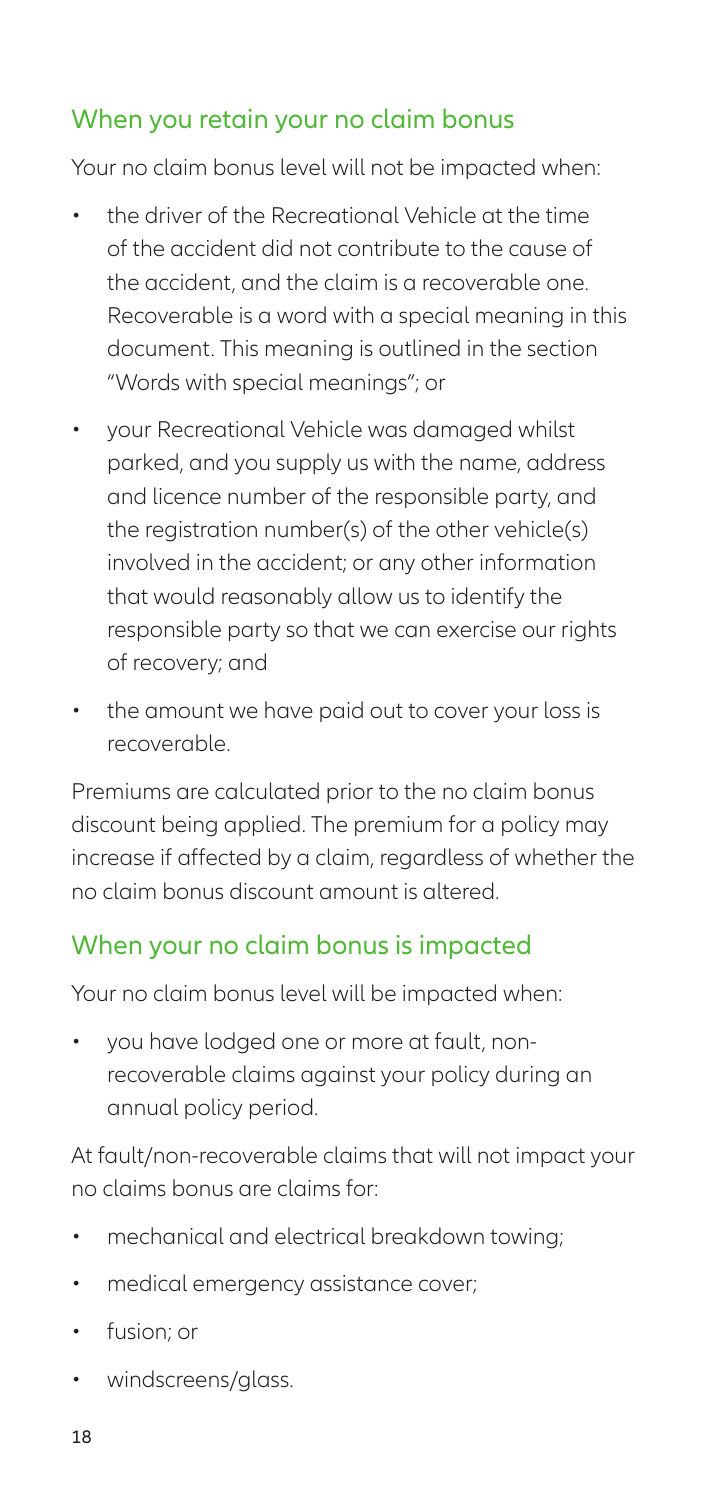### Rating One Protection

Where you currently have a Rating One Protection guarantee on your policy schedule and you lodge more than one at fault/non-recoverable claim against your policy during the current annual policy period, your Rating One Protection will not be offered on the renewal of your policy.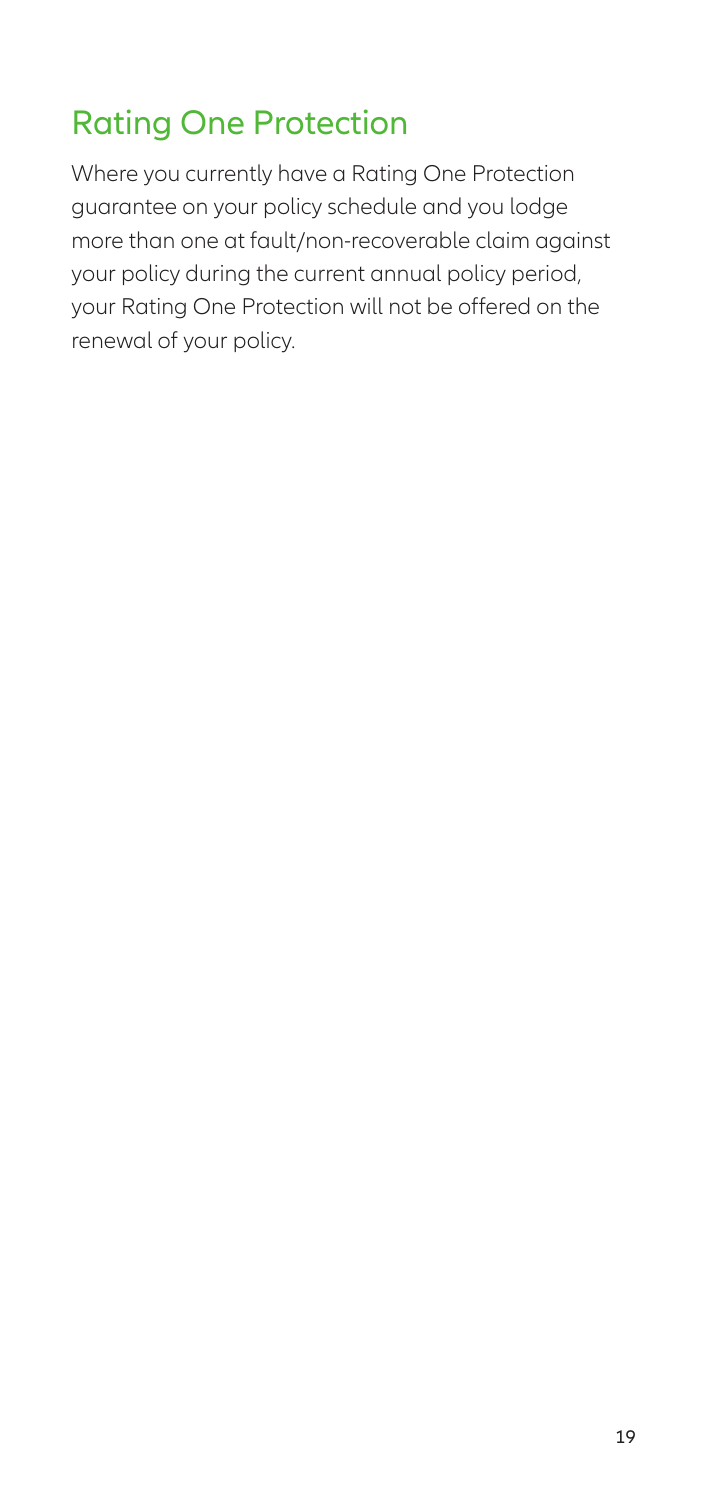## Words with special meanings

In this policy, some words have special meanings wherever they are used in this PDS or in other documents making up the policy. These words and their meanings are outlined below.

accessories, options means any additional item fitted to your Recreational Vehicle by either the manufacturer or yourself.

accidental, accident means a sudden, violent, external, unusual and identifiable specific event which happens unexpectedly and is unintended by the insured person.

#### additional contents means:

- bicycles whilst locked onto a bicycle carrier attached to or within the Recreational Vehicle;
- photographic equipment, dash cameras;
- non factory fitted Global Positioning System (GPS) navigation;

agreed value means the amount which we agree to insure your Recreational Vehicle up to as shown in your policy schedule.

awning / annexe means the structure attached to your Recreational Vehicle to provide shade and additional accommodation.

basic contents means the property which belongs to you or your family (or for which you or your family is legally responsible) consisting of bedding, cutlery, crockery, food provisions and clothing all of which are carried within your Recreational Vehicle and/or your lockable trailer.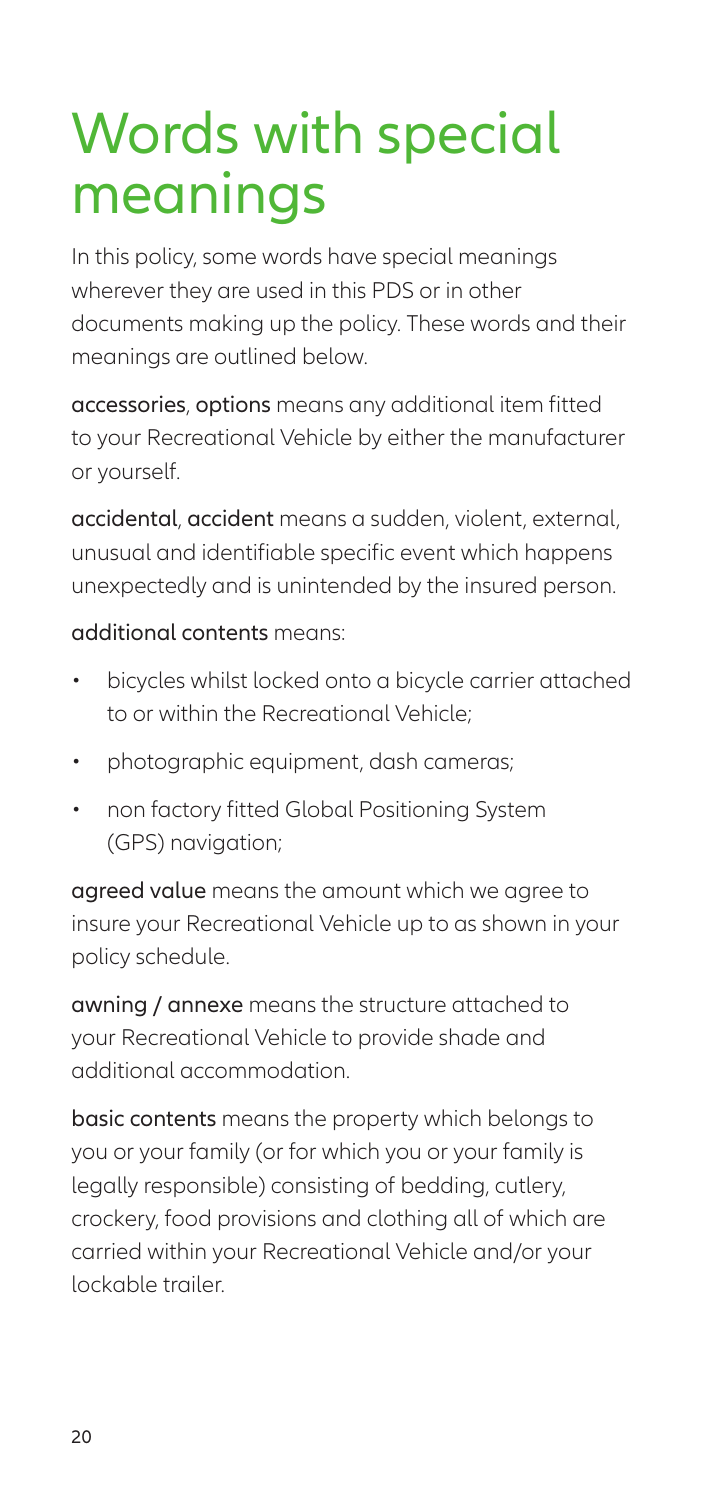Basic contents in this policy includes:

- removable furniture, carpets or rugs;
- portable household appliances;
- clothing or personal items including watches, jewellery and prescription glasses (up to a maximum of \$500 for any one item);
- cash, smart cards, vouchers, tickets or money orders (up to a maximum of \$300);
- CD's, DVD's, records, computer game discs (up to a maximum of \$500 for any one item).

CMCA means the Campervan & Motorhome Club of Australia Limited.

excess means the amount shown in the current policy schedule which you must pay as a contribution to your claim under your policy.

family means any persons who live with you permanently and who are any of the following:

- your legal spouse or de facto (meaning a de facto relationship where you and your partner are living together in a genuine domestic relationship); or
- your own and your spouse's or de facto's dependent children and/or your grandchildren accompanying you on the covered journey. Family does not include pets.

fittings means items fitted permanently to or that form part of your Recreational Vehicle. They include but are not limited to items such as fridges, stoves, air conditioners, beds, mattresses and gas cylinders.

fusion in this PDS means the burning out of an electric motor as a result of the electric current in it.

incident means a single insurable event or series of related events that are not excluded by the policy.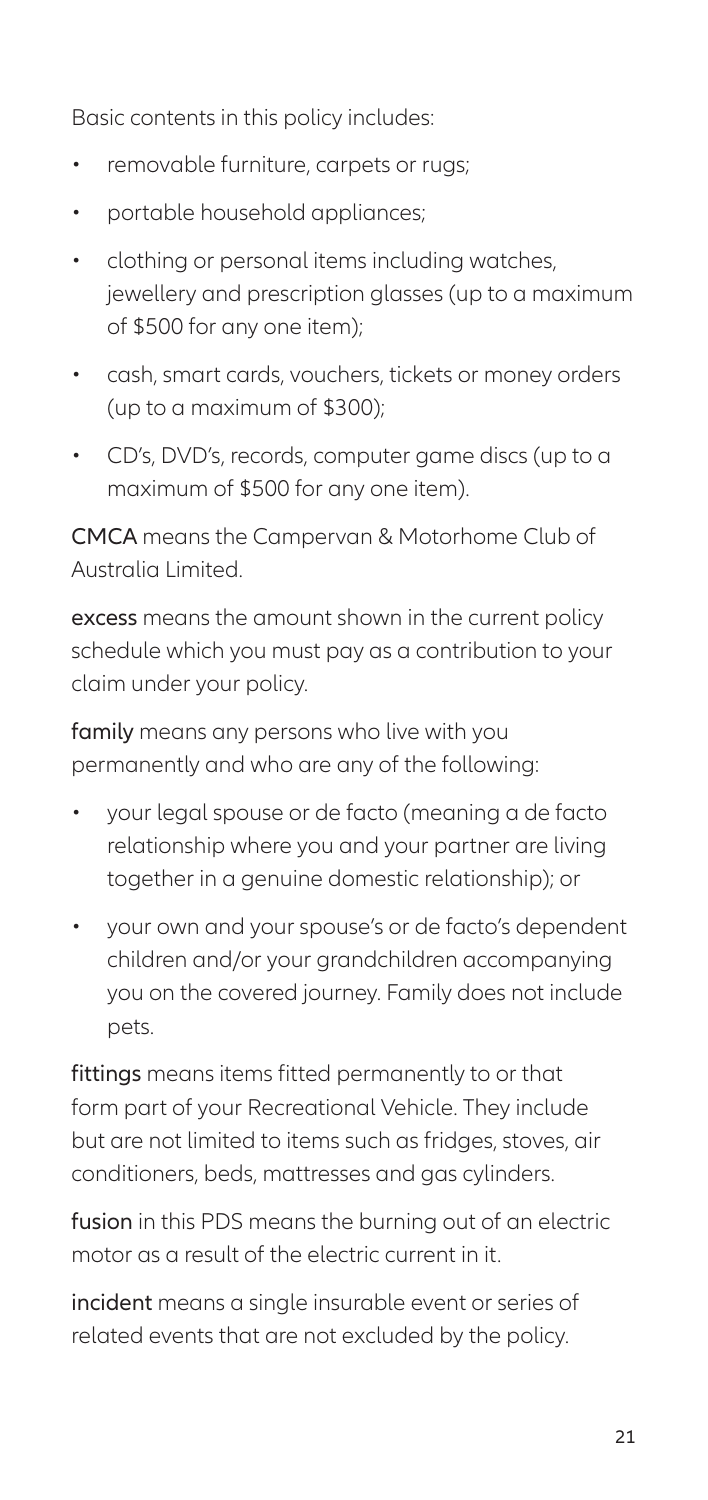journey means your journey during the period of insurance during which you use your Recreational Vehicle for your accommodation and commences from the time when you leave the place where you normally live and ends when you return to the place where you normally live, or if the Recreational Vehicle is being used as your permanent residence the place where the Recreational Vehicle is usually located.

market value means the cost to replace your Recreational Vehicle with a Recreational Vehicle of the same make, model, age, size and condition as your Recreational Vehicle immediately prior to the loss or damage but excluding costs and charges for registration, stamp duty transfer, dealer warranty costs or transfer fees.

mechanical or electrical breakdown means the failure of any mechanical or electrical component of your Recreational Vehicle due to unforeseen circumstances resulting in the total disablement of your Recreational Vehicle.

period of insurance means the period of time commencing on the effective date stated in the current policy schedule and ending on the expiry date stated in the current policy schedule unless ending earlier in accordance with the policy or law. Each renewal gives rise to a new contract and new period of insurance which is separate to any prior period of insurance.

policy schedule means the relevant policy schedule issued by us which sets out important details of cover such as who is insured, the cover(s) provided, the period of insurance, the relevant limits, excesses and other important information.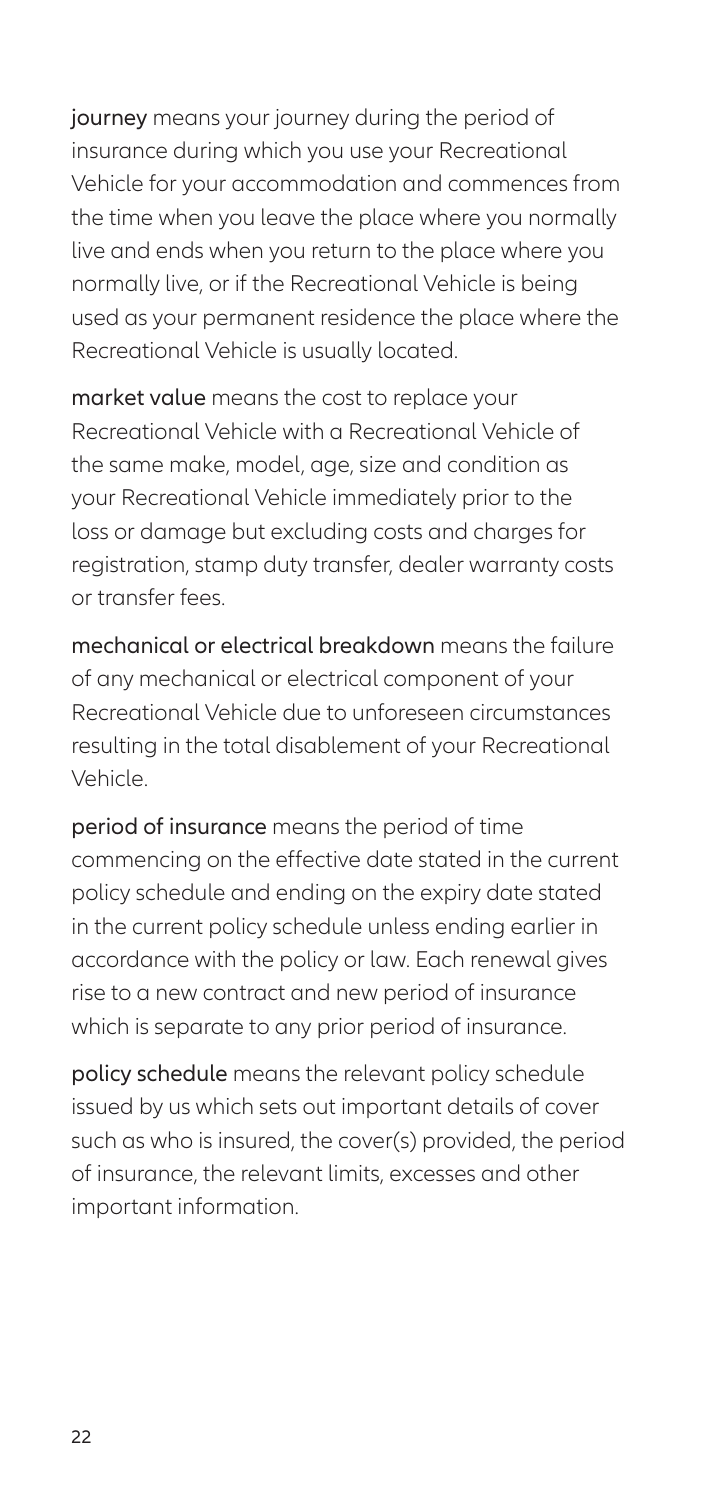recoverable means to recoup the expenses we incurred in providing cover for any accidental loss or damage to your Recreational Vehicle or in covering any of your legal liability costs after a claimable event. A recoverable event does not include and is not restricted to:

- an at-fault claim; and
- a not at-fault claim where you are unable to provide us with the responsible party's name, address and vehicle registration number or any other information that would reasonably allow us to identify the responsible party so that we can exercise our rights of recovery, any storm or naturally occurring event or a collision with an animal.

(Your no claim bonus may be affected and an excess may be required for any claimable event that is not recoverable by us, unless otherwise stated in your policy).

recreational vehicle means registered motor home, caravan, campervan, camper trailer, tow vehicle, slide on and fifth wheeler as described in the policy schedule including all accessories, fittings and appliances permanently attached to the interior or exterior of your Recreational Vehicle (excluding any trailer).

Recreational Vehicle also includes:

- the permanent fixtures, fittings, furniture, furnishings, and bottled gas equipment legally contained in or on your vehicle; and/or
- an annexe or awning which is securely attached to your vehicle at the time of loss or damage.

Recreational Vehicle does not include:

• an unregistered Recreational Vehicle which has been permanently sited.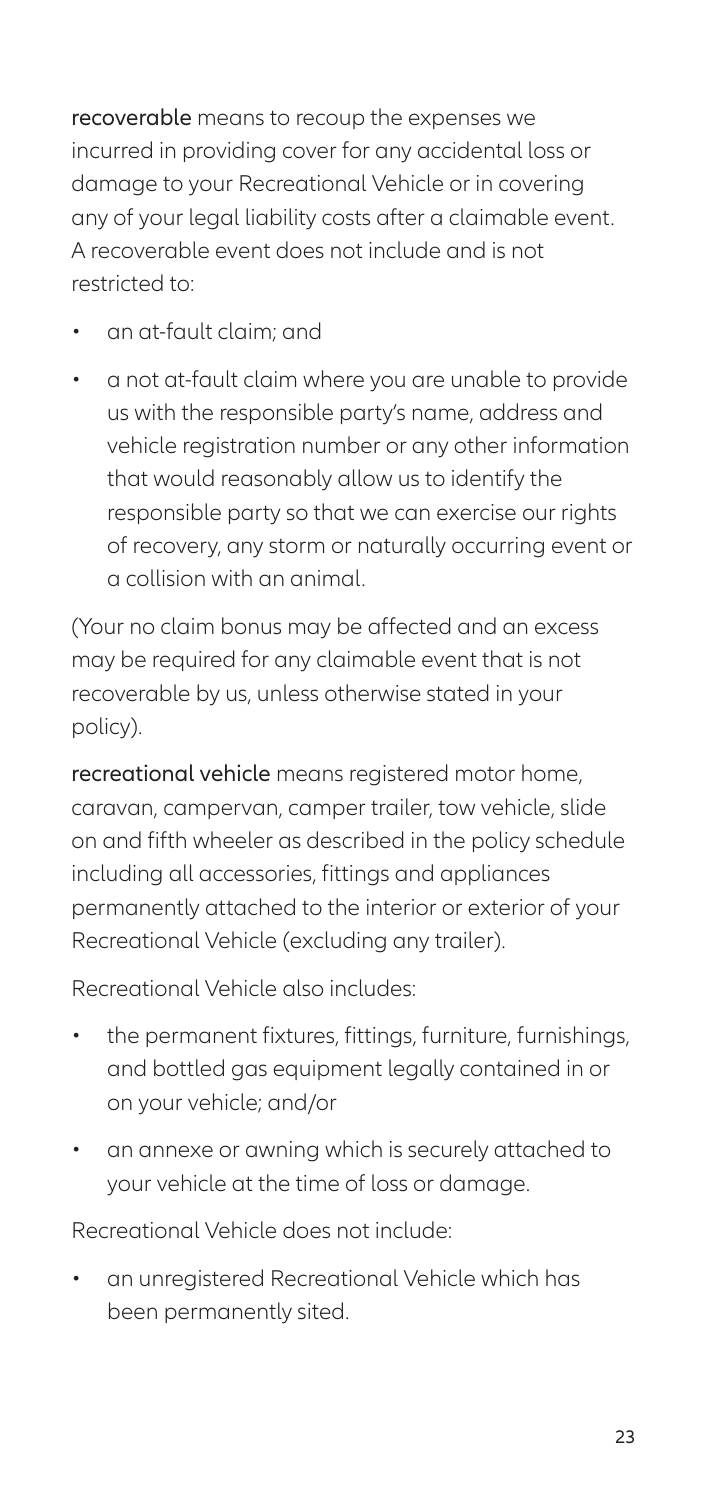total loss means when, in our opinion, the Recreational Vehicle is so badly damaged that it would not be safe or it is uneconomical for us to repair, or when it has not been found within 14 days of you reporting its theft to us.

uneconomical to repair means when the cost of repairs plus the salvage value is greater than the:

- replacement value where a total loss gives you the right to a replacement Recreational Vehicle under the policy; or
- market value if your Recreational Vehicle is insured for market value;
- agreed value if your Recreational Vehicle is insured for an agreed value;

unless otherwise notified to you by us in writing.

valuables – jewellery, watches, cameras (including equipment) and hearing-aids as listed on the policy schedule.

we, our or us means Ken Tame and Associates Pty Ltd, AFS Licence No. 246937 ABN 48 057 816 172 of Level 3, 340 Bell Street, Preston VIC 3072.

you or your means the person(s) named in the current policy schedule as the insured.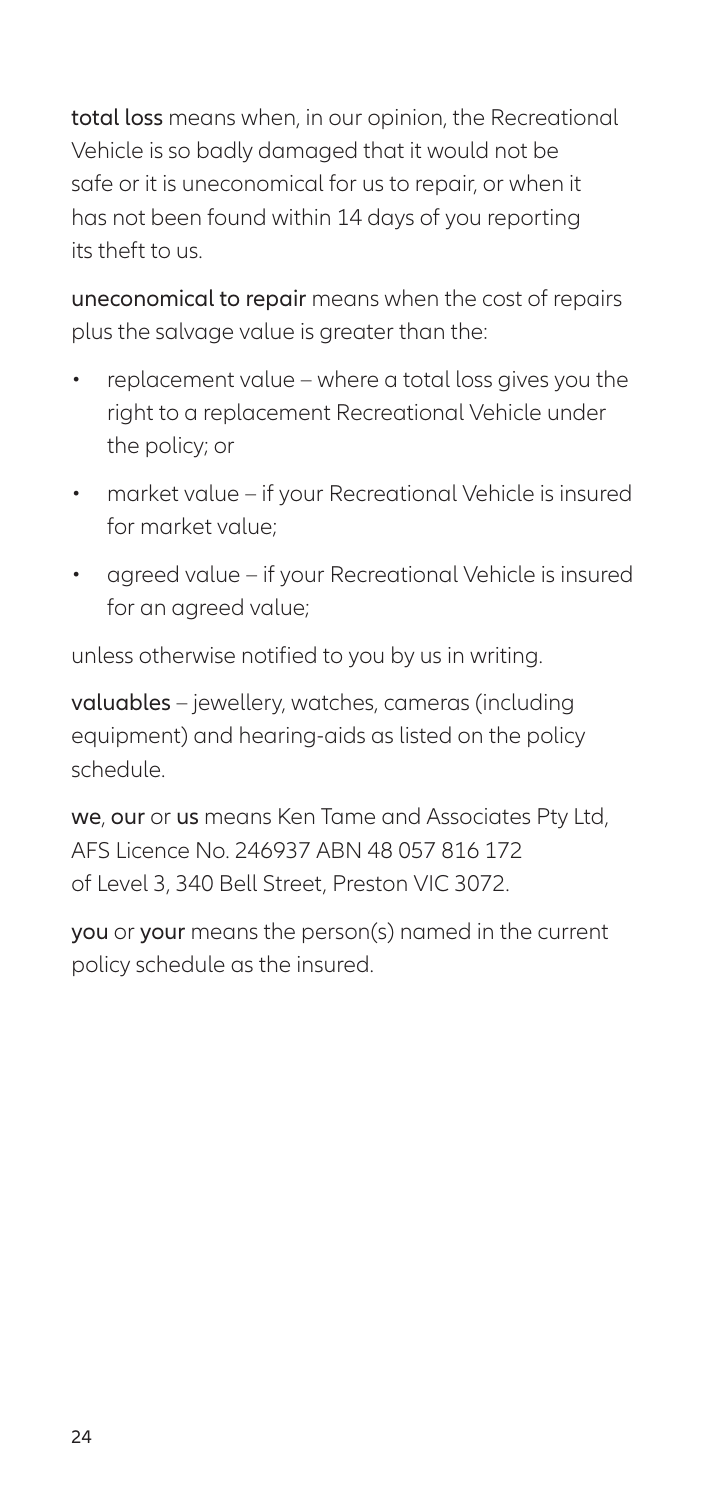## **Comprehensive** Recreational Vehicle Insurance

In order to be sure that you are covered under this policy you should always contact us for approval before you incur costs you wish to claim. If you do not, we will pay for costs incurred up to the amount we would have authorised had you asked us first.

### Accidental physical loss or damage to your Recreational Vehicle

We will cover you for accidental physical loss (including theft) or physical damage to your Recreational Vehicle during the period of insurance, subject to the other terms of this section and the policy (including those relating to the limits and excess).

Loss or damage incidents covered under this policy include:

- accident/collision;
- theft or attempted theft;
- fire;
- storm;
- hail;
- flood;
- malicious damage;
- any other incident arising from an accident that is not excluded by the policy terms and conditions.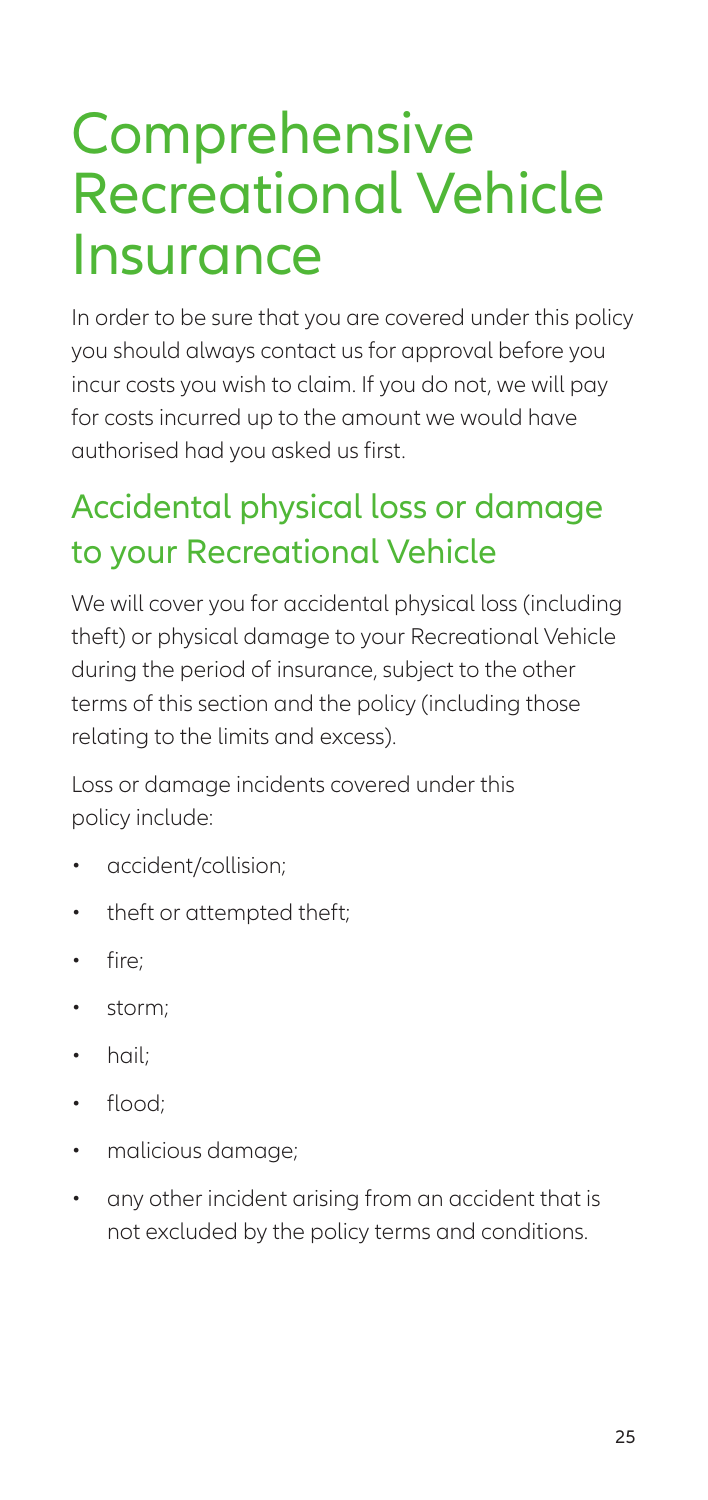Where new for old replacement of a new Recreational Vehicle after a total loss does not apply, at our option (acting reasonably) we will:

- repair your Recreational Vehicle; or
- pay you the reasonable cost of repairing your Recreational Vehicle; or
- pay you the market value of your Recreational Vehicle when the current policy schedule shows your Recreational Vehicle is insured for market value; or
- pay you the agreed value of your Recreational Vehicle when the current policy schedule shows your Recreational Vehicle is insured for agreed value.

Where we repair your Recreational Vehicle and it is an imported vehicle the maximum we will pay you is the equivalent costs of similar parts/accessories that are available in Australia.

Further we will adjust your claims payment in accordance with the GST provision shown under GST notice.

### Contribution to repairs and/or replacement

You may have to contribute to the cost of repairs and/ or replacement if your Recreational Vehicle is affected by age, neglect, wear and tear, weathering, rust or corrosion.

If the repair to your Recreational Vehicle is expected to leave it in a better condition than before it was damaged, we may ask you to contribute to the repair costs. Before we ask you to contribute we will always explain why, tell you how much it will be and how to pay it prior to the authorisation of any repairs.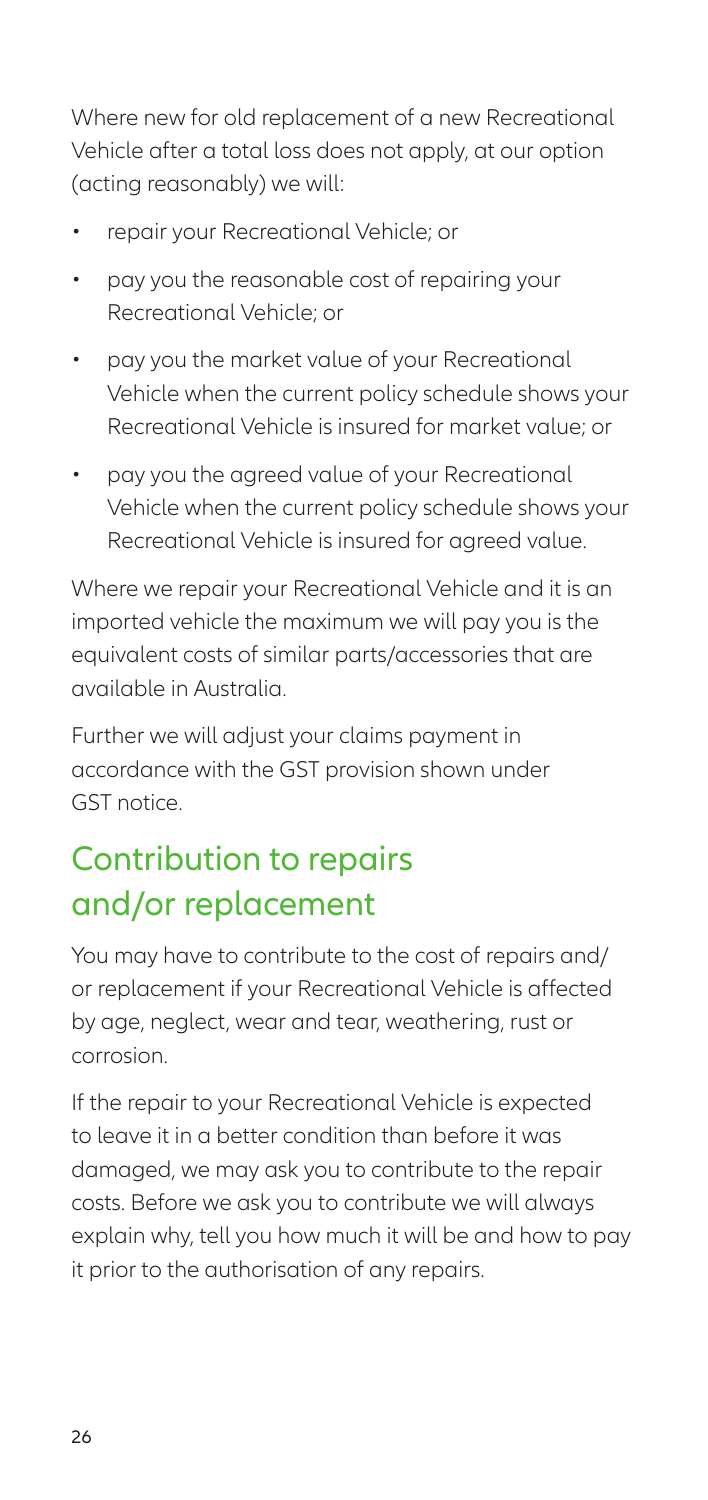### Additional cost of repairs

We will not pay for any additional costs in complying with such Government legislation or regulation that you were required to comply with prior to the loss or damage to your Recreational vehicle occurring.

If the required repairs to your Recreational Vehicle necessitate it being repaired to a condition better than it was prior to the loss or damage occurring and in doing so incurs additional cost in order to comply with the requirements of any Government legislation or regulation to allow normal use of the Recreational Vehicle, then we will pay such additional costs up to 10% of the Sum Insured of your Recreation Vehicle.

### New for old replacement of a new recreational vehicle after a total loss

We will replace your Recreational Vehicle with a new Recreational Vehicle of the same make, model, size and features including any modifications, options and accessories, so long as it is available in Australia, provided:

- your Recreational Vehicle is a total loss; and
- you purchased it new (or as a demonstrator model) from the manufacturer or their dealer; and
- where your Recreational Vehicle is financed, your financier has given us written consent; and
- your Recreational Vehicle is less than two years old from when it was first registered at the time it is declared a total loss.

If a new replacement Recreational Vehicle is not available, we will pay you either the market value or agreed value of your Recreational Vehicle, whichever is shown as applicable in the current policy schedule.

If the payment of an excess is applicable it is payable to us up front before we replace your Recreational Vehicle.

We will also pay the registration, stamp duty and dealer charges for the period registered (but not exceeding 12 months) on the new replacement Recreational Vehicle.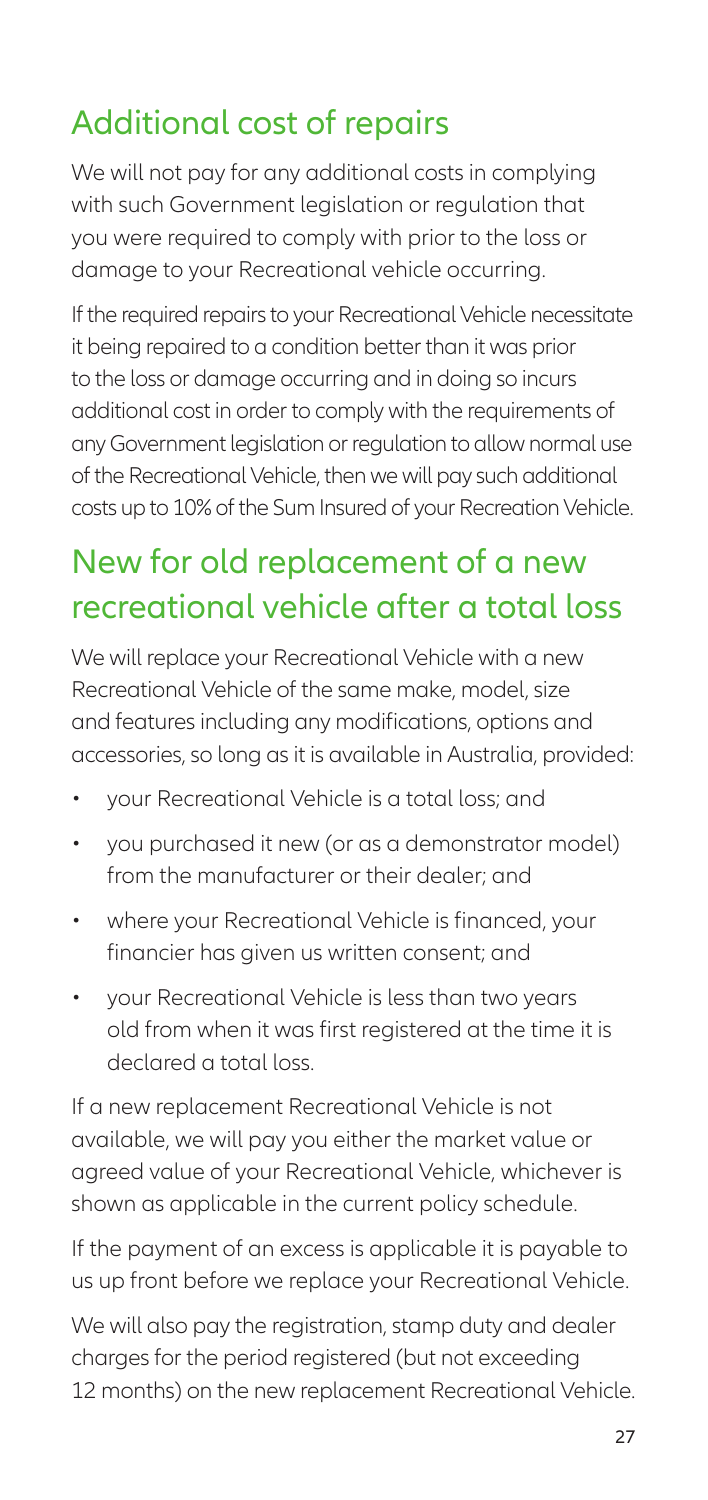### Temporary cover on replacement recreational vehicle

If you sell or give away your Recreational Vehicle and replace it with another one and notify us beforehand, we will provide temporary cover for the replacement Recreational Vehicle for 14 days only from the time you sold or gave away the Recreational Vehicle on the same terms set out in your policy, except that we will only insure the replacement Recreational Vehicle for the market value.

If cover is to continue on the replacement Recreational Vehicle:

- you must give us full details of the replacement Recreational Vehicle during the 14 day temporary cover period;
- you must obtain our agreement to cover your replacement Recreational Vehicle; and
- you must pay any extra premium we require.

### Awning and/or Annexe

We will cover you for any accidental loss of (including theft) or physical damage to your awning and/or annexe. If your awning and/or annexe is greater than five years old, and a total or partial loss occurs and we decide to replace or pay you the cost of replacing it, we may subtract an amount for depreciation. Depreciation is calculated on the age and condition of the awning and/or annexe at the time of the loss.

We will not pay for any loss or damage to your awning and/or annexe that is greater than ten years of age.

The maximum we will pay in respect of any one incident is included in your agreed value.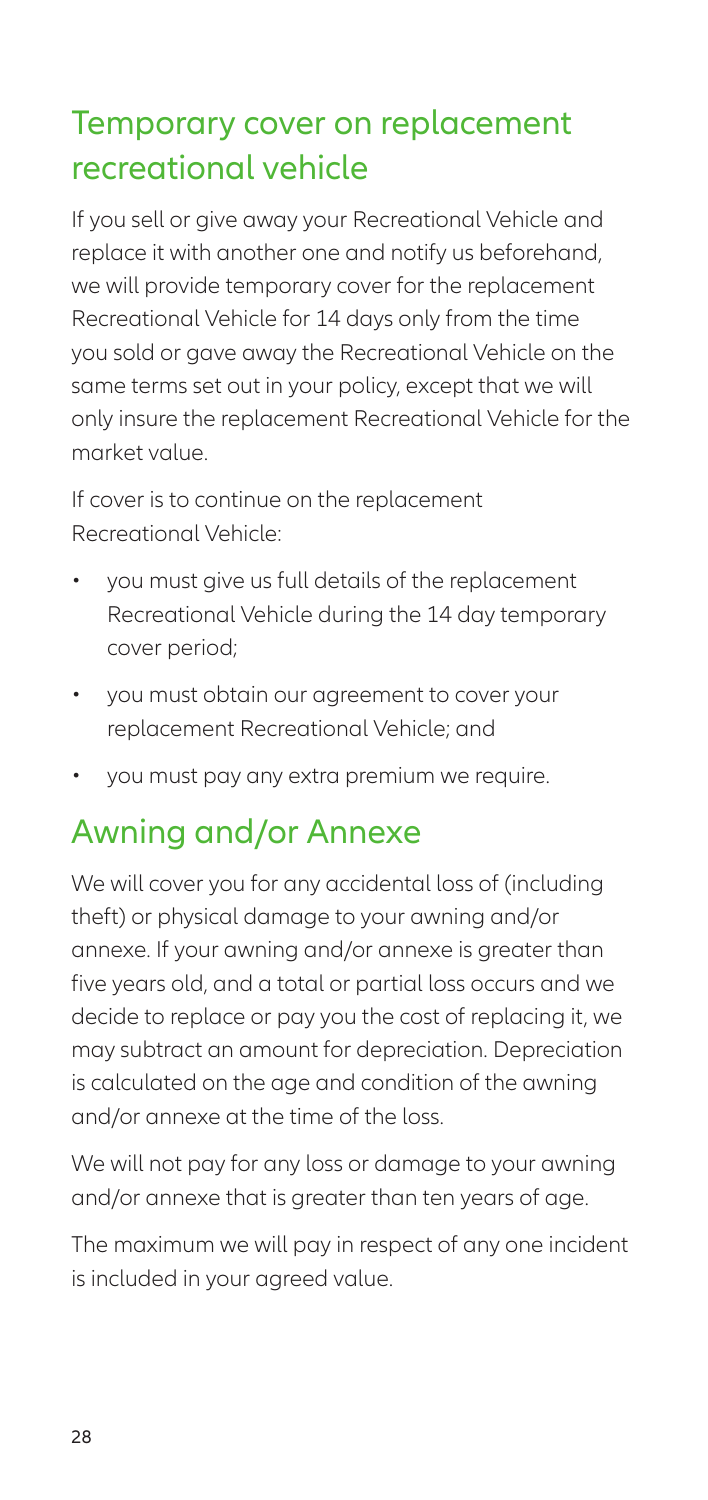### Other benefits we will pay

Unless we have stated differently under one of the other benefits listed below, the benefit will only apply where we have accepted your claim for accidental loss of or accidental damage to your Recreational Vehicle (called a covered accident) under the policy and any payment we may make under this section will be paid in addition to any amount payable for the loss of or damage to your Recreational Vehicle.

#### Basic Contents

We will pay for accidental loss of (including theft), or physical damage to your contents whilst contained in your Recreational Vehicle, lockable trailer or lockable storage bin up to a maximum of \$2,000 in total caused by or arising from a covered accident.

We will not pay for theft or attempted theft from within your Recreational Vehicle, lockable trailer or fixed lockable storage bin, if:

- the Recreational Vehicle, lockable trailer or fixed lockable storage bin is not securely locked; or
- there is no physical evidence of forcible and violent entry; or
- the theft or attempted theft is by someone who is in your Recreational Vehicle with your consent; or
- the theft or attempted theft is from an annexe, awning or other part of the Recreational Vehicle which is made of canvas, vinyl or similar soft materials.

#### How we will settle your basic contents claim

At our option (acting reasonably), we will:

- repair or replace your lost or damaged contents; or
- pay you the reasonable cost of repair or replacement;

up to a maximum of \$2,000 in respect of any one incident.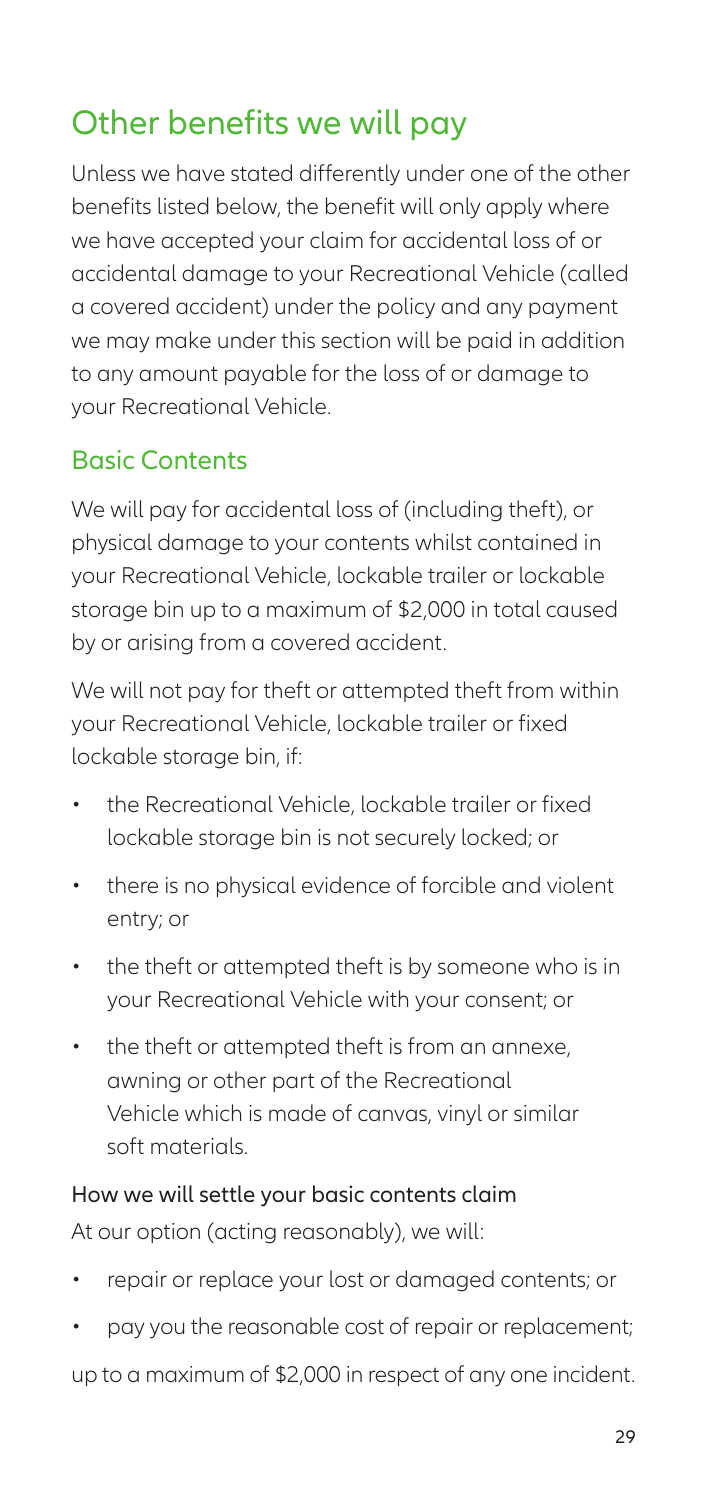#### Emergency accommodation

We will pay for any reasonable accommodation expenses incurred by you, your spouse, your de facto or dependent children as a result of a covered accident, provided that at the time of the covered accident your Recreational Vehicle was more than 100 kilometres from the address where it is normally parked at night.

The maximum we will pay for accommodation expenses in respect of any one incident is \$1,000. Where your Recreational Vehicle is your permanent place of residence this limit becomes a maximum of \$3,000 per incident.

#### Emergency clean-up costs

We will cover the amount you may be held liable to pay for costs and charges that are incurred to clean up and remove debris resulting from accidental loss (including theft) or damage to your Recreational Vehicle following a covered accident. The maximum we will pay is \$5,000 for any one incident.

#### Emergency repairs

We will reimburse you for the cost of emergency repairs which may be necessary to enable you to tow your Recreational Vehicle to its intended destination or nearest place of safety after a covered accident.

The maximum we will pay in respect of any one incident is \$500 unless the emergency repairs have been approved by us prior to completion. Please contact us to confirm approval for these costs.

#### Food spoilage

Following a covered accident we will pay up to \$500 for food that is spoiled by the same event and which is not fit for human consumption.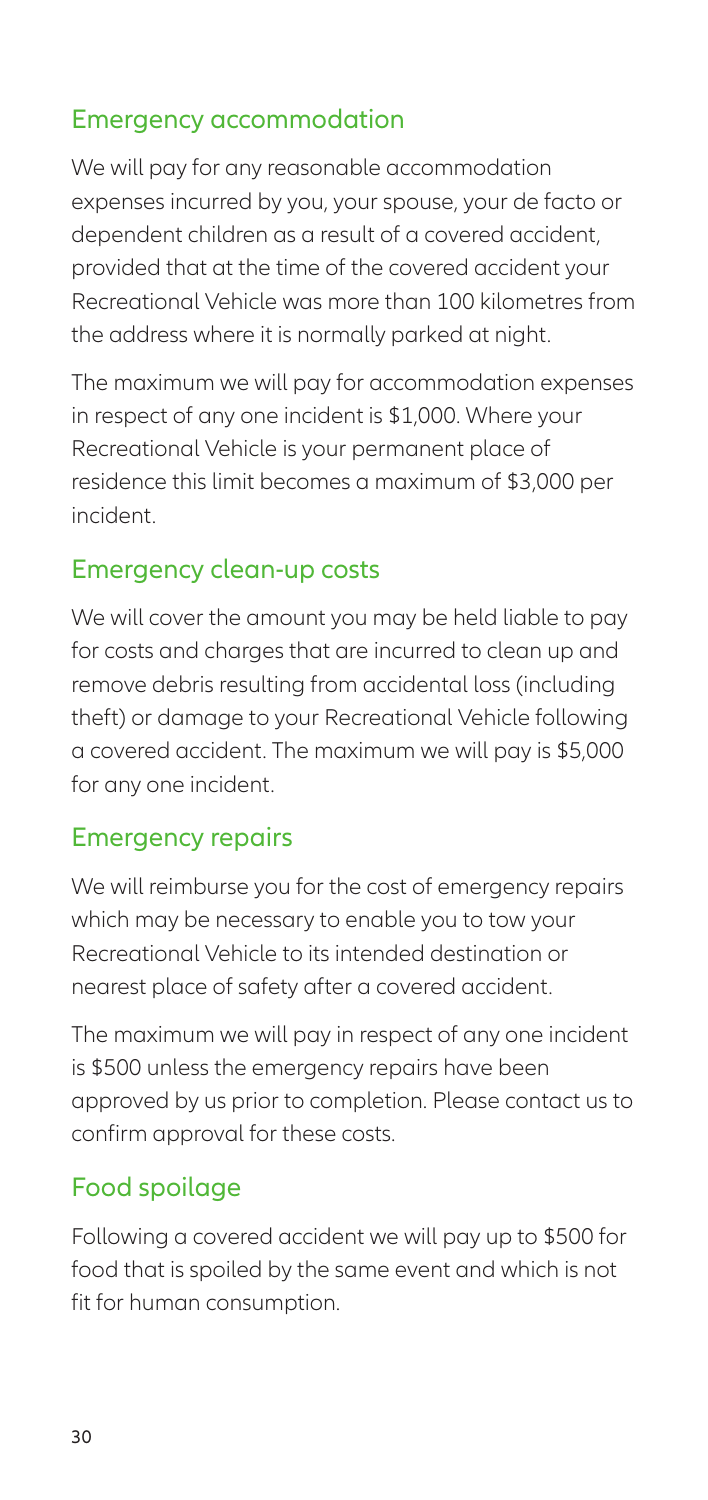#### Fusion

Where an electrical current damages the electrical motor of an item of your contents, fridge, or fixed air conditioning unit during the period of insurance we will, at our option (acting reasonably), either pay the reasonable cost to rewind the motor or replace the motor.

We will not pay for:

- any associated repair or replacement costs for items such as fuses, switches, electrical components, printed circuit boards, bearings, lighting or heating elements, protection devices, awning motors or electrical contacts at which sparking or arching occurs in ordinary working;
- the cost of repair or replacement of rectifiers, inverters and transformers;
- loss of use or damage to mechanical parts that occurred as a result of the motor burning out;
- motors if the damage is covered under any warranty or manufacturers' guarantee; or
- motors more than 15 years old.

#### Hire vehicle costs

Following a covered accident or theft, we will pay the reasonable costs of a rental vehicle if your Recreational Vehicle is stolen or has suffered accidental loss or damage and the repair time is expected to exceed three days.

The maximum we will pay in respect of any one incident is up to \$1,000 or a maximum of 14 days, whichever is less. We will not pay for the cost of fuel or any other optional hire vehicle related expenses during the rental period or any accidental loss or damage to the rental vehicle.

This Optional benefit does not apply to Caravans, Camper Trailers or 5th Wheelers.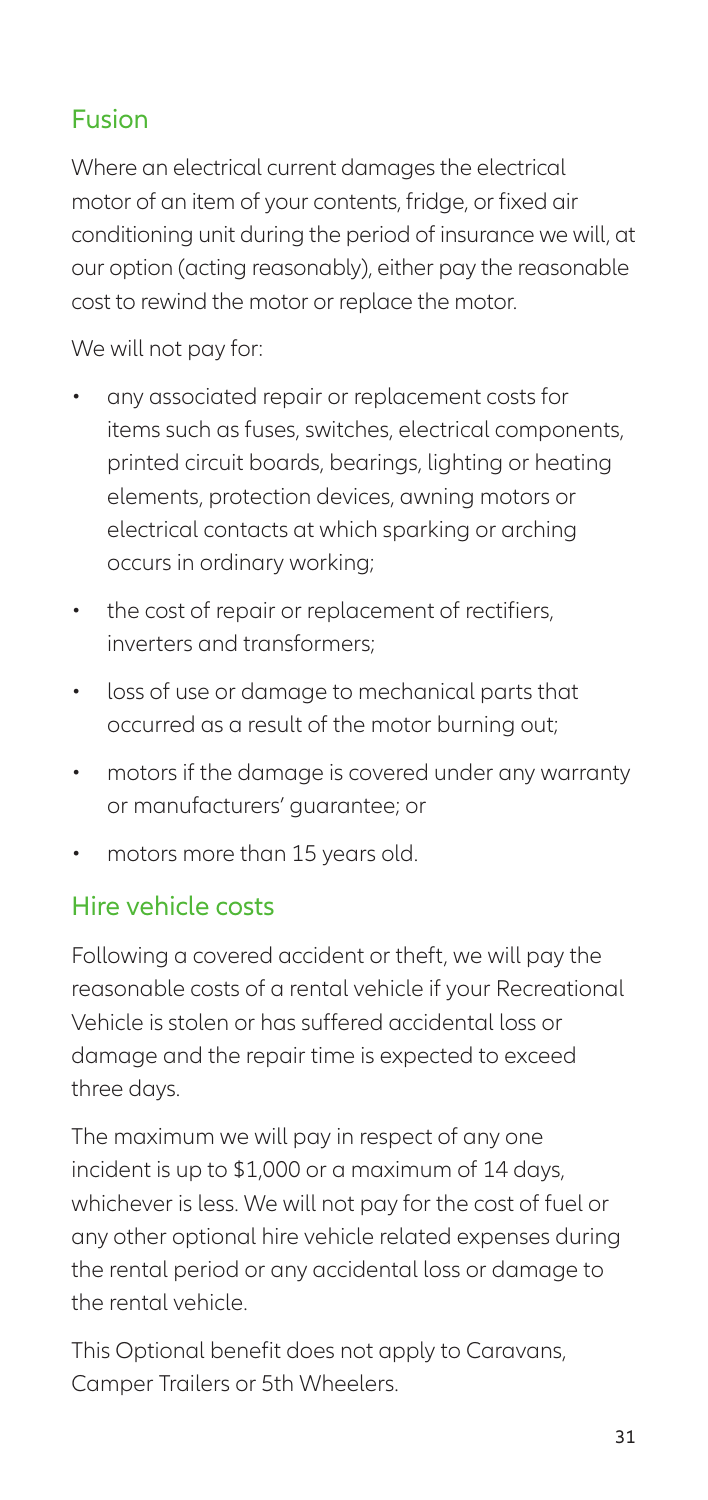#### Legal costs

Provided we agree in writing, we will pay for reasonable legal costs incurred to defend any court proceedings which may arise from a claim for liability covered by the policy.

We will not pay for legal costs and expenses relating to any criminal or traffic proceedings.

#### Legal Liability

We will cover your legal liability to pay compensation for loss of or damage to someone else's property or for death or bodily injury to another person which is caused by an accident which is partly or fully your fault which occurs during the period of insurance and arises out of the use of your:

- a) Recreational Vehicle, and/or
- b) trailer being towed by your Recreational Vehicle.

The above cover is extended to:

- any person who is using or in charge of your Recreational Vehicle with your permission;
- a passenger travelling in your Recreational Vehicle or who is getting into or out of your Recreational Vehicle

The maximum amount we will pay for all claims under the policy for damage to other people's property and/ or death or bodily injury arising from any one event or series of related events involving your Recreational Vehicle is \$20,000,000.

We will not pay for legal liability:

- where the loss or damage occurs to your own property, your spouse's or de-facto's property or to property which is in your possession, custody or control;
- which is insurable under a statutory or compulsory insurance policy or compulsory insurance or compensation scheme or fund covering such legal liability;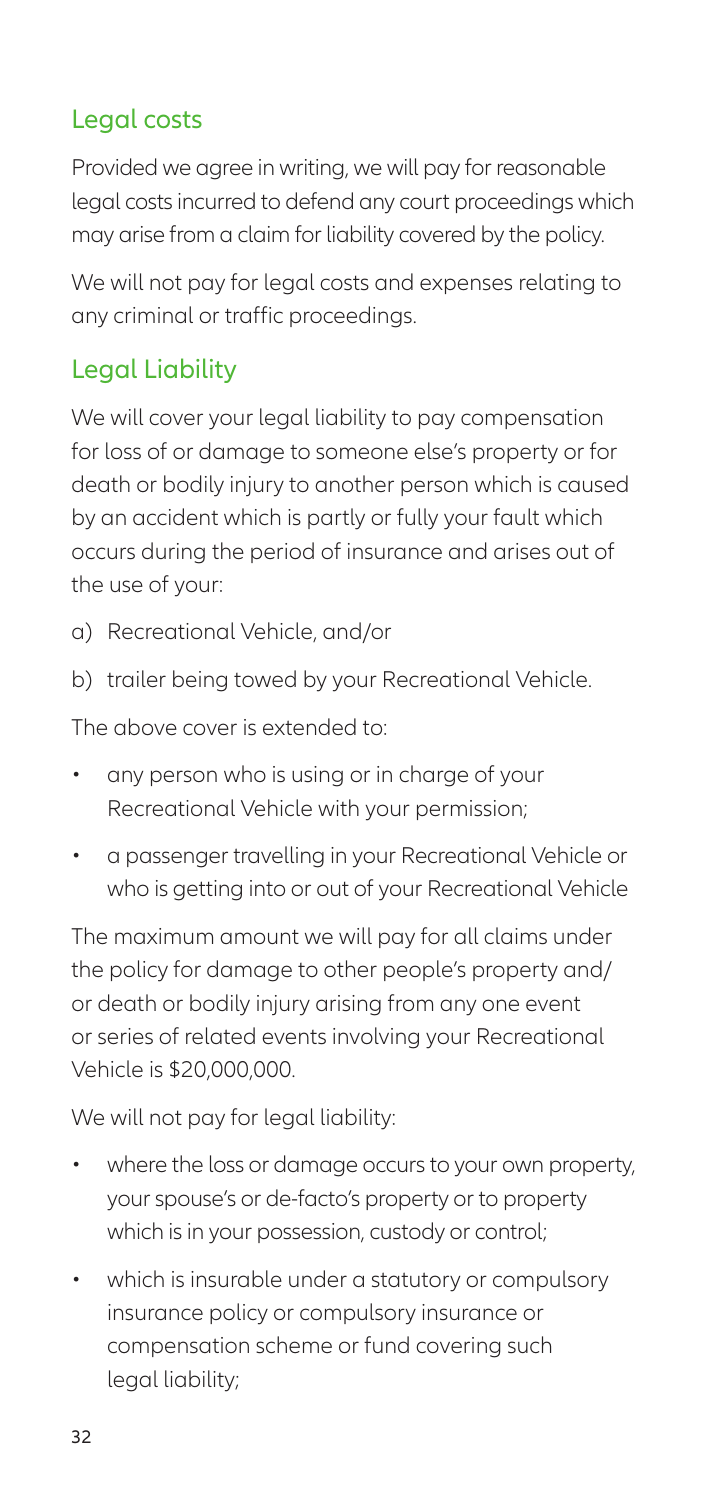- for death or bodily injury to you or any person who normally resides with you;
- to any person you employ where you are legally obliged to provide cover under any workers compensation legislation or similar laws and any legal liability that arises from their employment with you;
- directly or indirectly arising from or in any way connected with the ownership, operation, maintenance or use of any:
	- 1. watercraft;
	- 2. jet skis;
	- 3. aircraft landing areas or aircraft or aerial devices excluding non-pilotable model aircraft, drones, or any toy kites
- directly or indirectly arising out of or in any way connected with any disease that is transmitted by you or any other person who normally resides with you;
- directly or indirectly connected in any way with asbestos; or
- where the loss or damage occurs to any aircraft, not including model aircraft.

#### Mechanical and electrical breakdown towing

If your Recreational Vehicle suffers a mechanical or electrical breakdown during the period of insurance, we will reimburse you the reasonable towing costs of your Recreational Vehicle to the nearest repairer or place of safety. The maximum amount we will reimburse for any one tow is \$600 and \$1,000 for any two tows. Reimbursement will only take place upon the presentation of the towing receipt.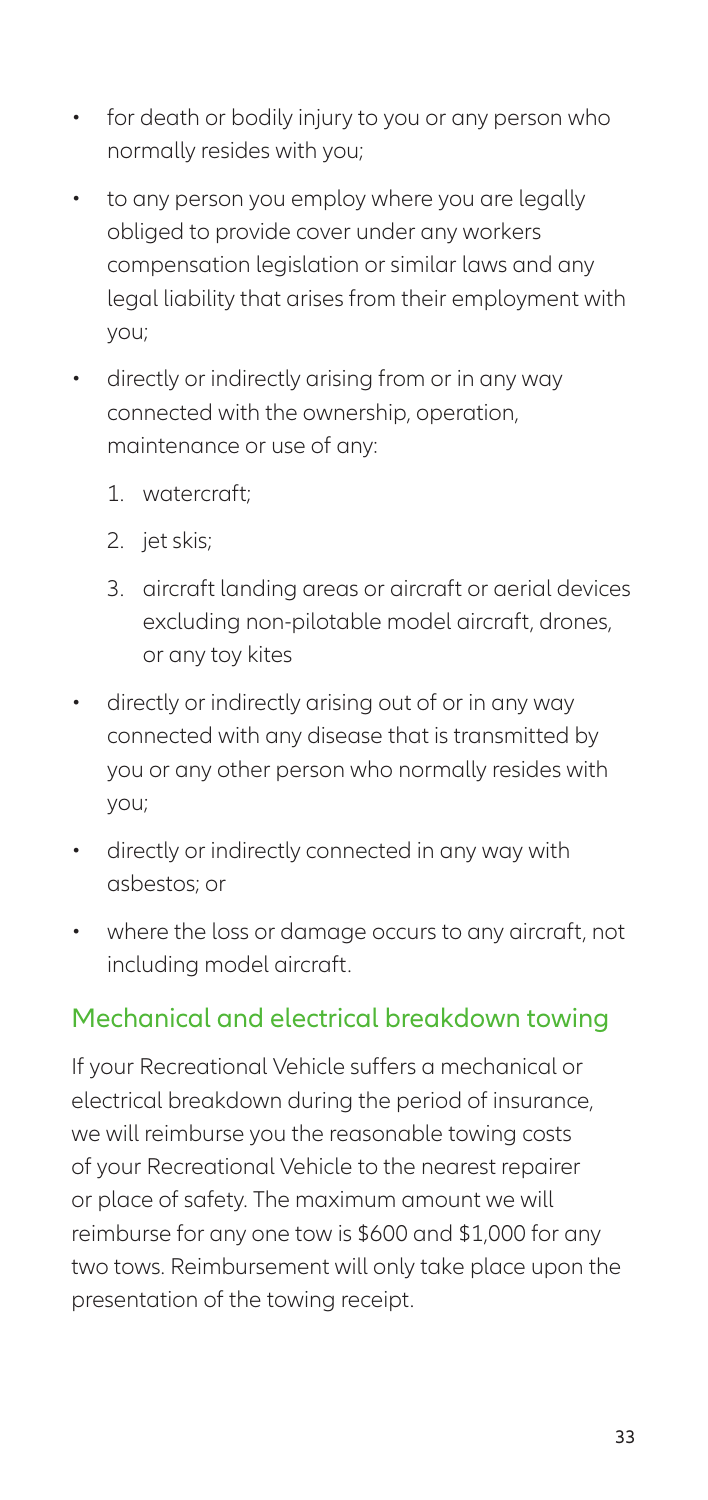#### Medical emergency assistance

#### What we pay

If you or your family travelling in your vehicle suffer a serious sickness or disease during the period of insurance which was unexpected from your perspective and a treating physician advises that you are unable to continue your journey then we will cover the reasonable costs to:

- a) transport you and your family to your permanent residence along with your vehicle where ongoing medical care can be obtained;
- b) allow a nominated person to be transported and accompany you if you are travelling alone and the treating physician advises that the relevant sickness or disease prevents you from being transported alone;
- c) allow a nominated person to be transported to the vehicle site and the transportation costs thereafter in returning the vehicle back to your place of residence;
- d) Transportation in economy class on a regularly scheduled commercial airline, or if airline transportation is not available or suitable, in economy class in any other appropriate means of transport.

Sickness or Disease means illness or disease which occurs during the policy period which is the direct and independent cause of loss for which a claim is made and which requires the attendance of a Physician, provided such Sickness or Disease is not related to a pandemic, epidemic or similar health crisis or a condition for which you have received medical advice, medical treatment, or have taken prescribed medication in the thirty (30) days prior to the departure date of your journey.

If upon the unexpected death of you or your family whilst travelling in your vehicle we will cover the cost: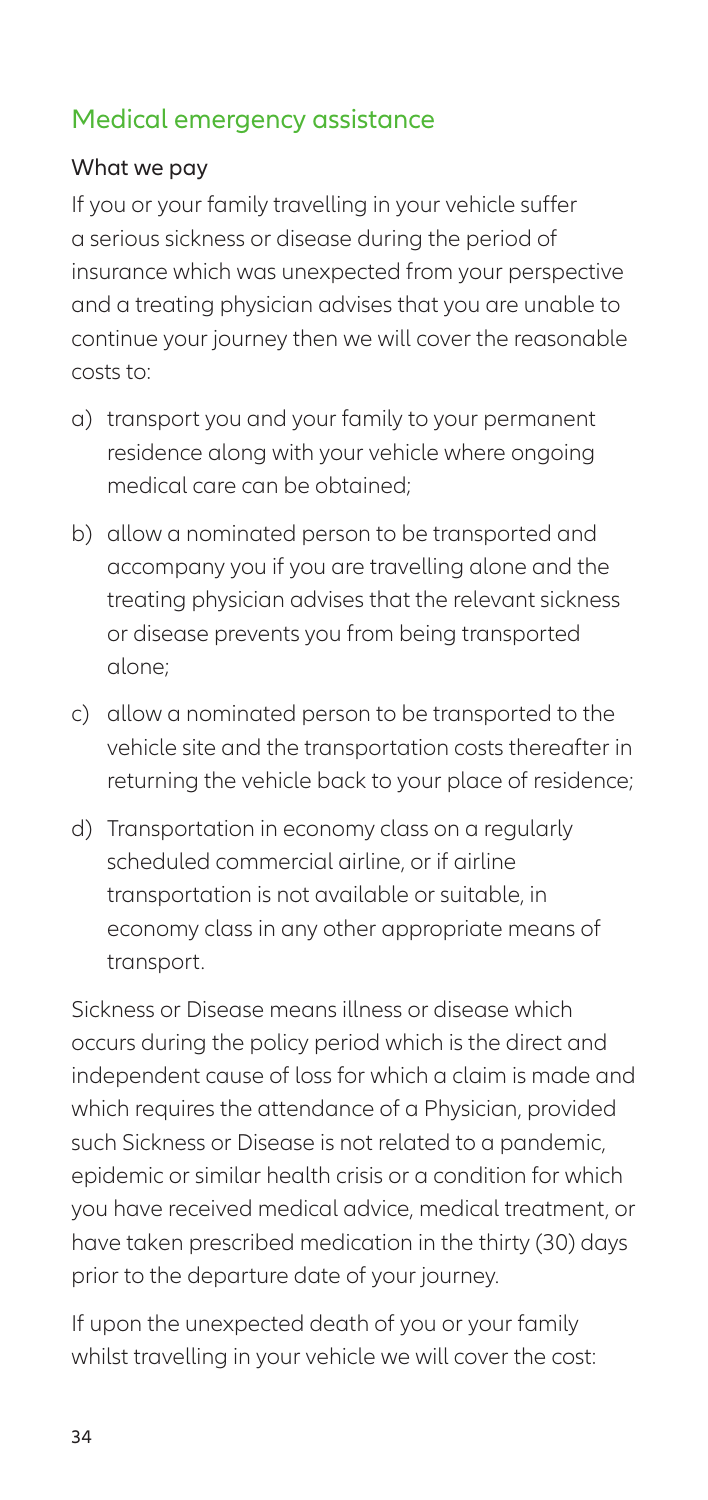- a) for the transportation of the body to a location within Australia nominated by the closest next of kin; and
- b) for the transportation for you or your family and the vehicle to return to your residence.

#### What we will not pay

We will not pay any benefit or for any loss, costs or expenses caused by or arising out of:

- a) you, your family or immediate relative travelling in any unlicensed aircraft;
- b) you, your family or immediate relative flying or engaging in any other aerial activity as part of the aircrafts crew;
- c) you, your family or immediate relative participating in or training for any professional sport;
- d) your suicide, attempted suicide or any deliberately self-inflicted injury;
- e) pregnancy, childbirth or the complications thereof where the term of the pregnancy exceeds 26 weeks;
- f) any pandemic, epidemic or similar health crisis;
- g) any sexually transmitted disease;
- h) you incurring costs in relation to;
	- (i) medical expenses including ambulance services, and Royal Flying Doctor Service
	- (ii) accommodation costs
	- (iii) cancellation costs in respect of accommodation
	- (iv) vehicle storage
	- (v) loss of clothing or personal effects
	- (vi) meals or incidental expenses;
- i) or in any way connected with the inhalation or ingestion of or exposure to tobacco or tobacco smoke or any ingredient or additive present in any articles, items or goods which contain or include tobacco.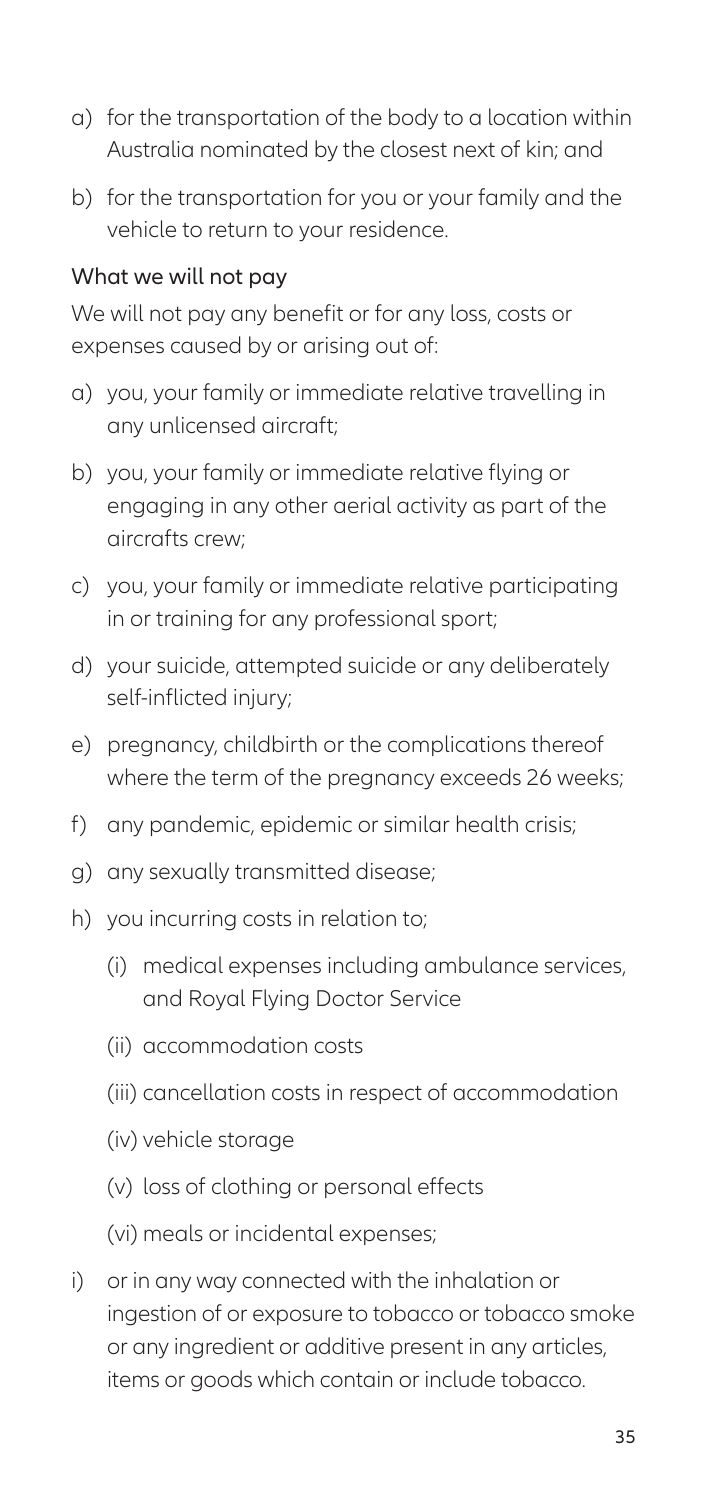We will not pay any benefit or for any loss, damage, liability, event, costs or expenses where this would result in us contravening the *Health Insurance Act 1973 (Cth)*, the *Private Health Insurance Act 2007 (Cth)* or the *National Health Act 1953 (Cth)*.

The amount of cover for any one person is \$10,000 for any one event and in the aggregate for any one period of insurance for that person.

#### Immediate Relative

If upon the unexpected death of an immediate relative up to 80 years of age and who is not travelling with you or your family in your vehicle we will cover the cost for the return transportation of the person whose immediate relative has died and you or any of your family travelling with that person and your vehicle to your residence.

The amount of cover for any one person is \$10,000 for any one event and in the aggregate for any one period of insurance for that person.

In this "Medical emergency assistance" cover, any series of events consequent upon or attributable to one source or originating cause, including continuous or repeated exposure to substantially the same general conditions, are deemed to be one event.

### Re-keying and re-coding

If the keys to your Recreational Vehicle are stolen or lost during the period of insurance and you have reported this to the Police, we will pay for the replacement of the keys and necessary re-coding of the locks to your Recreational Vehicle. The maximum we will pay for any one incident is \$750 and no excess will apply if there is no other loss or damage to your Recreational Vehicle.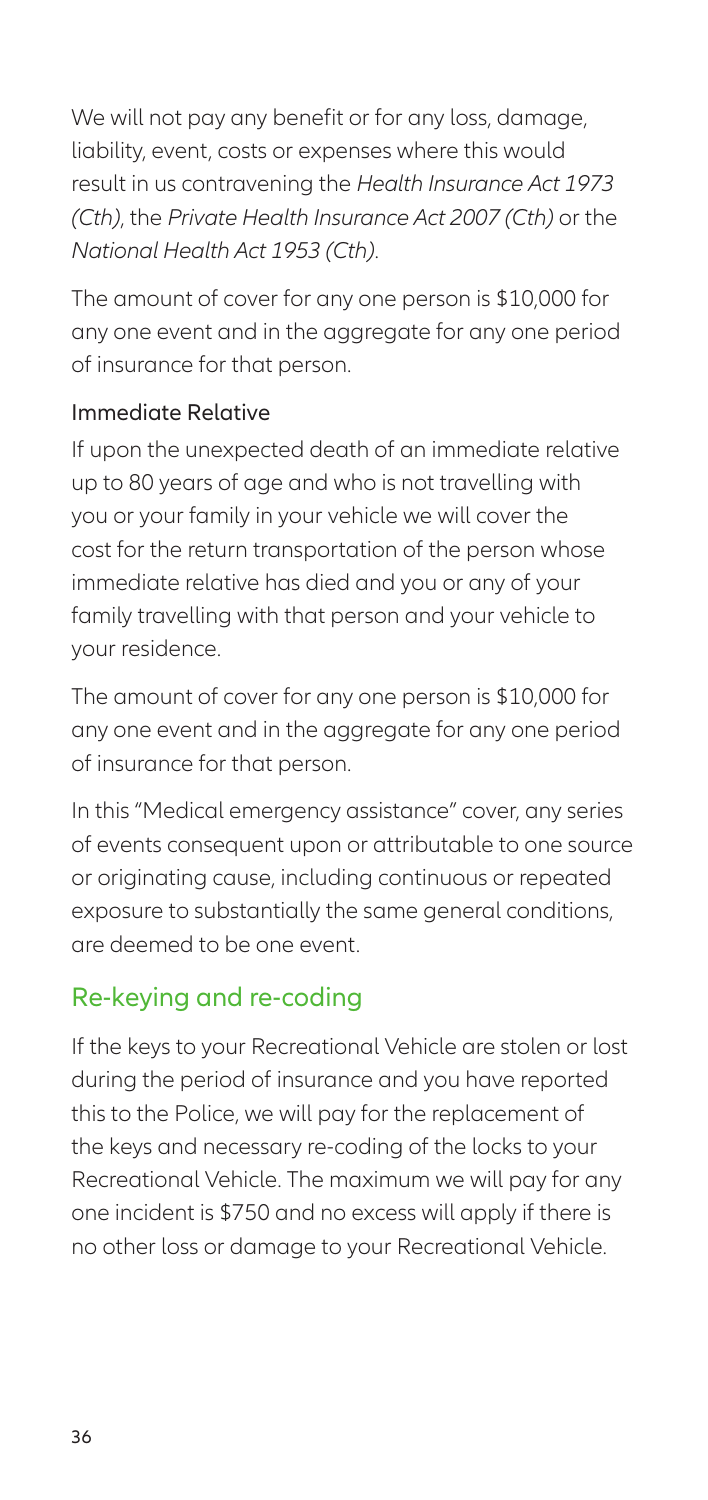This benefit will only apply if:

- the theft of the keys to your Recreational Vehicle has been reported to the police, and
- the keys to your Recreational Vehicle have not been stolen by a family member, invitee or person who resides with you.

### Replenishment costs

We will cover the reasonable costs to replenish or replace equipment used whilst protecting your Recreational Vehicle after accidental physical loss or damage has been sustained and covered under this policy, up to a maximum of \$500 for any one incident.

### Signwriting/Artwork

Following a covered accident, We will cover the replacement costs of loss or damage to non-standard signwriting, artwork or advertising signs or material forming a permanent part of your Recreational Vehicle, up to a maximum of \$1,000 for any one incident.

### Towing and storage

Following a covered accident, we will pay the reasonable cost of protection, removal and towing of your Recreational Vehicle to the nearest repairer, place of safety or any other place which we agree to.

### Trailer cover

We will cover you for the theft or accidental physical loss or physical damage to your trailer.

We will pay the lesser of \$1000 or the market value of the trailer.

We will not pay for property being carried in or on the trailer.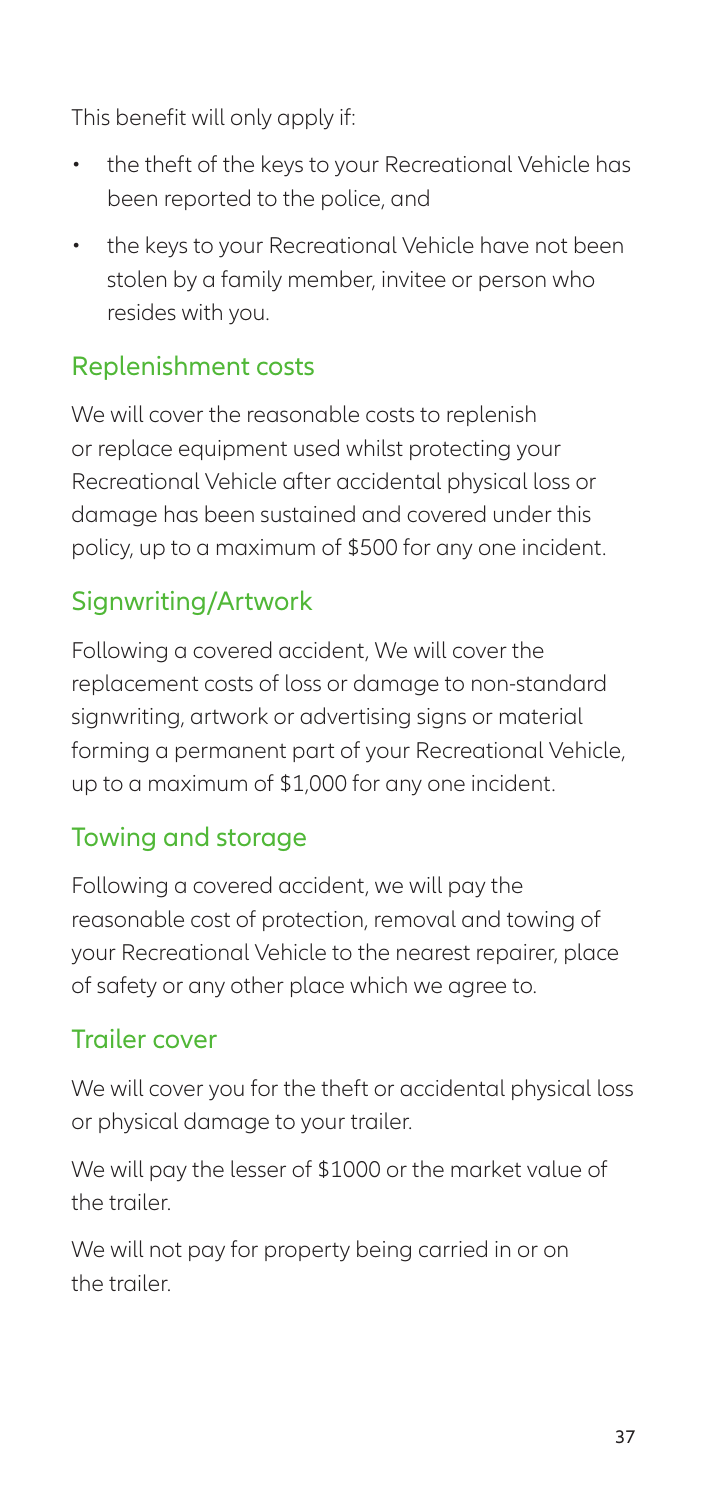### Transportation costs

If your Recreational Vehicle is stolen or cannot be safely driven home as a result of accidental loss or damage, we will pay the:

- a) reasonable costs of transporting you and your family travelling with you in economy class on a regularly scheduled commercial airline; or
- b) if airline transportation is not available or we do not consider it to be suitable, the reasonable costs of transporting you and your family on any other appropriate means of transportation chosen by us,

to your normal place of residence in Australia.

#### Travel costs to collect your recreational vehicle

We will cover the reasonable costs:

- for you to travel to the repairer's premises to collect your Recreational Vehicle; or
- to have your Recreational Vehicle delivered to your residence;

following the theft and recovery or accidental loss or damage, which is covered under this policy. The maximum we will pay is \$1,000 any one incident.

### Vehicle being transported by ship

If your Recreational Vehicle is being transported by ship within Australian waters, we will pay your reasonable contribution for any general average and salvage charges if such maritime conditions apply during the period of insurance.

### Windscreen and glass breakage

We will pay the reasonable replacement cost of your Recreational Vehicle windscreen or single window glass provided that such breakage is accidental, occurs during the period of insurance and is the only damage sustained by your Recreational Vehicle.

This cover excludes any aftermarket window tint costs.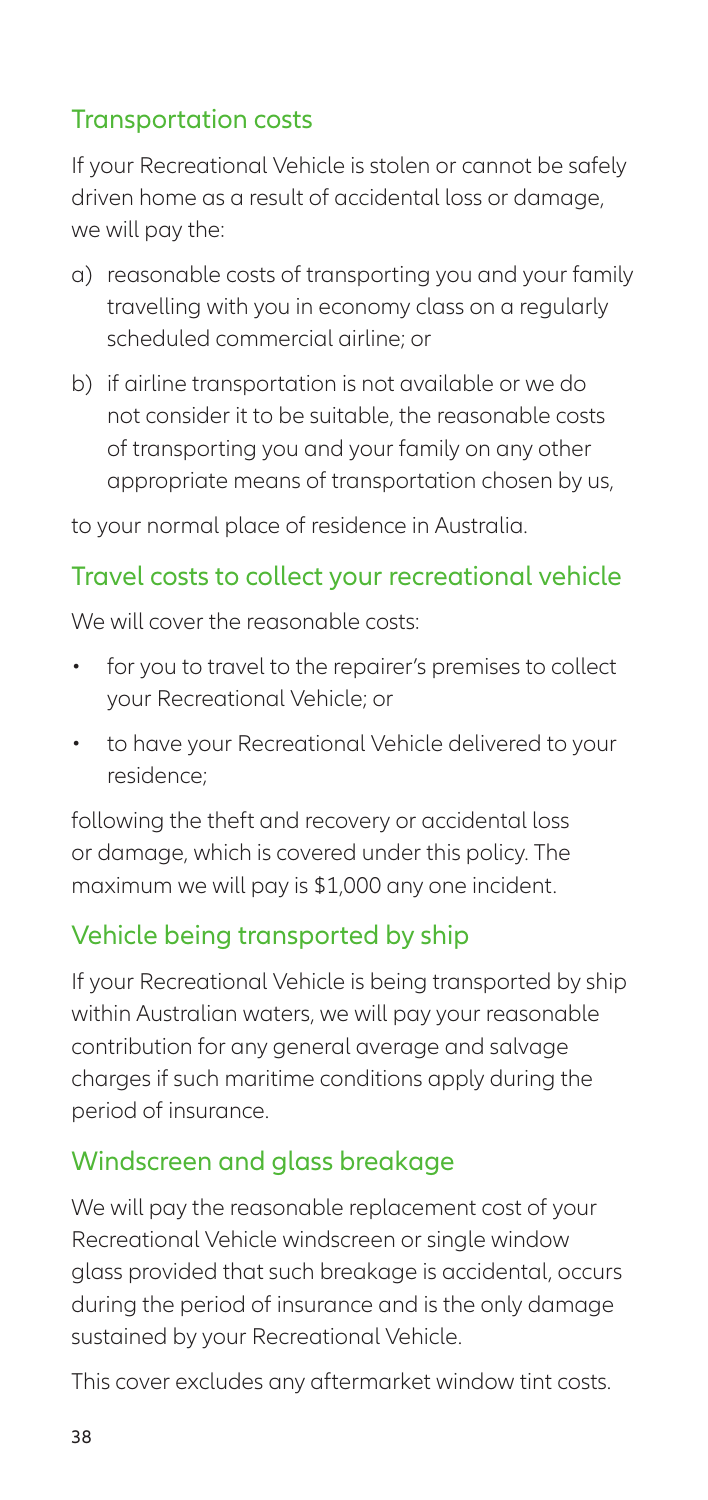# Optional benefits

Where we offer any optional benefits that you have added to your policy those benefits will be included with any renewal offer we make unless you contact us and ask us to remove these optional benefits at renewal.

In order to be sure that you are covered under this policy you should always contact us for approval before you incur costs you wish to claim. If you do not, we will pay for costs incurred up to the amount we would have authorised had you asked us first.

### Additional contents cover

This optional benefit increases your contents cover and is in addition to the contents cover we provide under the "Other benefits we will pay" section.

Where the policy schedule shows that additional contents cover applies, we will pay for loss of or damage to your additional contents contained in your Recreational Vehicle or lockable trailer or lockable storage bin for a covered accident, up to the sum insured you nominate as shown on your policy schedule.

We will not pay for theft or attempted theft from your Recreational Vehicle, lockable trailer or lockable storage bin if:

- it is not securely locked; or
- there is no physical evidence of forcible and violent entry; or
- the theft or attempted theft is by someone who is in your Recreational Vehicle with your consent; or
- the theft or attempted theft is from an annexe, awning or other part of the Recreational Vehicle which is made of canvas, vinyl or similar soft materials.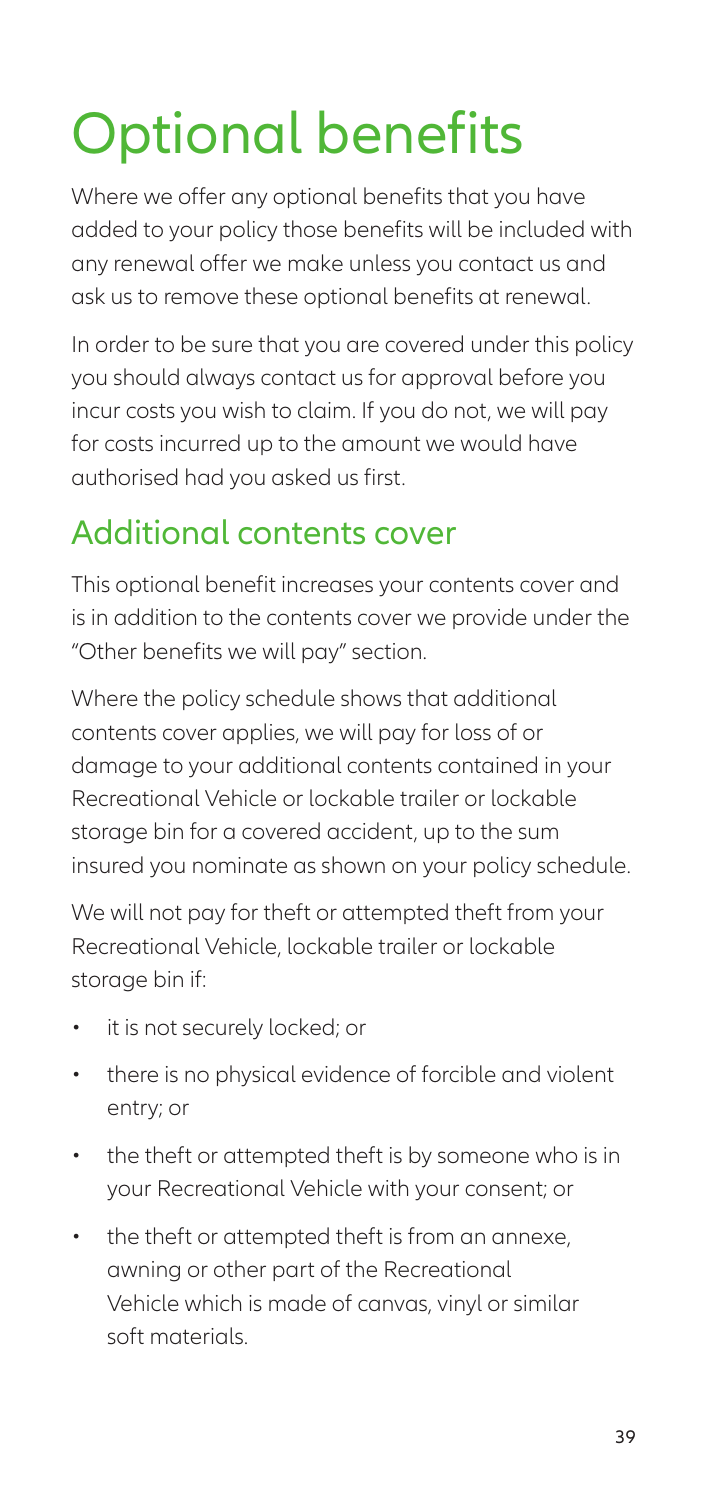### How we will settle your contents claim

At our option (acting reasonably), we will:

- repair or replace your lost or damaged contents; or
- pay you the reasonable cost of repair or replacement; or
- pay you up to the sum insured noted on your policy schedule under "Contents".

Cover will also apply to a bike(s) whilst locked onto a bike carrier attached to the Recreational Vehicle.

Items of jewellery are limited to \$1,000 any one item unless a valuation is supplied and full details have been noted on the policy schedule. Where additional contents cover is selected, we will pay a maximum amount up to the sum insured as nominated by you on the policy schedule, for any one incident.

# Trailer cover

If the value of the trailer exceeds \$1,000, you have no trailer cover unless you take this option.

The maximum cover available to you under this option is \$10,000.

When the policy schedule shows that trailer cover applies, we will cover you for the theft or accidental physical loss or physical damage to your trailer under the "Cover for accidental physical loss or damage" section and at our option (acting reasonably) we will;

- repair your trailer;
- pay you the reasonable cost of repairing your trailer; or
- pay you the agreed value for your trailer as stated in your policy schedule and up to a maximum amount of \$10,000, where stated.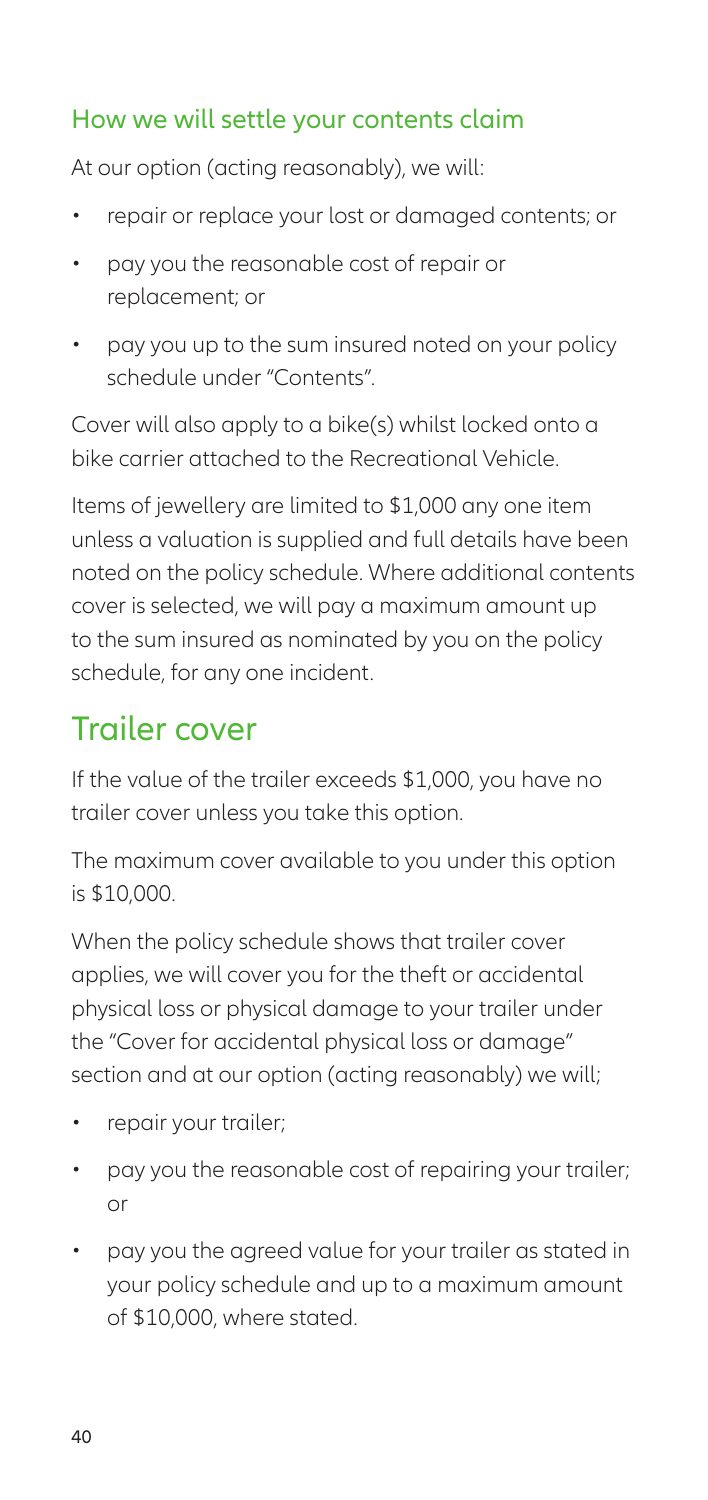# Valuables cover

When the policy schedule shows that valuables cover applies, we will pay for accidental physical loss or physical damage to those items as listed in the policy schedule, anywhere in Australia.

### How we will settle your valuables claim

At our option (acting reasonably), we will:

- repair or replace your lost or damaged valuables; or
- pay you the reasonable cost of repair or replacement; or
- pay you up to the sum insured noted on your policy schedule under "Valuables "

Where valuables cover is selected, we will pay a maximum amount up to the sum insured as nominated by you on the policy schedule, for any one incident.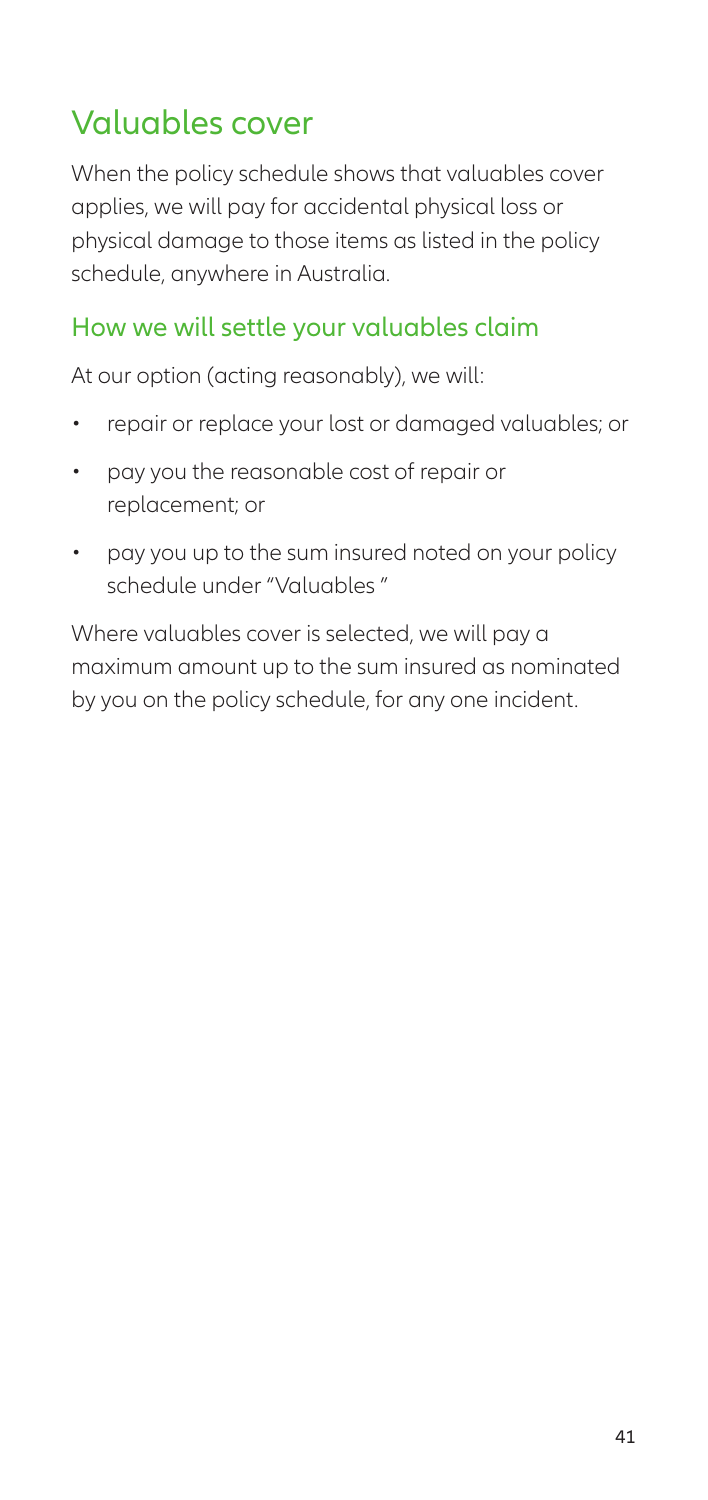# Making a claim

# Assisting us with your claim

You must assist us with your claim by contacting KTA as soon as possible if there is any accidental loss, damage or alleged liability which requires our assistance and is likely to result in a claim. This means you must give us all the information and assistance with your claim which we may reasonably require. If you do not we may not pay your claim or provide cover to the extent we are prejudiced by that failure.

If we have the right to recover any amount payable under this policy from any other person, you must take reasonable steps to co-operate with us in any action we may take.

# When you are at fault

You are at fault if you:

- are responsible for the accident; or
- contributed to the cause of an accident.

### Proof of value and ownership

When you make a claim for loss or damage to any item insured by this policy we will ask you to provide evidence of value and ownership of the property. Receipts, valuations, photographs and instruction manuals will assist you to prove that you owned the item and prove its value.

# What we pay for

If we agree to settle your claim, we will:

- decide whether to repair your Recreational Vehicle, pay the reasonable cost of repairing your Recreational Vehicle, or pay the market or agreed value (as applicable);
- pay any other benefits that apply;
- pay for any optional covers you have chosen and paid for;
- deduct any amounts that apply to the policy such as an excess or unpaid premium.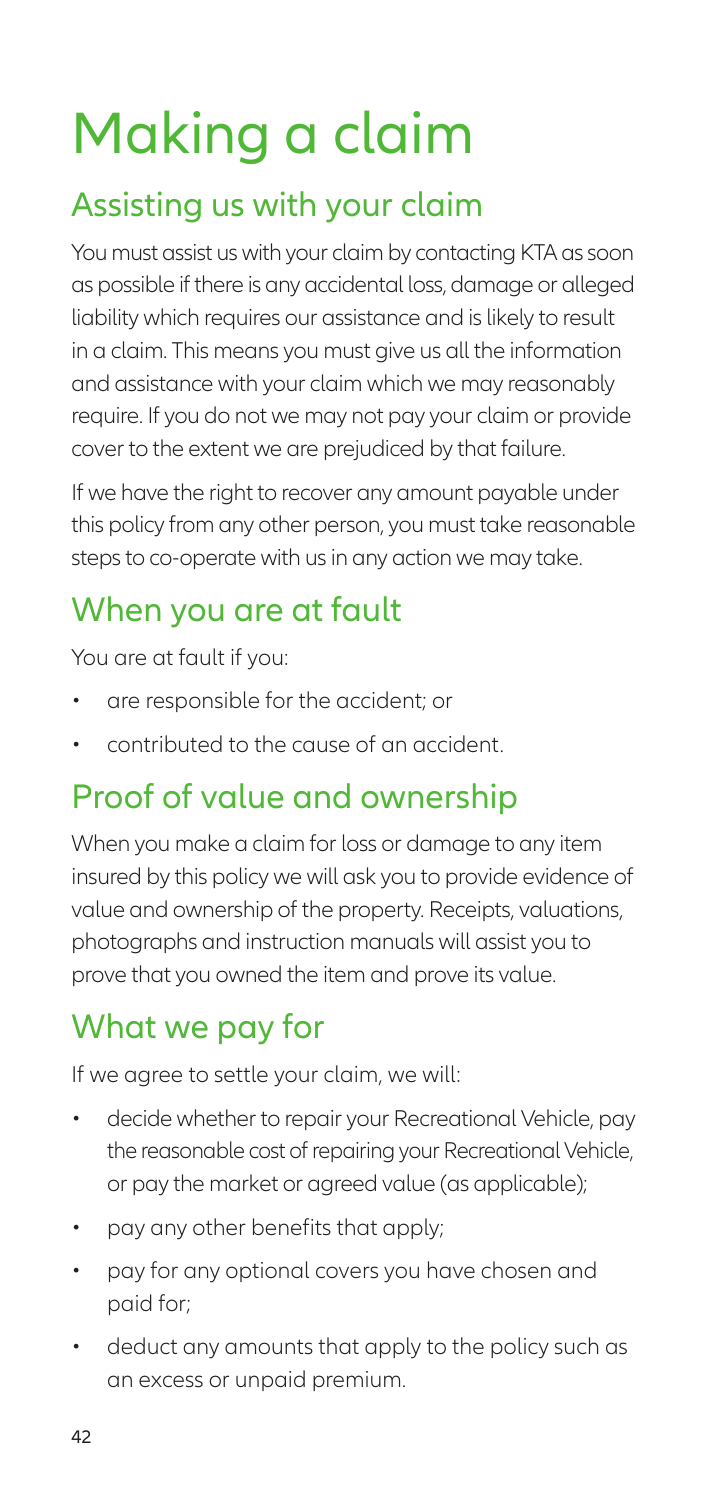# How we will settle your claim

We may choose (acting reasonably) to settle your claim in any of these ways.

#### Repair your recreational vehicle

You have the right to choose who is to repair your Recreational Vehicle. All we require is one written quotation to be forwarded to KTA prior to commencement of repairs.

To see what happens when a decision is being made on a repairer see the section "Choosing a repairer".

### Pay your claim as a Total Loss

We may pay out your claim as a total loss when we consider your Recreational Vehicle to be a total loss or when we choose to do so. If we pay out your claim as a total loss, your policy may come to an end and there is no refund of premium to you for any unexpired period of the policy.

We pay the agreed value less any applicable excess, and any unpaid premium. Upon settlement we will keep the Recreational Vehicle. unless you have been offered the option to purchase the salvage of the insured vehicle.

In addition we will pay the costs of transporting your undamaged personal contents to your usual place of residence in Australia, up to a maximum of \$1,000.

# No cover after a Total Loss

On the date we confirm that we will pay your claim for the total loss of your Recreational Vehicle, all cover under the policy in respect of that Recreational Vehicle will cease, except where a replacement Recreational Vehicle is provided by us.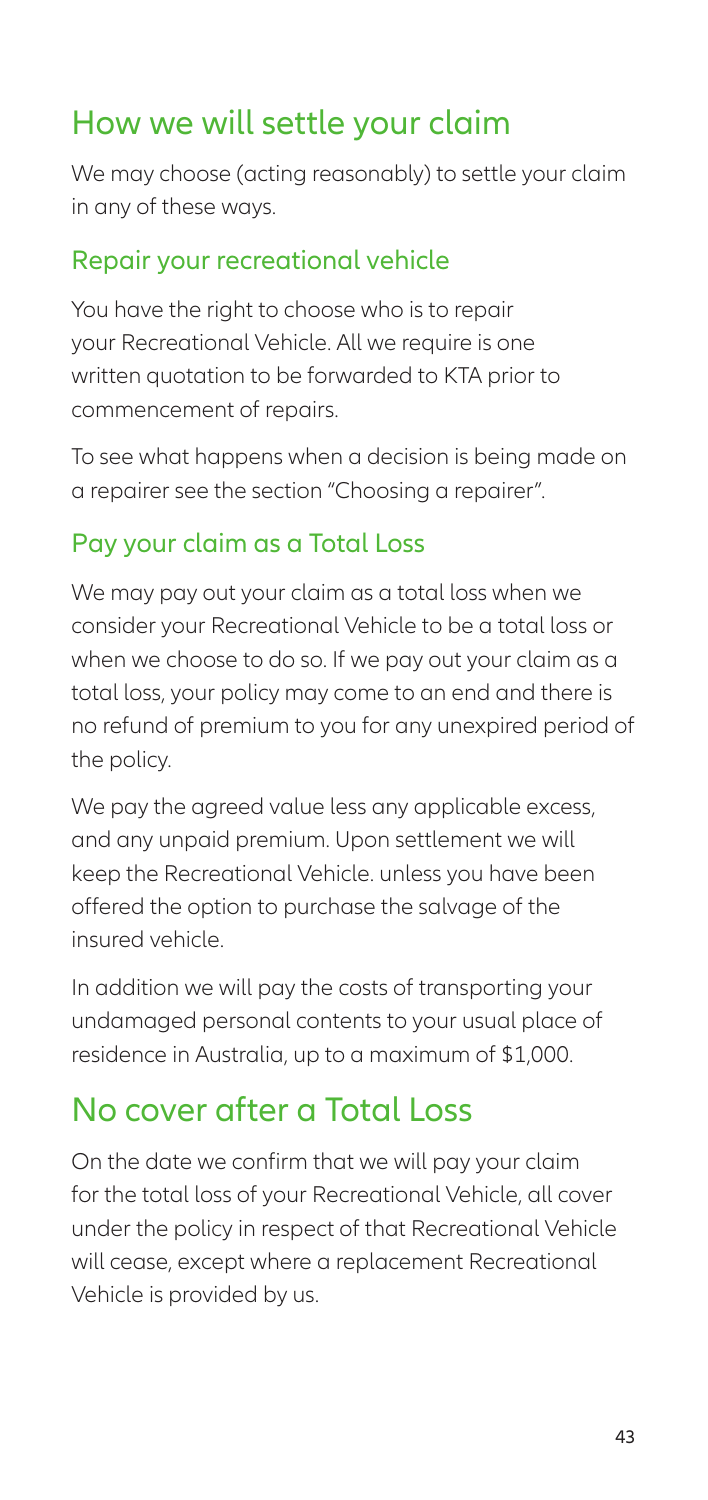# Paying for other benefits

If we agree to pay you other benefits under the policy, we will pay the reasonable cost. We will repair, replace or pay the relevant loss or damage (as applicable) up to the maximum amount that applies under the benefit.

### What happens to your property

### Recovered Recreational Vehicle

If we settle your claim as a total loss and the Recreational Vehicle is later recovered we will have the right to keep the recovered Recreational Vehicle. At our discretion (and if safe to do so), you may reclaim the recovered Recreational Vehicle if you agree to pay the salvage price.

### Damaged property

If we settle the claim for a damaged item then it becomes our property.

### Creditor provider's rights

You must tell us if you have used the Recreational Vehicle as security for a loan or when you become aware of a Personal Property Securities Register notification being registered against the Recreational Vehicle. This may also apply if you have a lease or hire purchase agreement on your Recreational Vehicle.

When you do this we note the credit provider on your Recreational Vehicle Policy Schedule.

When there is a credit provider noted:

- we treat the Recreational Vehicle as being under a finance arrangement;
- we treat any statement, act, or omission or claim by you as a statement, act or admission by the credit provider; or
- we may recover any payment either in your name or the credit provider's name.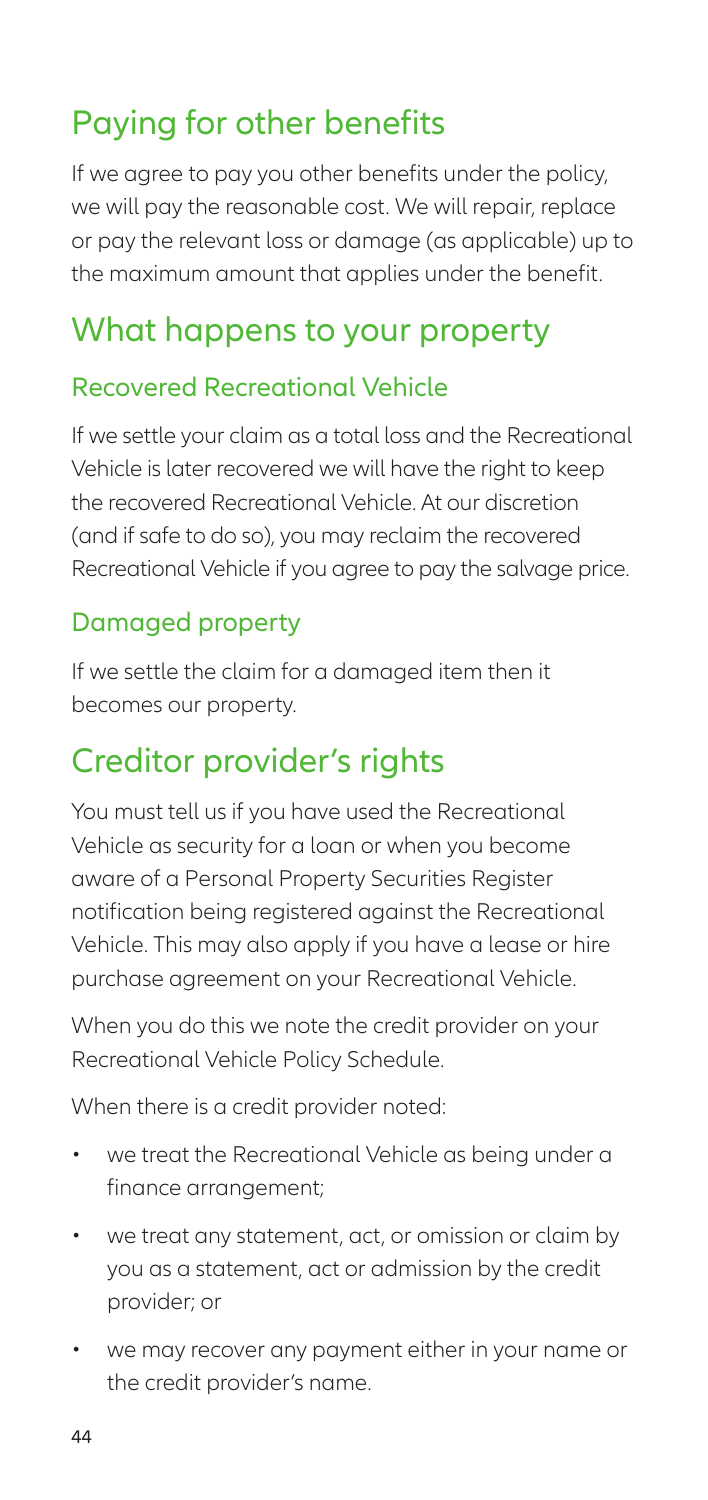### Payments to the credit provider

If we pay you for a claim on your Recreational Vehicle that is under a finance arrangement, we first pay the credit provider the lower of these amounts after deducting any excess and deductions that apply:

- the market or agreed value (as applicable);
- the cost of repairing your Recreational Vehicle; and
- the balance owing to the credit provider under the finance arrangement.

If the credit provider is entitled to the salvage of the Recreational Vehicle, we will deduct the estimated salvage value of the Recreational Vehicle from any amount we pay them.

However we will only pay the credit provider if they:

- are noted on your policy schedule; and
- give us any help we reasonably ask for.

If we make a payment to a credit provider, then that payment discharges our obligation to you under your policy for the amount paid.

If we decide to settle your claim as a total loss, before we settle your claim:

- we will check the Personal Property Securities Register to confirm whether any money is owing on your Recreational Vehicle; and
- you must settle any finance arrangement over your Recreational Vehicle and remove it from that register or agree for us to pay (and provide all information we reasonably require to pay) the settlement amount (up to the outstanding balance on the finance arrangement) directly to the credit provider.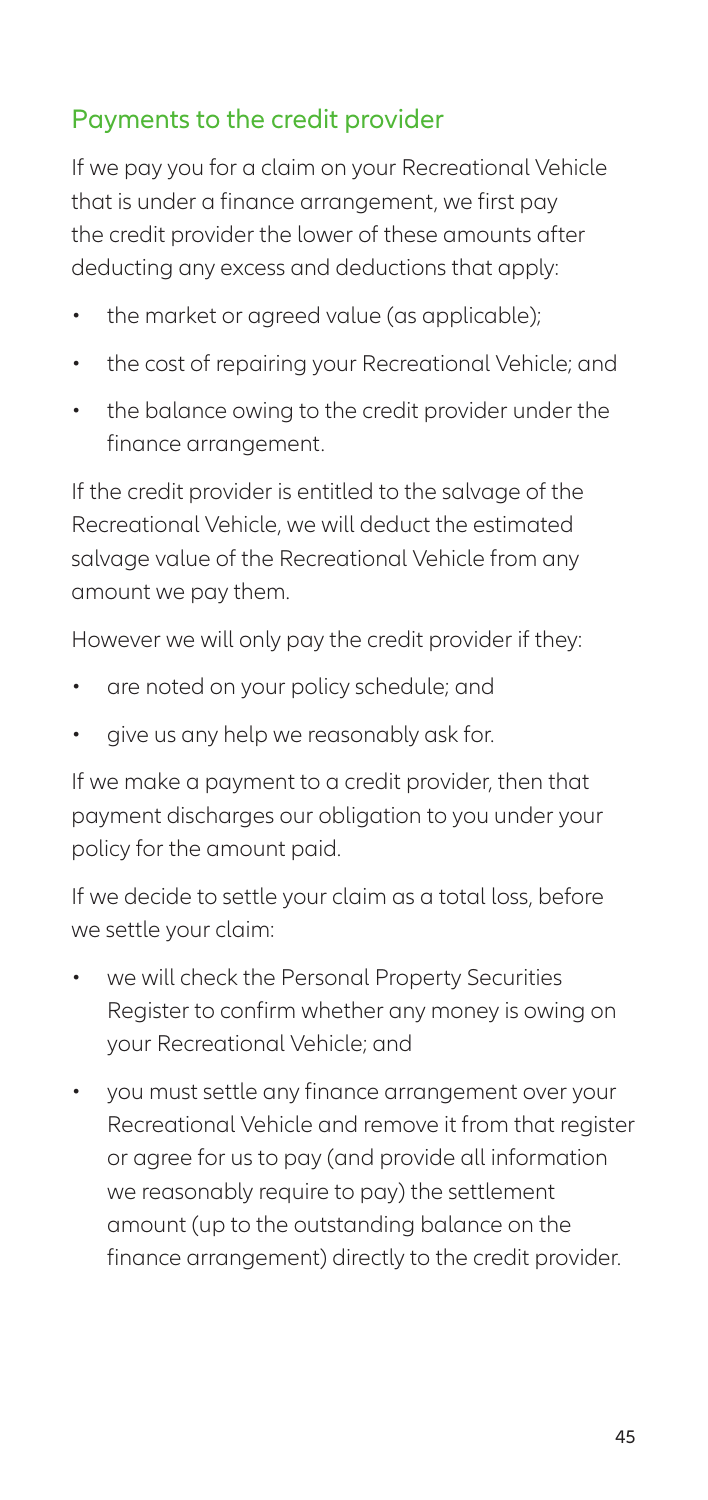# Business registered for GST

If you are a business registered for GST, before we make any payment on your policy, we will deduct an amount equal to your input tax credit entitlement. This applies to any amount we pay, including where we state that an amount will include GST.

We will consider any payment we make to settle your claim to be made in full even if we have reduced the amount we pay as described above.

### GST notice

This policy has a GST provision in relation to premium and our payment to you for claims. It may have an impact on how you determine the amount of insurance you need. Please read it carefully. Seek professional advice if you have any queries about GST and your insurance.

### Sums insured

All monetary limits in this policy may be increased for GST in some circumstances (see below).

### Claim settlements – Where we agree to pay

#### Acquisition of goods, services or repairs

When we calculate the amount we will pay you, we will have regard to the items below:

• Where you are liable to pay an amount for GST in respect of an acquisition relevant to your claim (such as services to repair a damaged item insured under the policy) we will pay for the GST amount.

We will pay the GST amount in addition to the sum insured/limit of indemnity or other limits shown in the policy or in your current policy schedule.

If your sum insured/limit of liability is not sufficient to cover your loss, we will only pay the GST amount that relates to our settlement of your claim.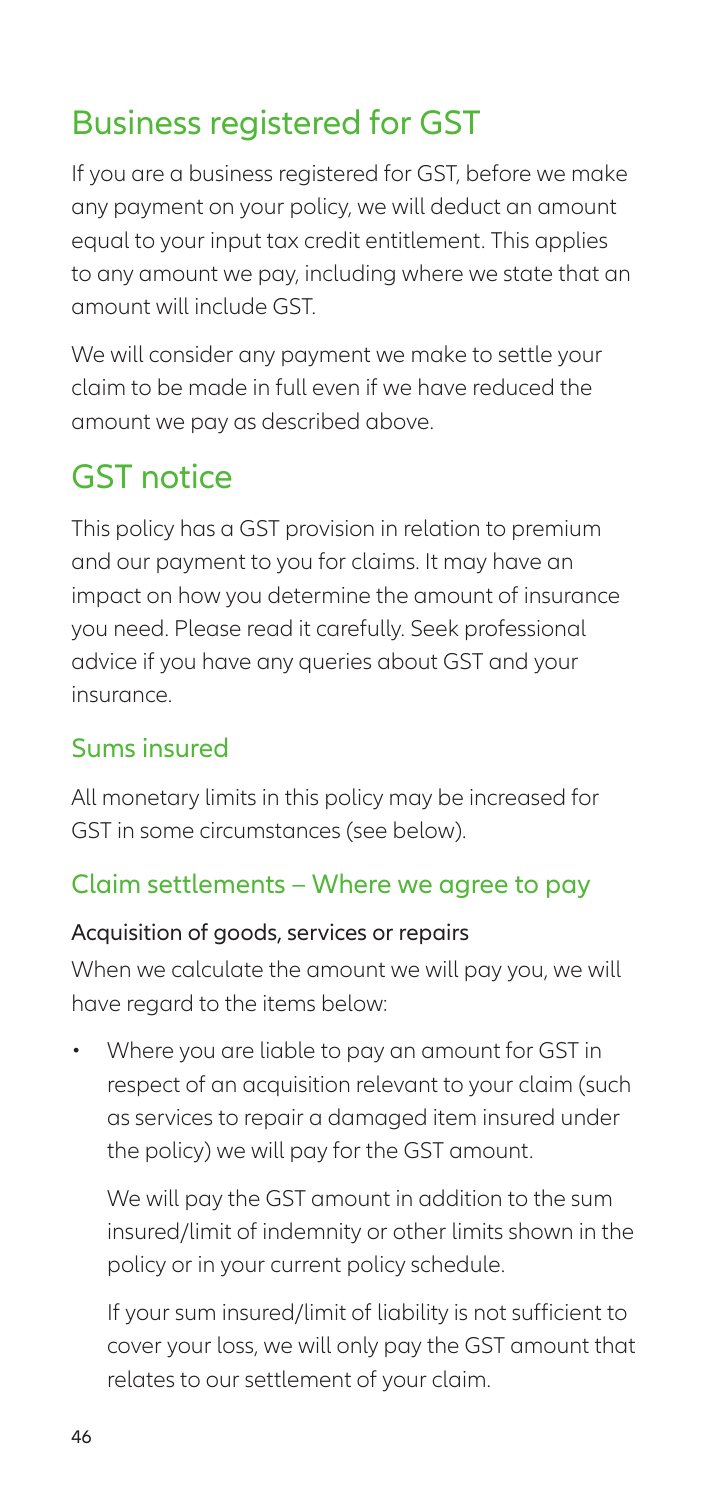#### Payment as compensation

We will reduce the GST amount we pay for by the amount of any input tax credits to which you are or would be entitled.

- Where we make a payment under this policy as compensation instead of payment for a relevant acquisition, we will reduce the amount of the payment by the amount of any input tax credit that you would have been entitled to had the payment been applied to a relevant acquisition.
- Where the policy insures business interruption, we will (where relevant) pay you on your claim by reference to the GST exclusive amount of any supply made by your business that is relevant to your claim.

#### Disclosure – Input tax credit entitlement

If you register, or are registered, for GST you are required to tell us your entitlement to an input tax credit on your premium. If you fail to disclose or understate your entitlement, you may be liable for GST on a claim we may pay. This policy does not cover you for this GST liability, or for any fine, penalty or charge for which you may be liable.

### Recovery against another party

We have the right to recover from any person, in your name, the amount of any claim paid under this policy and we have full discretion in the conduct, settlement or defence of any claim in your name. We will act reasonably having regard to your interests, and will keep you informed if you ask us to. If we recover more than the amount we have paid to you or on your behalf, we will pay you the balance. You agree to take reasonable steps to cooperate to the extent required in the recovery process.

The amount of excess you have paid will only be refunded when your claim is recoverable.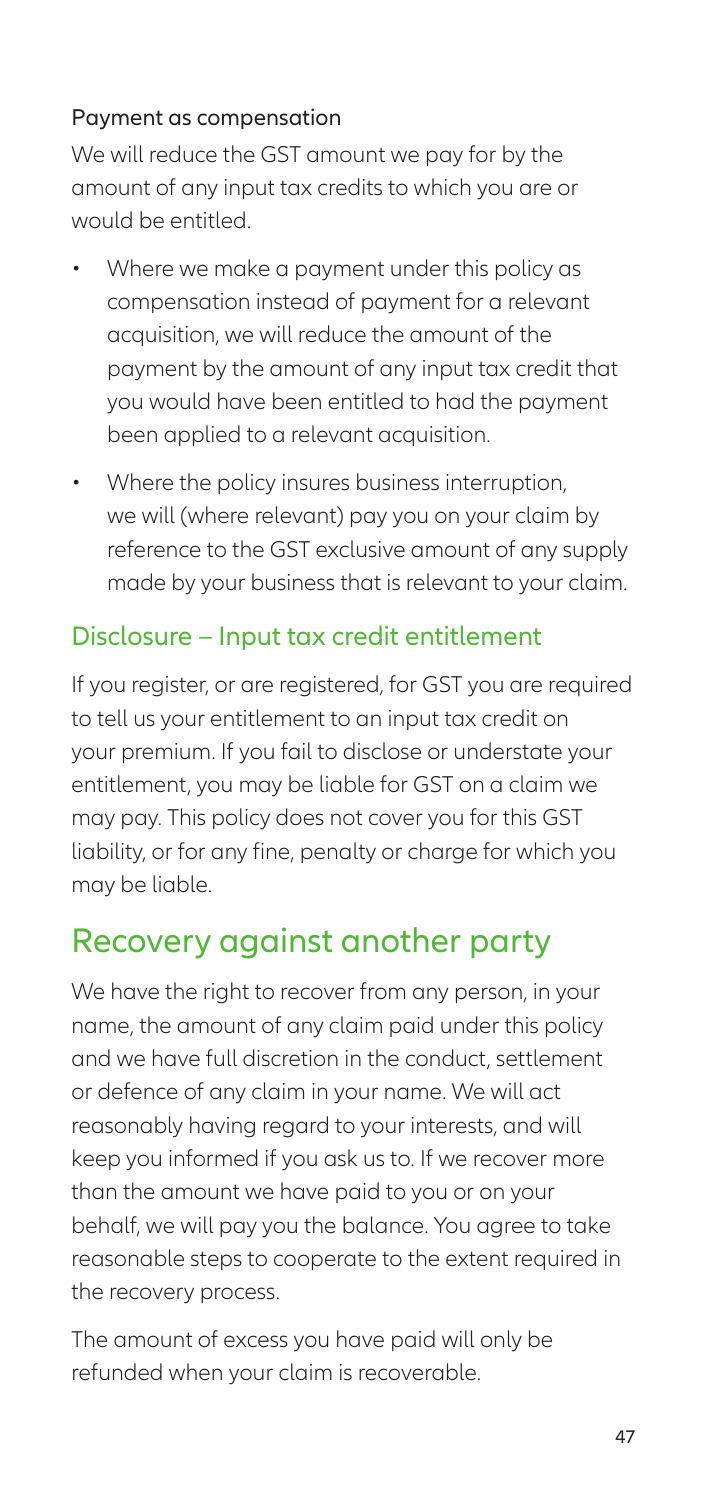# Repairing your Recreational Vehicle

If we choose the option of repairing your Recreational Vehicle, we will decide (acting reasonably) the best way of repairing any damage that exists.

In order to be sure that you are covered under this policy you should always contact us for approval before you start any repairs on your Recreational Vehicle. If you do not, we will pay for expenses incurred up to the amount we would have authorised had you asked us first.

### Choosing a repairer

We can assist you in selecting a suitable repairer to repair the damage to your Recreational Vehicle. You also have the right to choose your own reputable repairer; all we require is one written quotation to be forwarded to KTA prior to commencement of repairs. In both instances we will work closely with the repairer to strive to achieve the best repair outcome for you however we may require a second quotation from a repairer chosen by us. At our option (acting reasonably) we will then (subject to any relevant policy limits):

- authorise the repairs at your repairer of choice; or
- pay you the reasonable cost of repairing your Recreational Vehicle; or
- move your Recreational Vehicle to a repairer chosen by us.

### Authorising repairs

You may only authorise emergency repairs as detailed under the "Emergency repairs" benefit. You should not authorise further repairs to your Recreational Vehicle without our prior consent.

Before we make a decision regarding your claim and repairs to your Recreational Vehicle, we may need to inspect your Recreational Vehicle. An assessor will be appointed by us. We or our assessor will make the necessary arrangements with you.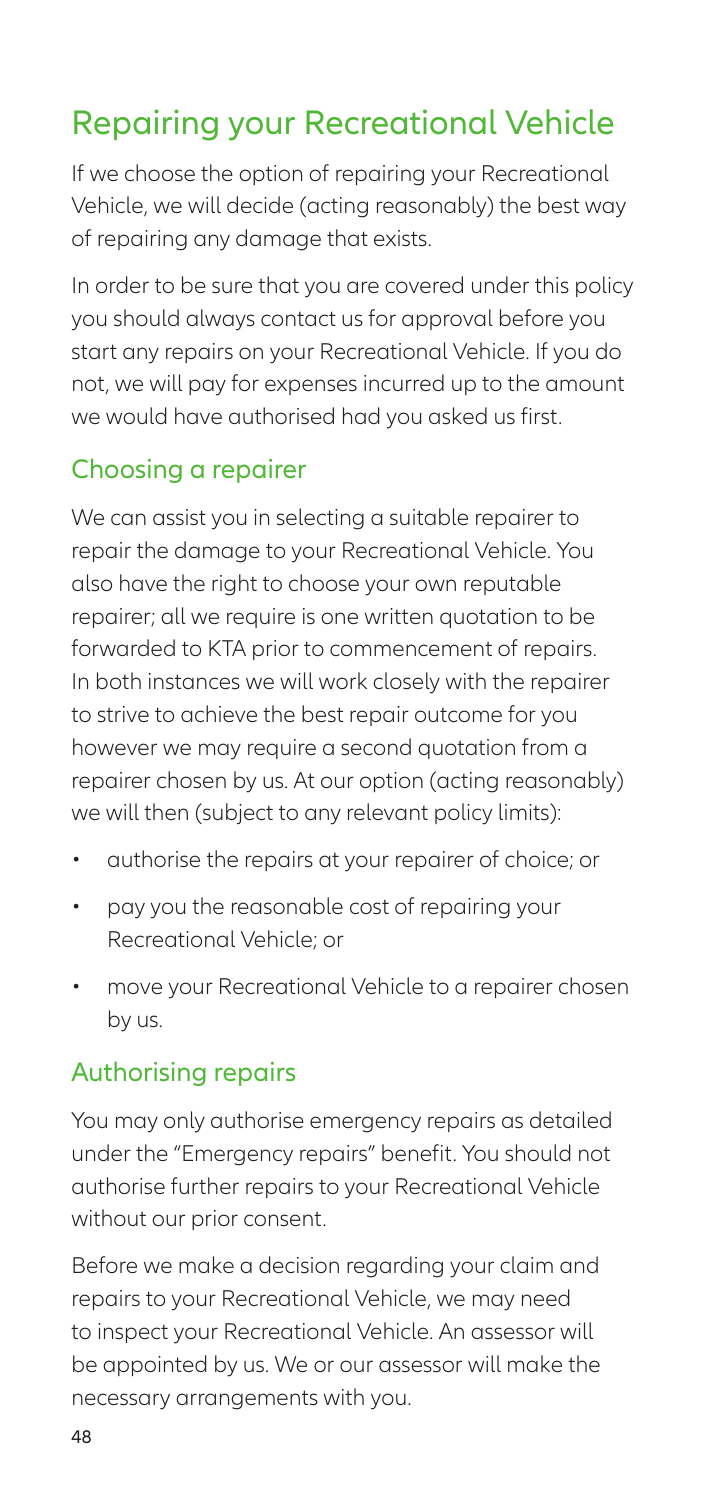### Parts used to repair your Recreational Vehicle

If we are unable to repair the part, we use new, recycled or reconditioned parts that meet the requirements of Australian Design Rules (ADR). If such parts are not available or appropriate, parts from alternative distribution channels may be used.

We will not pay any amount greater than the maker's last list price in Australia together with a reasonable charge for fitting and a maximum freight cost per claim of \$2,000, for the supply of any spare part, extra or accessory.

In the event that any spare part, extra or accessory cannot be obtained within a reasonable time, we may choose to pay you the value of the spare part, extra or accessory (together with a reasonable charge for fitting) rather than supply the spare part, extra or accessory.

#### Guarantee on repairs

We guarantee materials and workmanship on repairs we authorise for as long as you own, lease or have a hire purchase agreement on your Recreational Vehicle. This guarantee is not transferable.

#### Unrepaired damage

If your Recreational Vehicle had any unrepaired damage before an incident, then you may need to contribute to the repair costs.

You need to do this when the damage caused by the incident results in us having to repair more areas of your Recreational Vehicle than were affected by the unrepaired damage. Before we ask you to contribute we will explain why, tell you how much it will be and how to pay it prior to the authorisation of any repairs. We will not repair undamaged areas of your Recreational Vehicle or awning and/or annexe to ensure a uniform appearance. We will make best efforts to use the nearest available equivalent to the original materials or item.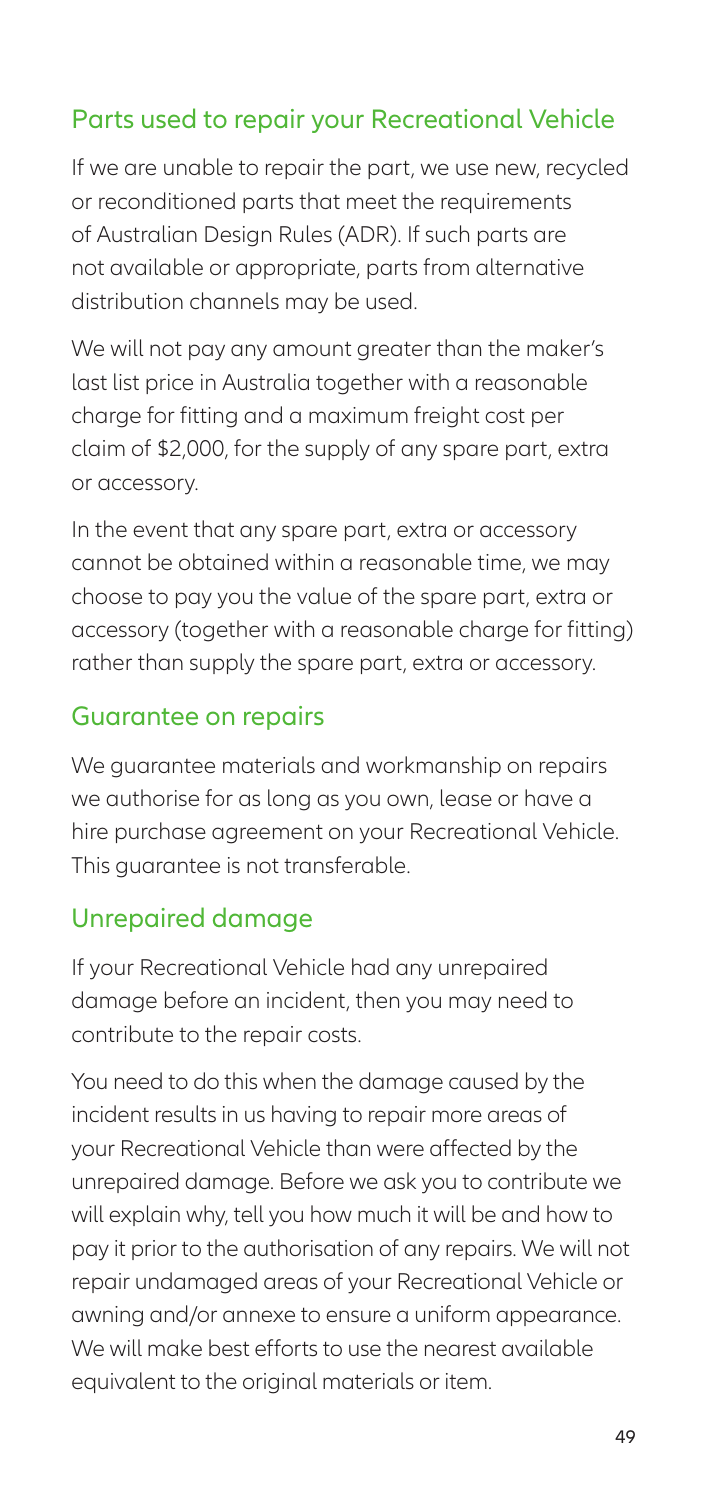# Excesses/Deductions

An excess is the amount(s) shown in the policy schedule which is the amount you must pay as a contribution to a claim under your policy unless we state an excess does not apply. More than one excess may apply. If we settle your claim by cash settlement we will deduct the excess from the amount we pay you. In other circumstances, you may need to pay the excess as a contribution to the repair or replacement.

There are different types of excess which may apply to you at the time of the claim.

These excess types are shown on the policy schedule under the heading Excess Your Contribution to any claim.

These are:

### Basic excess

The basic excess is the amount you must pay as a contribution to each claim. The amount of the basic excess will be shown on the policy schedule, next to the heading "Basic excess".

The basic excess is comprised of the "Minimum basic excess", the "Voluntary excess" and any "Additional excess".

### Minimum basic excess

The minimum basic excess is the amount that you must pay as a contribution to each claim. The amount of the minimum basic excess will be shown on the policy schedule, next to the heading "Minimum basic excess".

### Voluntary excess

Choosing a voluntary excess allows you to reduce your premium by selecting a higher basic excess. It applies in addition to the minimum basic excess.

The voluntary excess you choose will be shown on the policy schedule.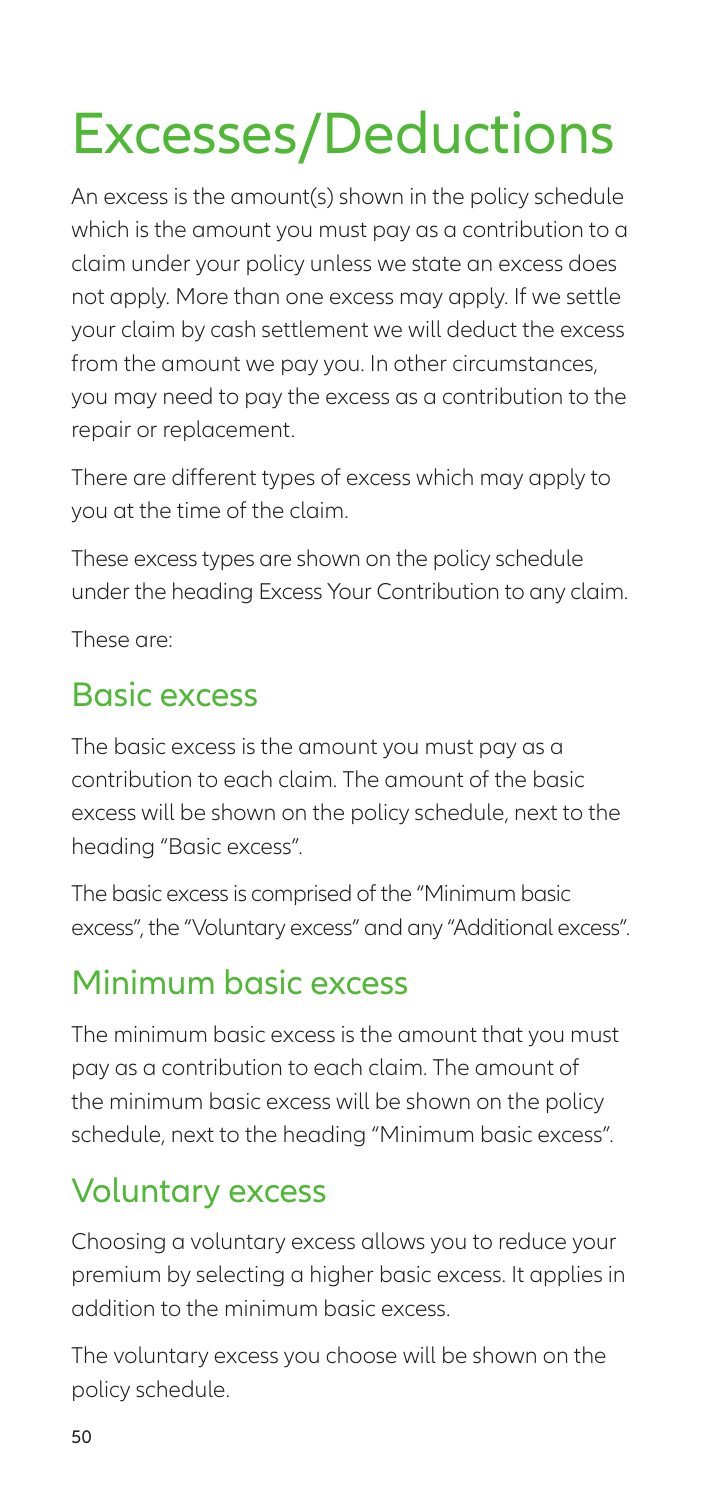# Additional excess

An Additional excess may be applied to a policy due to risk based underwriting criteria. It applies in addition to the basic excess. Any Additional excess amount will appear separately on the policy schedule.

### Age and inexperienced driver excess

If you make a claim for an accident when your Recreational Vehicle was being driven by a driver under the age of 25, you must pay the minimum basic excess plus the age excess as shown on the policy schedule (and all other applicable excesses payable in the policy schedule).

If you make a claim for an accident when your Recreational Vehicle was being driven by an inexperienced driver who has held a current Australian driver's license for less than 3 years, you must pay the basic excess plus the inexperienced driver excess as shown on the policy schedule (and all other applicable excesses payable in the policy schedule).

If you make a claim for an accident when your Recreational Vehicle was being driven by a driver under the age of 25 and was being driven by an inexperienced driver who has held a current Australian driver's license for less than 3 years, you must pay the basic excess plus the age excess as shown on the policy schedule (and all other applicable excesses payable in the policy schedule).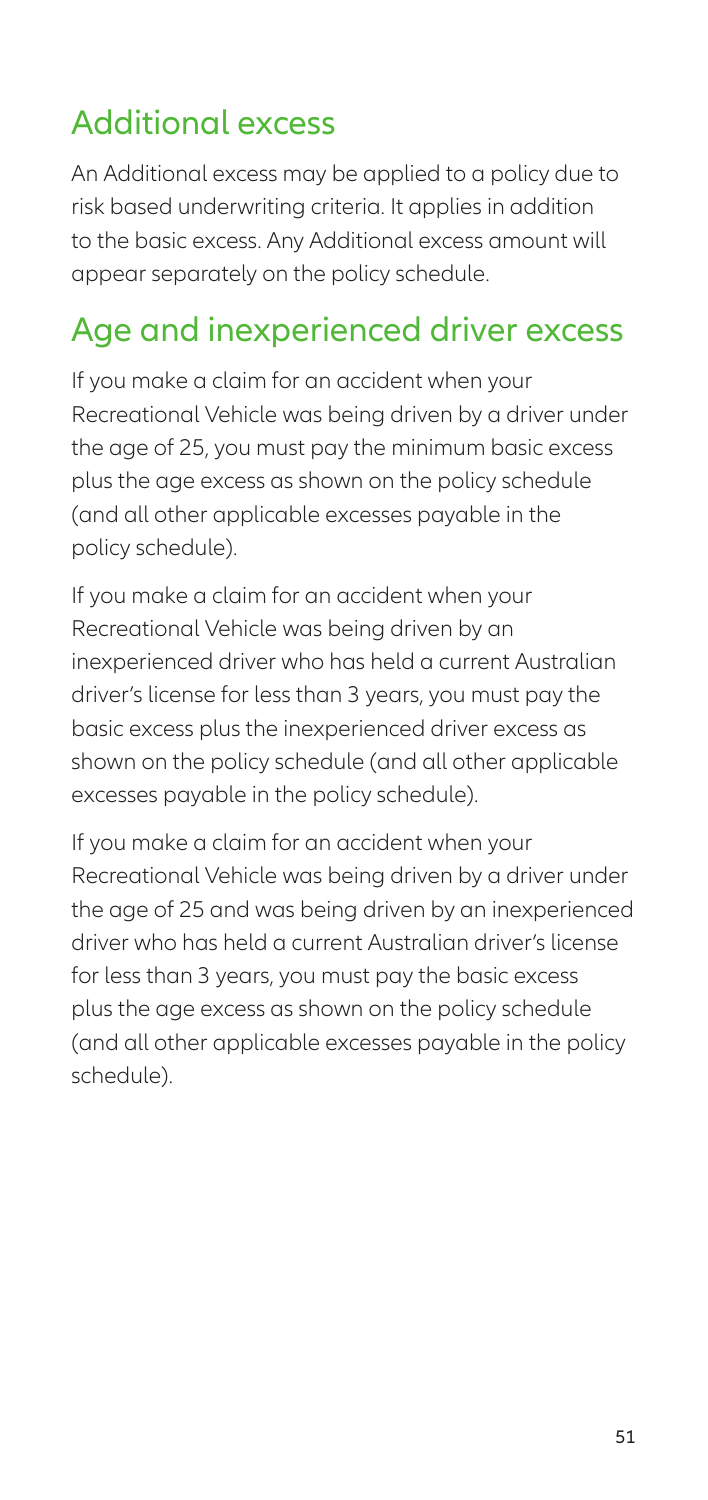# When you do not have to pay your excess

You will not have to pay any excess if:

- the claim relates to damage, that was the fault of a person other than the driver of your Recreational Vehicle or the driver of the towing vehicle, at the time of the incident; and
- you can provide us with the name, address and registration number of the other person or any other information that would reasonably allow us to identify the person so that we can exercise our rights of recovery; and
- the claimable loss is recoverable by us; or
- the claim is for:
	- Mechanical and electrical breakdown towing; or
	- Medical emergency assistance cover; or
	- fusion.

# Other deductions

If we finalise your claim as a total loss there are other amounts we deduct before we pay out your claim:

- any unpaid premiums that cover the rest of your period of insurance for the policy; and
- salvage value, if applicable. Normally we will keep the Recreational Vehicle in the event of a total loss but if we agree to let you keep the wreck then we will deduct its estimated salvage value.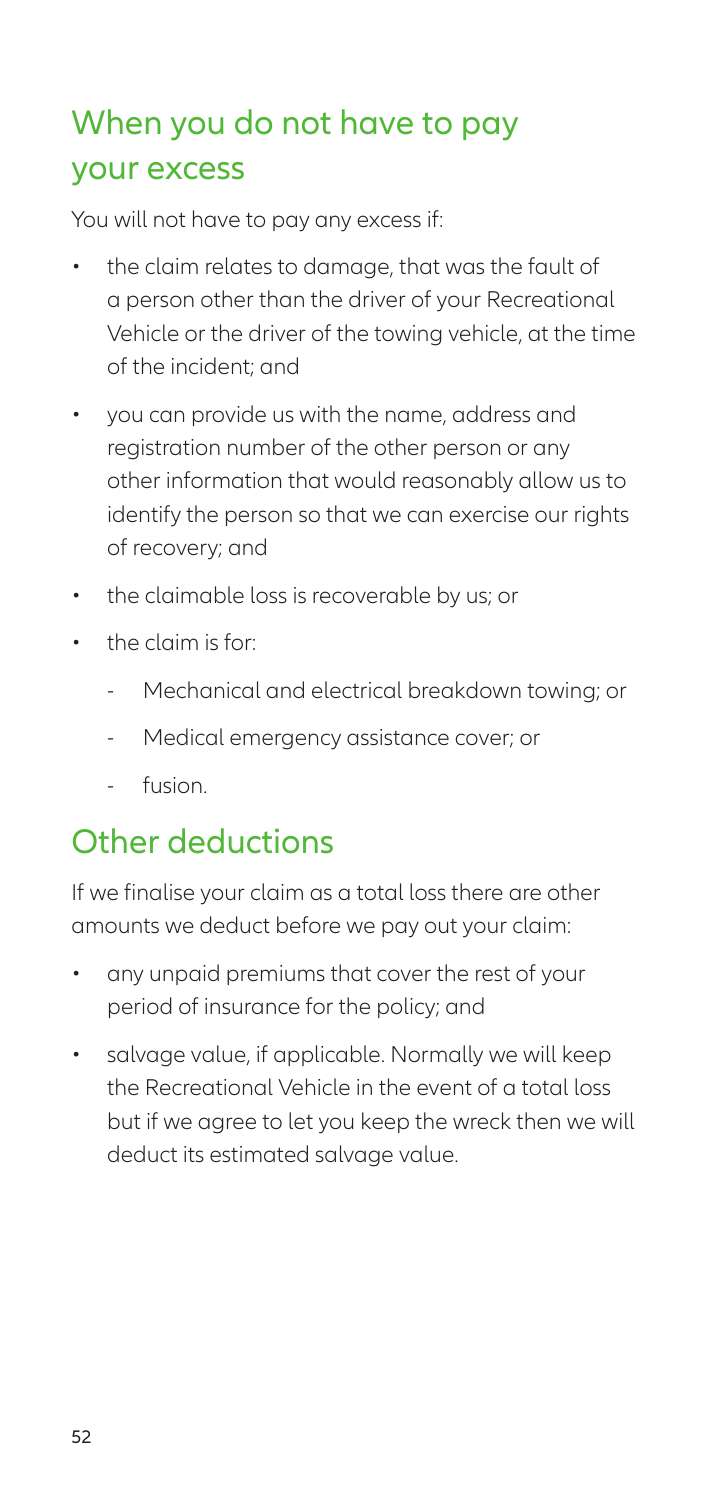# When we will not pay your claim

You are not covered and we will not pay any claim under the policy for loss, damage, liability, costs or expenses that are caused by, arising from or in any way connected with:

# A driver under the influence

the Recreational Vehicle or the towing vehicle was being driven by you, or any other person:

- who was under the influence of any drug or alcohol; or
- who, as a result of the accident, is convicted of driving under the influence of any drug or intoxicating alcohol; or
- who had a percentage of alcohol on their breath or in their blood in excess of the percentage permitted by law in the state or territory where the accident occurred; or
- who refused to submit to any test to determine the level of alcohol or drugs in the blood when reasonably requested by the police.

We will pay a claim for you, but not the driver or person in charge of the Recreational Vehicle or the towing vehicle, if you can prove to us that:

- you were not the driver of the Recreational Vehicle or the towing vehicle when the incident leading to the claim occurred; and
- you had no reason to suspect that the driver was affected by alcohol or any drug.

# Absolute asbestos exclusion

the existence, at any time, of asbestos.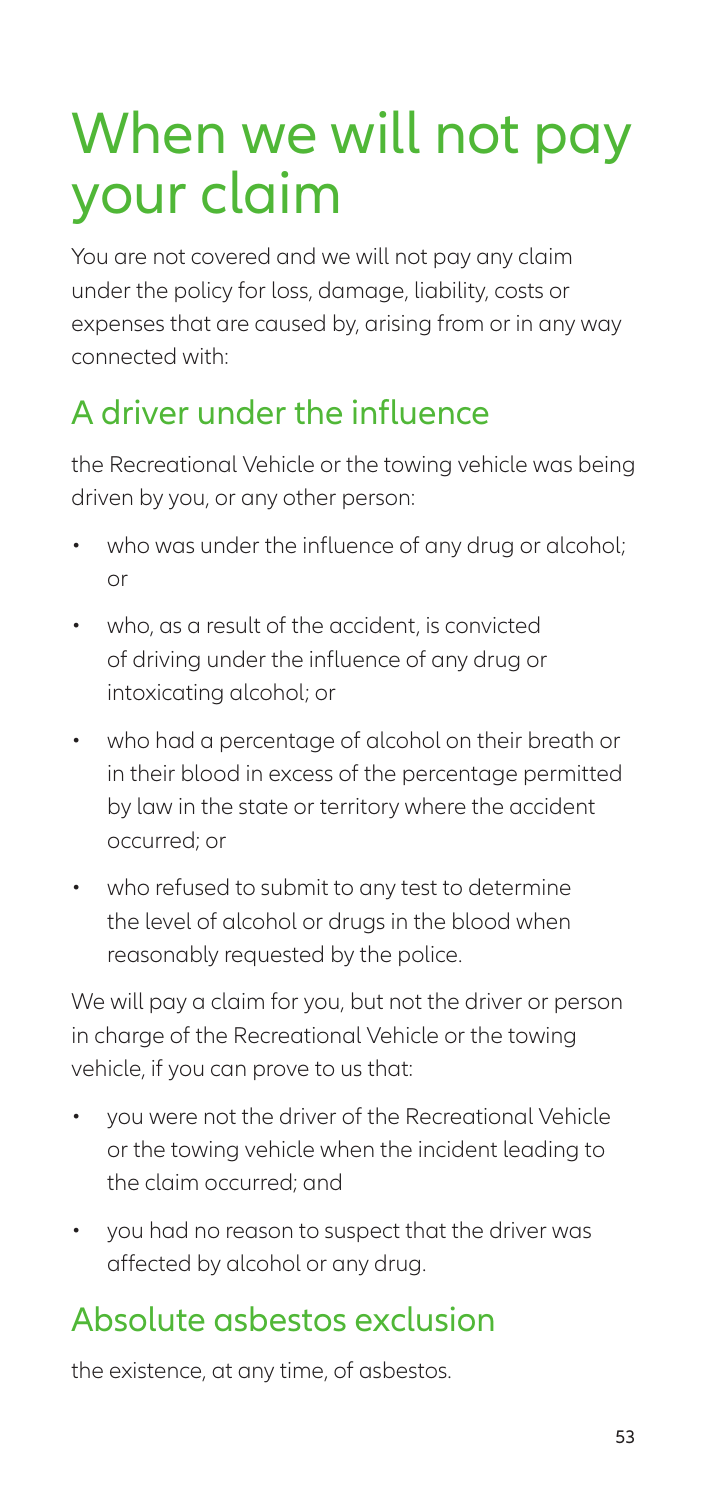# An unlicensed driver

your Recreational Vehicle being driven, or being towed by, or in the charge of someone unlicensed, or who was not complying with the conditions of their licence. However, we will pay a claim for you, but not the driver or person in charge of the Recreational Vehicle or towing vehicle if you can prove to us that:

- you were not the driver of the Recreational Vehicle or the towing vehicle when the incident leading to the claim occurred; and
- you did not or could not reasonably have been expected to know that the driver was unlicensed, or not complying with the condition of their licence.

# Application of heat

the loss or damage as a result of a process involving an application of heat by you or any unqualified or unregistered tradesperson, unless the heating was a direct result of a fire covered under this policy.

### Business activity

your Recreational Vehicle is being used for the purpose or during the course of conducting business to generate an income, unless otherwise agreed by us.

# Condition of Recreational Vehicle

- any mechanical breakdowns or structural failures other than towing costs;
- any electrical fault or failure other than fusion of electrical motors items as covered by this policy;
- any rot, mould, mildew, gradual deterioration, deterioration of roof and/or body seals, wear, tear, rust, corrosion including electrolysis or depreciation;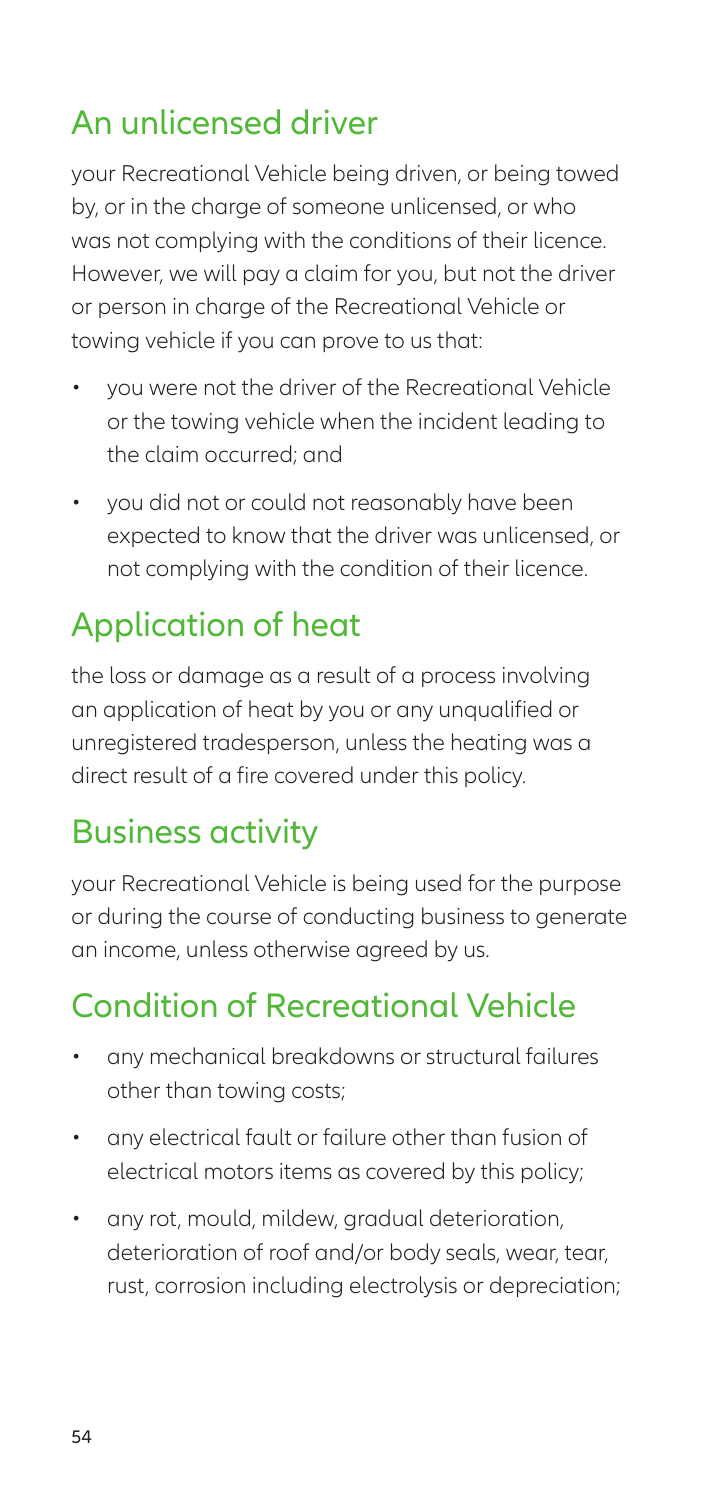- any pre-existing damage or damage which occurs as a result of repairs, modifications, or work carried out on your Recreational Vehicle unless undertaken as the result of a claim under this Policy and with Our agreement.
- faulty design, poor workmanship or manufacturing defect, but you are covered to the extent that the loss or damage was not caused by the Recreational Vehicle's design, workmanship or condition.
- any unregistered vehicle unless agreed otherwise by us.

# Consequential loss or further costs incurred

consequential losses (including both financial and nonfinancial loss) suffered or caused directly or indirectly as a result of an insured incident. This means we don't cover you for anything not expressly described in the cover sections of this policy. Some examples of what we won't pay for:

- loss of use
- loss of income or wages;
- any professional, legal or expert expenses without our authority or consent;
- claims for stress, anxiety, inconvenience or assistance (including attendances at Court, assessors, investigators or anyone appointed by KTA in respect of your claim).

### Dangerous Goods

loss or damage which occurs while your Recreational Vehicle is being used for commercial transportation of any goods or substance that is classified as "Dangerous Goods" under the Australian Dangerous Goods Code.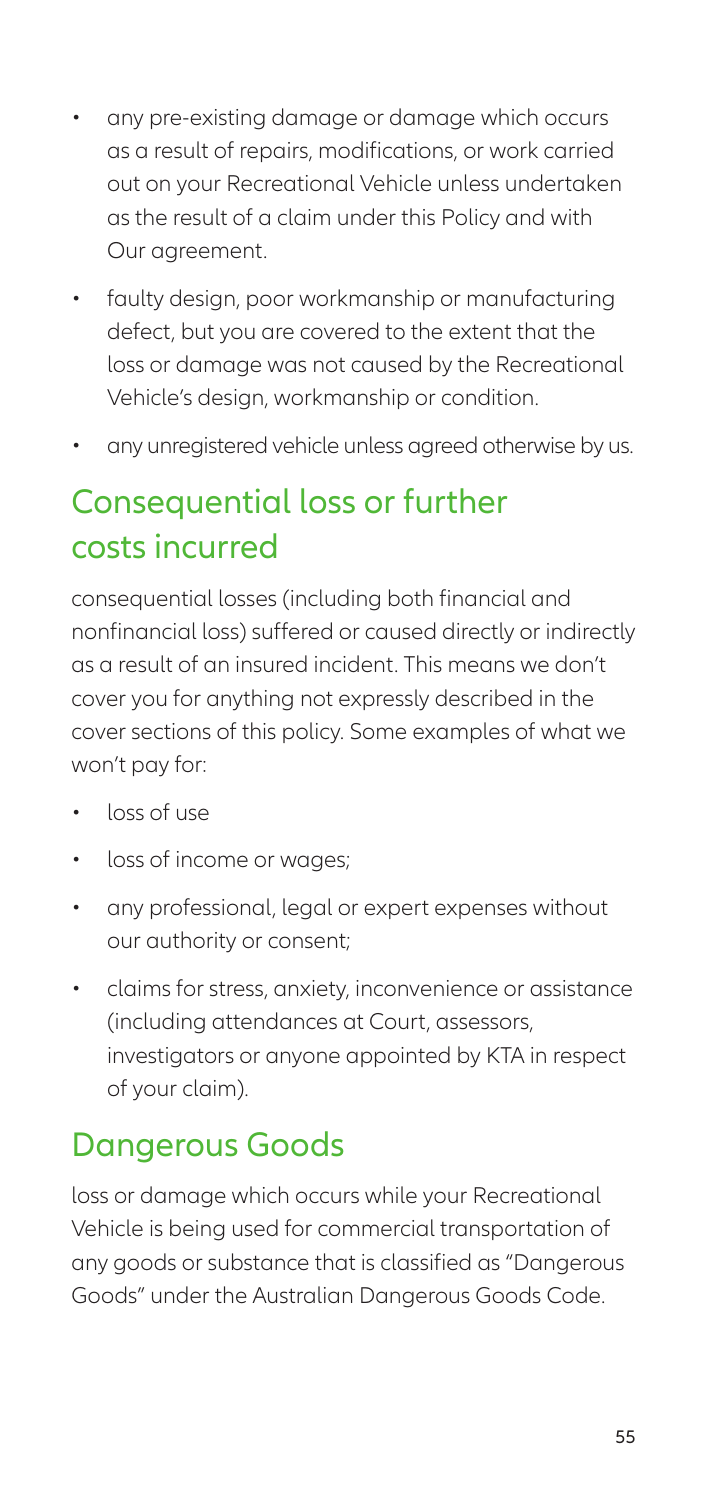# Deliberate, intentional, malicious or criminal act

your Recreational Vehicle being subjected to a deliberate, intentional, malicious or criminal act (including theft, conversion or misappropriation) caused by or involving:

- you, or any other person named in the policy schedule; or
- any person who is acting with your express or implied consent.

### Economic and Trade Sanctions

an insured event to the extent that the provision of such cover, payment or benefit is prohibited by any law, sanction, prohibition or restriction under United Nations resolutions or any other applicable trade or economic sanctions, laws or regulations.

### Gas and electrical compliance

an electrical fault in the wiring and/or gas leak of your Recreational Vehicle if the wiring and/or gas fittings do not comply with the Australia/New Zealand Standards Code for electrical or gas installation for motor homes and/or caravans.

### Lawful seizure

accidental loss or damage as a result of the lawful seizure of your Recreational Vehicle.

### Motor sport

- your Recreational Vehicle being used in connection with a race, trial, contest or other motor sports event; or
- your Recreational Vehicle being used on a track or course usually used for a race, trial or contest or other motor sports event.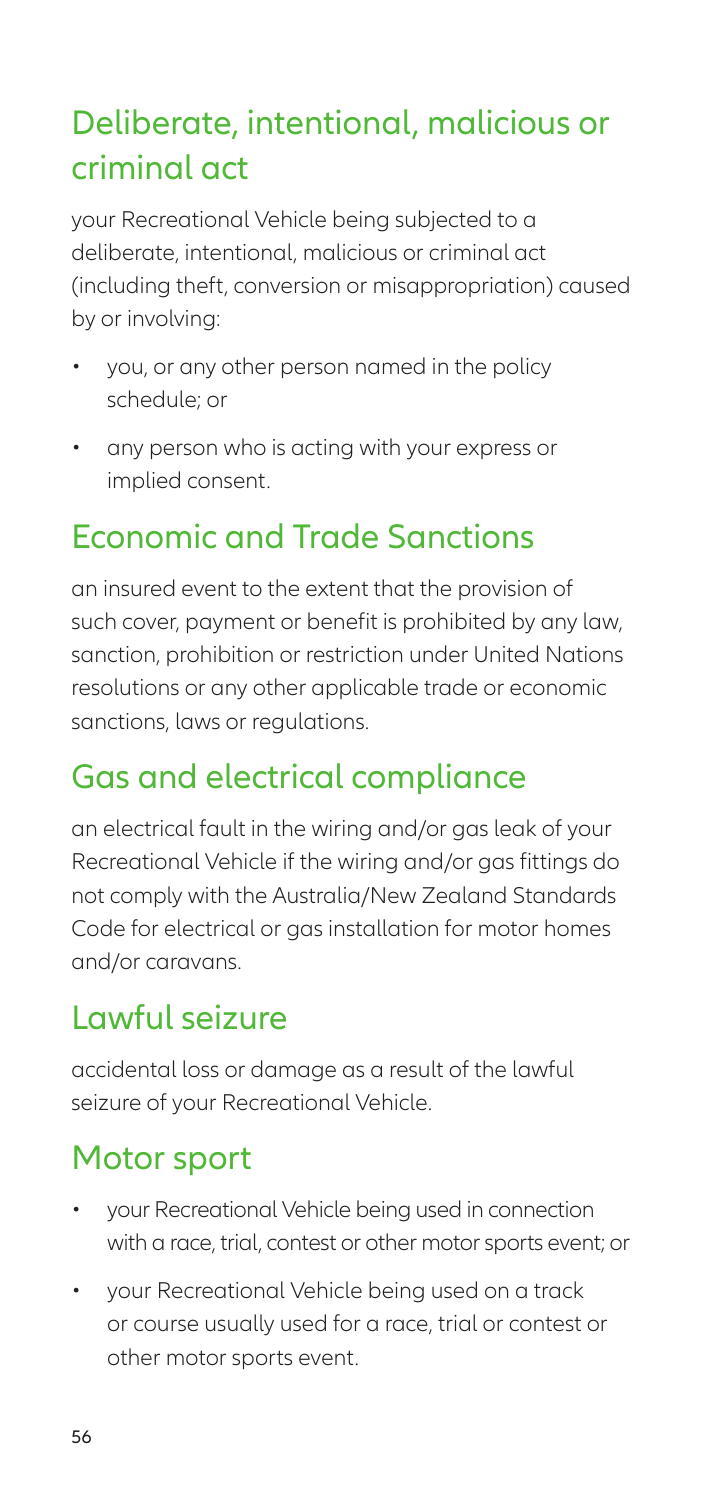# Motor trade and tests

your Recreational Vehicle being used in connection with the motor trade for experiments, test, trials or demonstration purposes.

### Permanently sited vehicles

your Recreational Vehicle when permanently sited or secured in a caravan park or similar scenario and on a continual basis within your annual policy period unless agreed otherwise by us.

### Radioactivity or nuclear materials

your Recreational Vehicle being damaged by:

- any nuclear fuel or from any nuclear waste;
- the combustion of nuclear fuel including any selfsustained process of nuclear fission;
- or nuclear weapons material.

### Terrorism exclusion

- any act of terrorism arising directly or indirectly out of or in any way connected with biological, chemical, radioactive, or nuclear pollution or contamination or explosion;
- any action in controlling, preventing, suppressing, retaliating against, or responding to any act referred to in the above point.

An act of terrorism includes, but is not limited to, any act, preparation in respect of action or threat of action, designed to:

- influence a government or any political division within it for any purpose; and/or
- influence or intimidate the public or any section of the public with the intention of advancing a political, religious, ideological or similar purpose.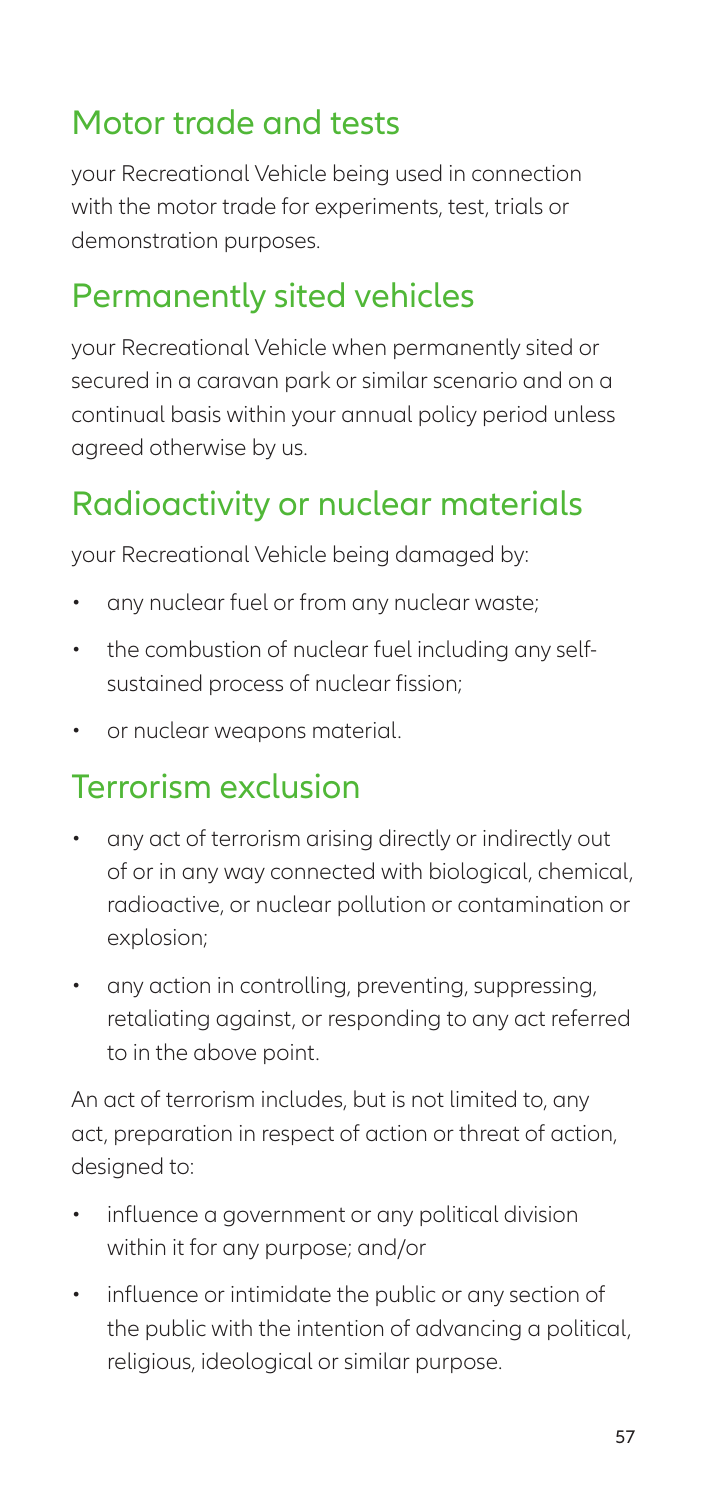# Theft of your Recreational Vehicle

Any theft of your Recreational Vehicle unless at the time of the theft:

- the ignition keys were not left in the Recreational Vehicle whilst the Recreational Vehicle is unattended;
- all the doors and windows were locked if the Recreational Vehicle was parked or unattended; and
- you were accompanying anyone test driving the Recreational Vehicle as part of you selling the Recreational Vehicle.

# Unsafe Recreational Vehicle

your Recreational Vehicle being used in an unsafe or unroadworthy condition or was being towed by an unsafe or unroadworthy vehicle. We will not refuse your claim if you can prove that the accidental loss, damage or liability was not caused or contributed to by the unsafe or unroadworthy condition of your Recreational Vehicle or the vehicle towing it.

# War

your Recreational Vehicle being damaged by any war, hostilities or warlike operations (whether war be declared or not), rebellion, civil war, revolution, insurrection, military or usurped power, invasion, act of foreign enemy or popular or military uprising.

### Renting your Recreational Vehicle

we will not pay any claims caused by, arising from or in any way connected with the renting of your recreational vehicle or trailer.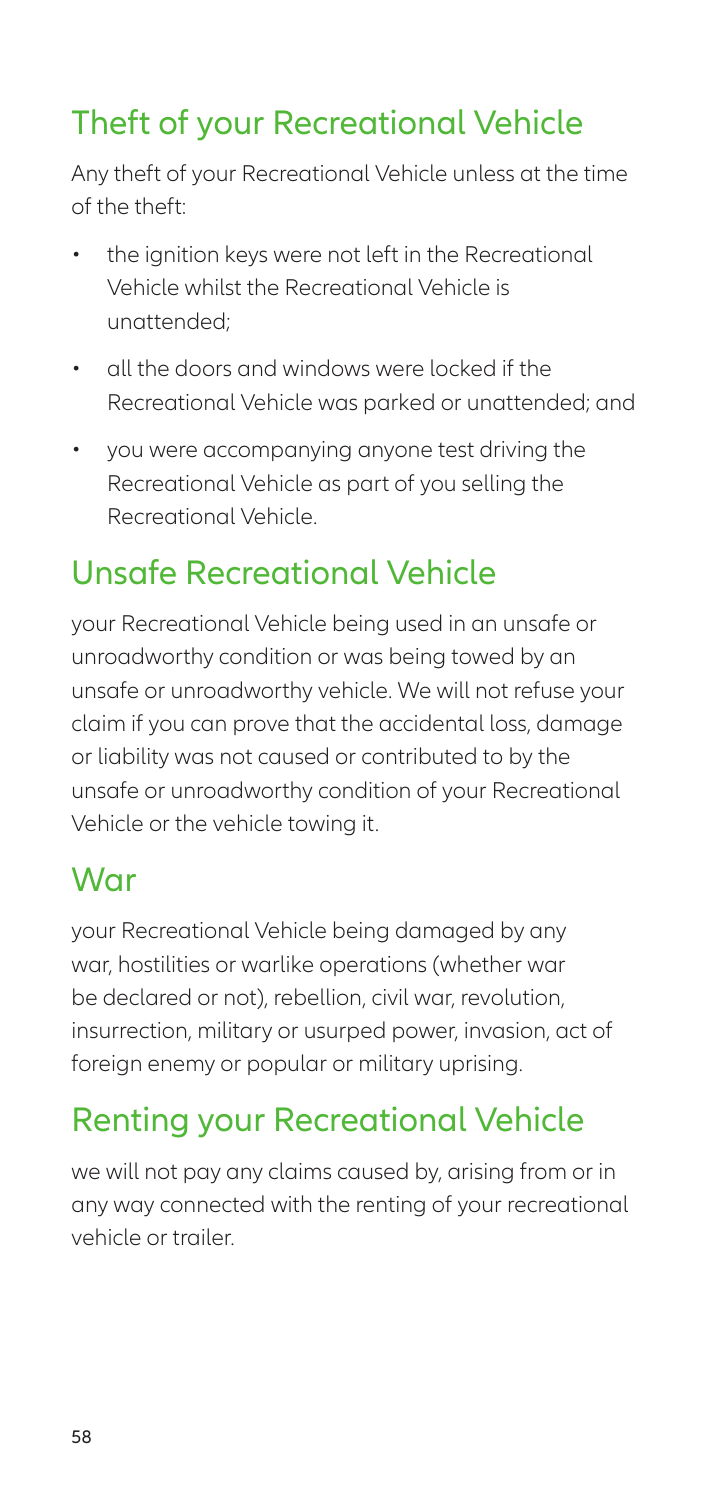# Safeguarding your Recreational Vehicle

we will not pay any claim for accidental loss or damage to your Recreational Vehicle at any time, including after an accident, theft or breakdown unless you have taken reasonable steps to protect or safeguard it, (see what Your responsibilities are under the Your Insurance contract section above).

# Stone chips/road grime

we will not pay to repair or remove any stone chips on your Recreational Vehicle unless the chips have extended through the entire thickness of the damaged item. We will not pay to remove any road grime on your Recreational Vehicle.

# Loss or damage outside Australia

we will not pay for any loss or damage or legal liability that occurs outside of Australia.

# Tyres

we will not pay for any damage to the tyres caused by, arising from or in any way connected with the application of the brakes or by road punctures, cuts or bursts.

# Unrelated damage

we will not pay for any damage that was not caused by the incident that you have claimed for.

# Waiting period for cyclone, flood and bush fires

we will not pay for any loss or damage caused by, arising from or in any way connected with cyclone, flood or bush fires in the first 72 hours after the policy is first taken out by you.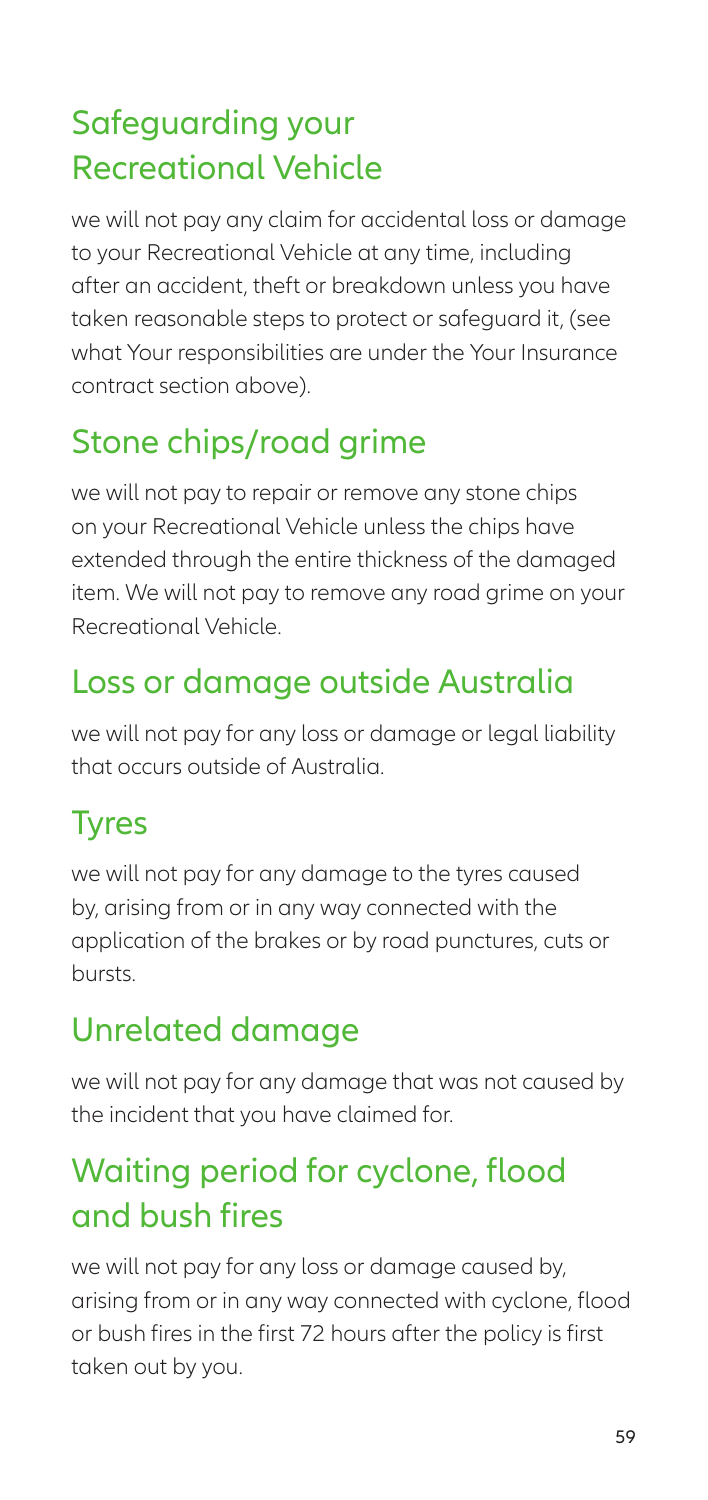# Failure of Electronic devices

we will not pay for the electronic failure, loss or damage to the following items unless shown on your policy schedule:

- PC's and any associated computer equipment that belongs to them;
- mobile phones:
- tablets, laptops, notebooks or e-readers.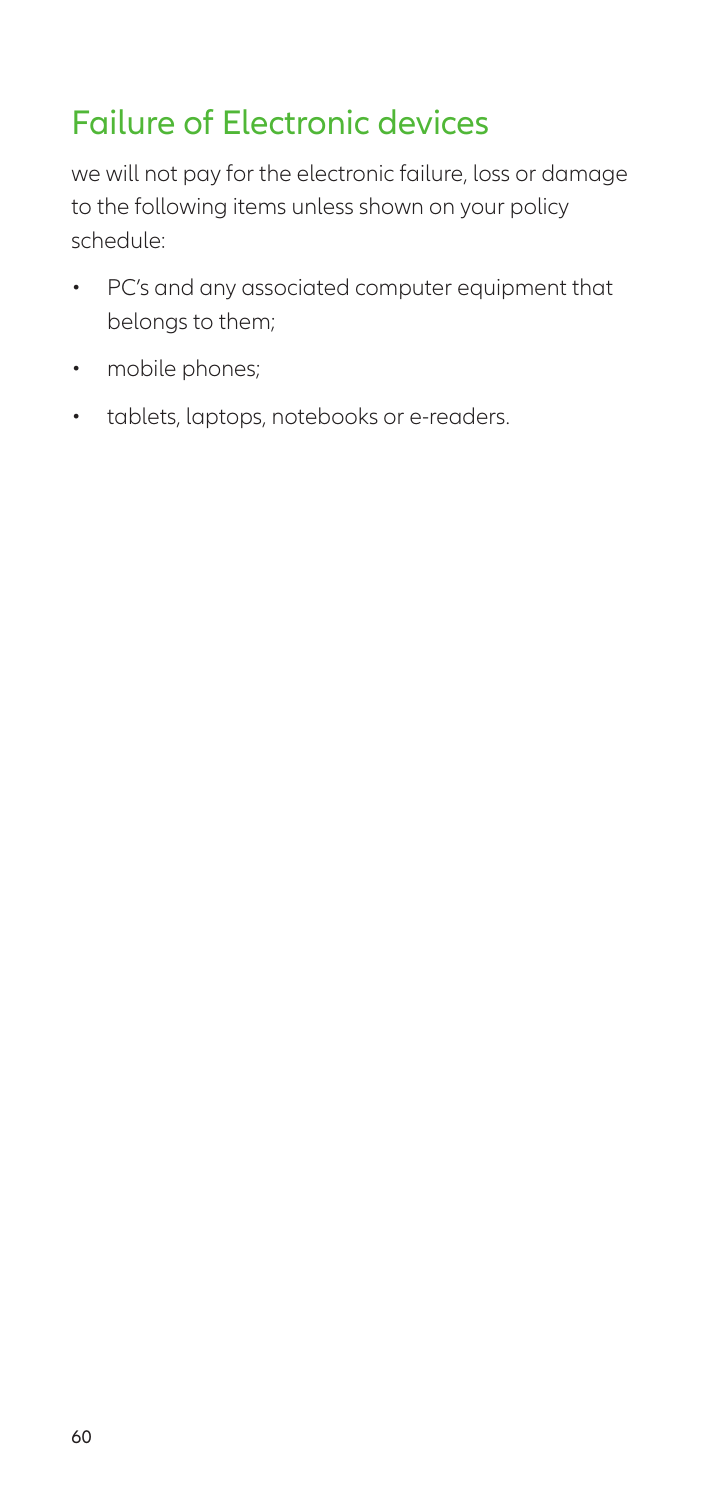# Changes to your policy

### What you must tell us

You must tell us as soon as reasonably possible, if during the period of insurance the following events occur:

- the insured driver(s) of the Recreational Vehicle change; or
- the place where your Recreational Vehicle is regularly kept changes; or
- the Recreational Vehicles usage changes from private to business or vice versa; or
- any finance on your Recreational Vehicle changes; or
- any matters listed on your policy schedule changes or is inaccurate.

When we receive this information, we may:

- propose changes to the terms and conditions of your policy;
- propose to charge you additional premium;
- cancel your policy if there is a change and we can't reach an agreement with you on altered terms and conditions or premium, or we are no longer prepared to insure you because there has been a material change to the risk; or
- decide not to offer to renew your policy.

If you do not provide the information as soon as reasonably possible we may reduce, or refuse to pay a claim under the policy to the extent that we are prejudiced by the delay or failure to provide this information.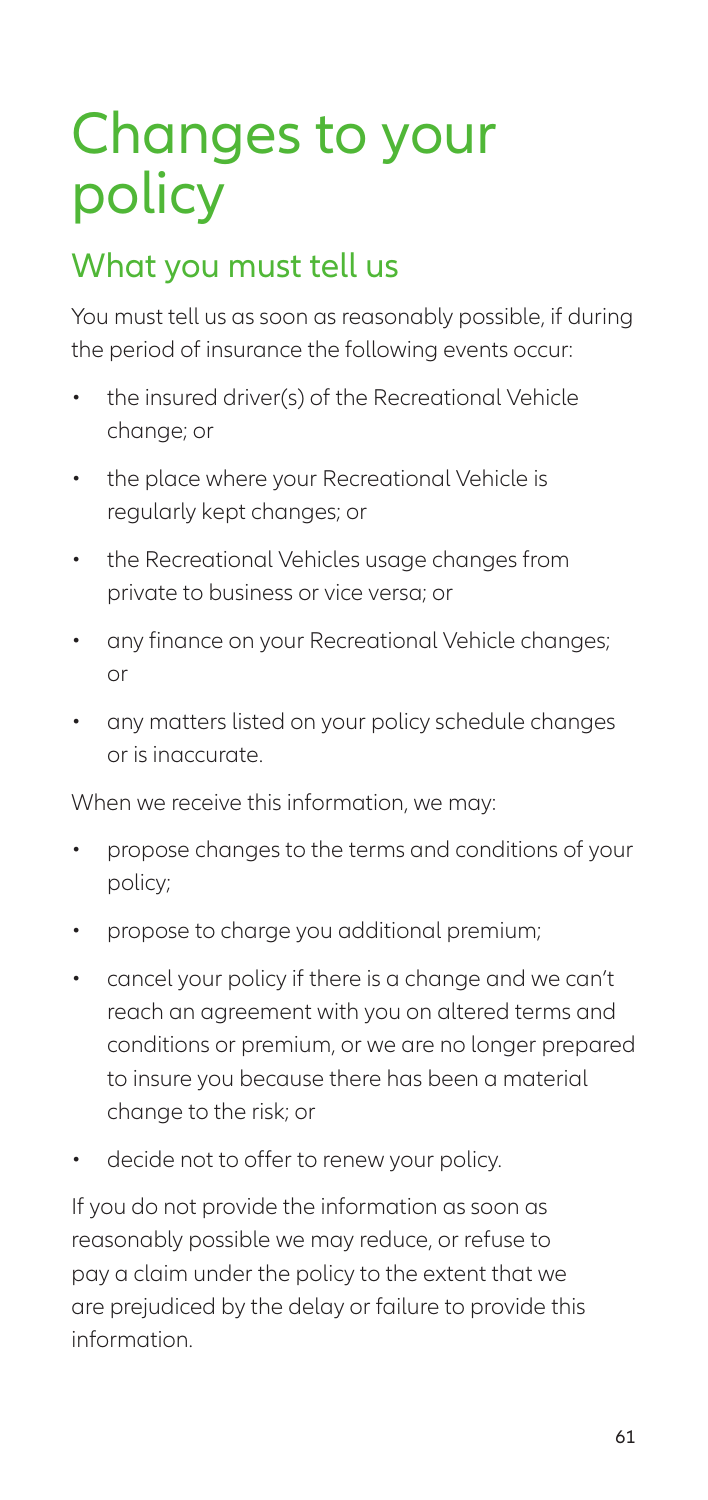# Cancellation rights under your policy

You may cancel this policy at any time by telephoning us.

We have the right to cancel this policy in certain circumstances.

These include:

- if you failed to comply with your Duty of Disclosure;
- where you have made a misrepresentation to us during negotiations prior to the issue of this policy;
- where you have failed to comply with a provision of your policy, including a term relating to payment of premium;
- where you have made a fraudulent claim under your policy or under some other contract of insurance that provides cover during the same period of time that the policy covers you; or
- where we are otherwise permitted to do so by law.

If we cancel the policy we may do so by giving you three business days' notice in writing of the date from which the policy will be cancelled. We will give you written notice via one of the following ways:

- give it to you or a person acting on your behalf in person;
- deliver it electronically where we are allowed by law; or
- post it to the address last notified to us.

If you or we cancel the policy we may deduct a pro rata proportion of the premium for time on risk and any government taxes or duties we cannot recover.

In the event that you have made a total loss claim under this policy and we have agreed to the claim, no return of premium will be made.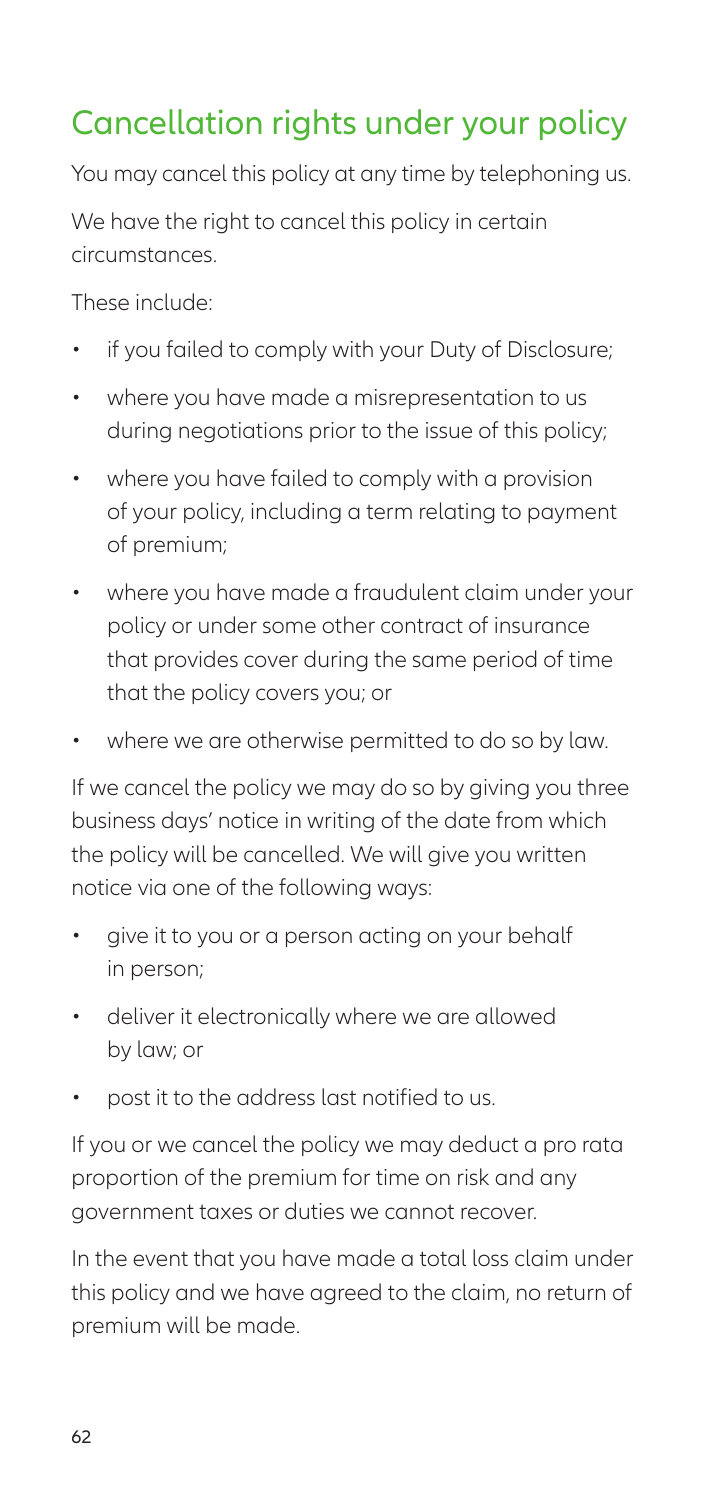# How to resolve a complaint

We want to resolve any complaint you have as quickly as possible. If you are dissatisfied with our service in any way contact us and we will attempt to resolve the matter in accordance with our internal dispute resolution procedures.

Our three step complaint and dispute resolution process is outlined below.

#### Step 1.

Contact us on 1800 582 582 and tell us about your complaint,

#### Step 2.

If your complaint is not satisfactorily resolved within 24 hours, contact our Complaints Officer on 03 8480 2200, or put your complaint in writing and forward to:

Complaints Officer Ken Tame & Associates Pty Ltd P.O. Box 582 Preston VIC 3072 email: info@kentame.com.au

We will treat your complaint as a dispute and complete an independent review.

#### Step 3. Seek an external review of the decision

If you are not happy with the decision you may seek an external review. We will provide you with information on external review options such as referral to the Australian Financial Complaints Authority (AFCA), subject to its terms of reference.

AFCA provides a free and independent dispute resolution service for consumers who have general insurance disputes falling within its terms and its contact details are:

#### The Australian Financial Complaints Authority

Online: www.afca.org.au Email: info@afca.org.au Phone: 1800 931 678 Mail: Australian Financial Complaints Authority GPO Box 3 Melbourne VIC 3001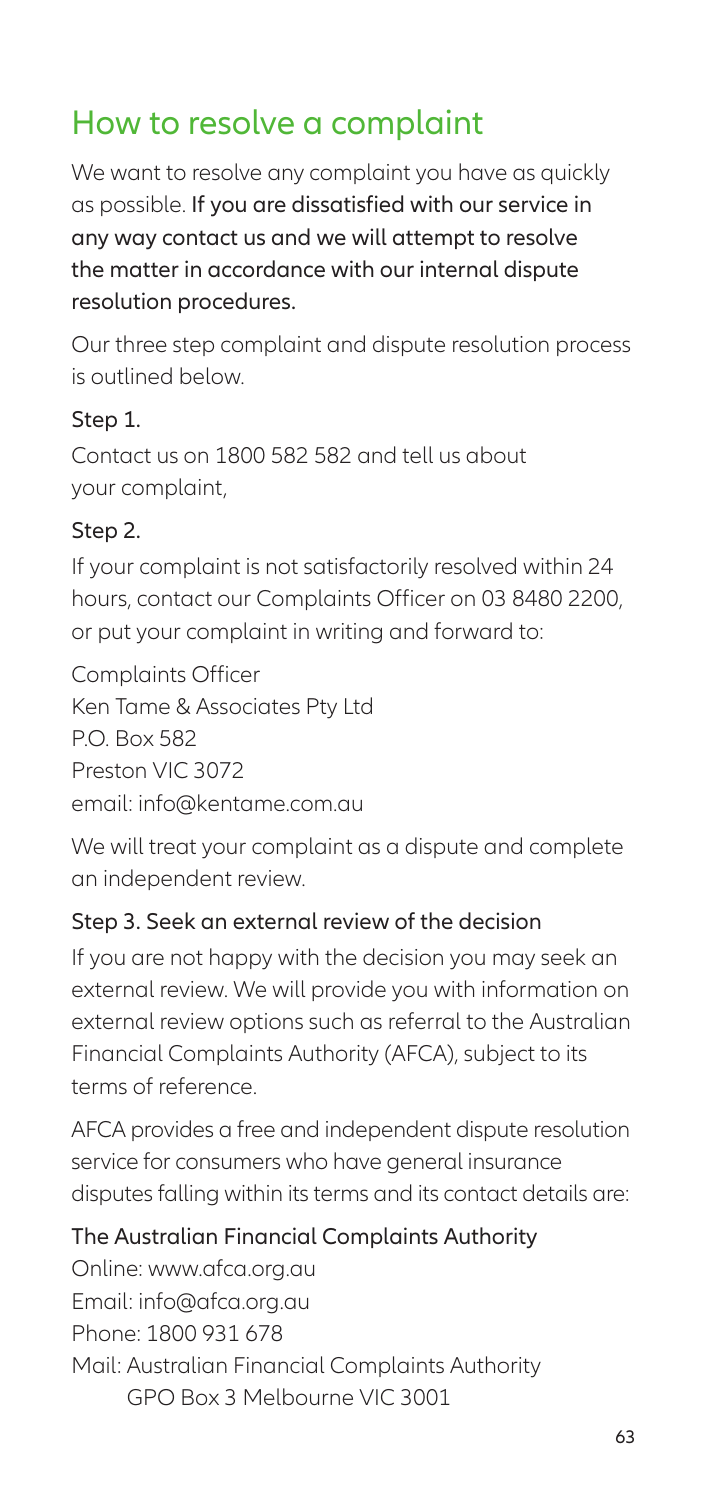### Privacy notice

At Ken Tame & Associates we give priority to protecting the privacy of your personal information. We do this by handling personal information in a responsible manner and in accordance with the *Privacy Act 1988 (Cth)*.

#### How we collect your personal information

We usually collect your personal information from you or a person acting with your consent. We may also collect it from our agents and service providers; other insurers and insurance reference bureaus; people who are involved in a claim or assist us in investigating or processing claims, including third parties claiming under your policy, witnesses and medical practitioners; third parties who may be arranging insurance cover for a group that you are a part of; law enforcement, dispute resolution, statutory and regulatory bodies; marketing lists and industry databases; and publicly available sources.

### Why we collect your personal information

We collect your personal information to enable us to provide our products and services, including to process and settle claims; make offers of products and services provided by us, our related companies, brokers, intermediaries, business partners and others that we have an association with that may interest you; and conduct market or customer research to determine those products or services that may suit you. You can choose not to receive product or service offerings from us (including product or service offerings from us on behalf of our business partners) or our related companies by calling the Allianz Direct Marketing Privacy Service Line on 1300 360 529, EST 8am-6pm Monday to Friday, or going to our website's Privacy section at www.kentame.com.au

If you do not provide your personal information we require, we may not be able to provide you with our services, including settlement of claims.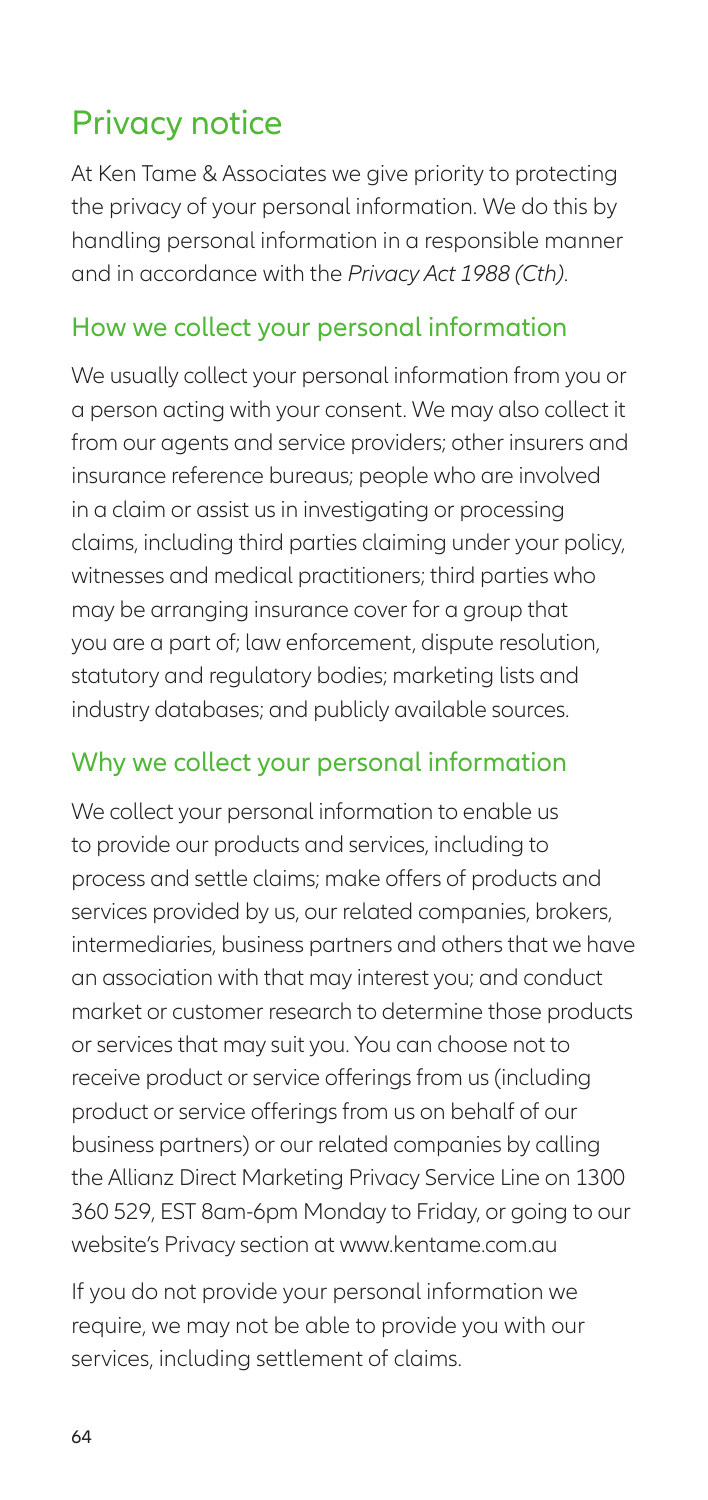### Who we disclose your personal information to

We may disclose your personal information to others with whom we have business arrangements for the purposes listed in the paragraph above or to enable them to offer their products and services to you. These parties may include insurers, intermediaries, reinsurers, insurance reference bureaus, related companies, our advisers, persons involved in claims, external claims data collectors and verifiers, parties that we have an insurance scheme in place with under which you purchased your policy (such as a financier or Recreational Vehicle manufacturer and/or dealer). Disclosure may also be made to government, law enforcement, dispute resolution, statutory or regulatory bodies, or as required by law.

#### Disclosure overseas

Your personal information may be disclosed to other companies in the Allianz Group, business partners, reinsurers and service providers that may be located in Australia or overseas. The countries this information may be disclosed to will vary from time to time, but may include Canada, Germany, New Zealand, United Kingdom, United States of America and other countries where the Allianz Group has a presence or engages subcontractors. We regularly review the security of our systems used for sending personal information overseas. Any information disclosed may only be used for the purposes of collection detailed above and system administration.

#### Access to your personal information and complaints

You may ask for access to the personal information we hold about you and seek correction by calling and asking for our Privacy Officer on 1800 582 582 EST 9am-5pm, Monday to Friday. Our Privacy Policy contains details about how you may make a complaint about a breach of the privacy principles contained in the *Privacy Act 1988 (Cth)* and how we deal with complaints. Our Privacy Policy is available at www.kentame.com.au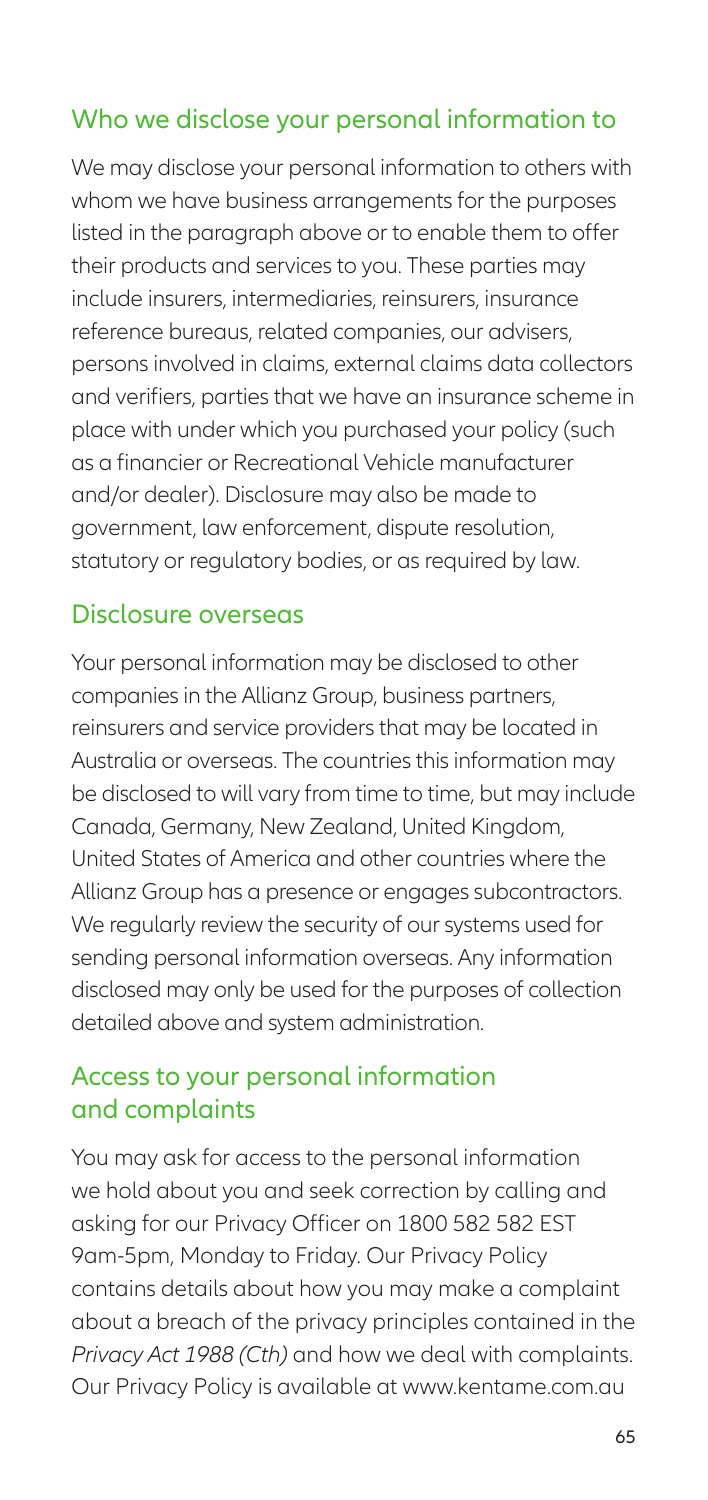### Telephone call recording

We may record incoming and/or outgoing telephone calls for training or verification purposes. Where we have recorded a telephone call, we can provide you with a copy at your request, where it is reasonable to do so.

#### Your consent

By providing us with personal information you and any other person you provide personal information for, consent to these uses and disclosures until you tell us otherwise. If you wish to withdraw your consent, including for things such as receiving information on products and offers by us or persons we have an association with, please contact us.

### General Insurance Code of Practice

The General Insurance Code of Practice was developed by the Insurance Council of Australia to further raise standards of practice and service across the insurance industry.

The Code Governance Committee (CGC) is an independent body that monitors and enforces insurers' compliance with the Code.

You can obtain more information on the Code of Practice and how it assists you by contacting us. Contact details are provided on the back cover of this PDS.

For more information on the Code Governance Committee (CGC) go to https://insurancecode.org.au/

# If this insurance has been issued through an insurance intermediary

If your policy has been issued through our agent, or a broker who is acting under a binder arrangement with us, then they are acting as our agent and not as your agent. If your policy has been issued by a broker, other than a broker acting under a binder arrangement with us, then the broker is acting as your agent.

Where this policy has been arranged through an intermediary, a commission is payable by us to them for arranging the insurance.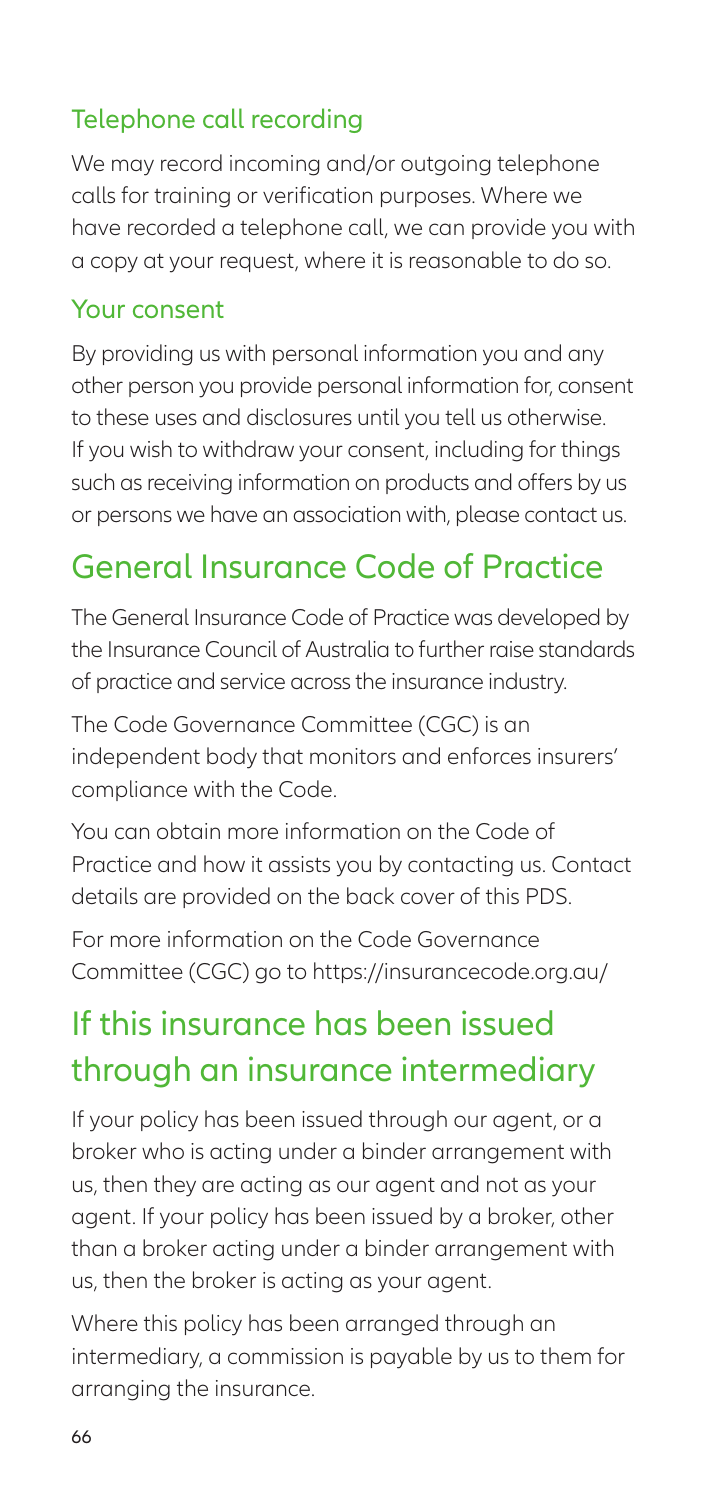# Financial Claims Scheme

In the unlikely event Allianz Australia Insurance Limited were to become insolvent and could not meet its obligations under the policy, a person entitled to claim may be entitled to payment under the Financial Claims Scheme. Access to the Scheme is subject to eligibility criteria. More information can be obtained from http://www.fcs.gov.au

# Updating this PDS

We may need to update this PDS from time to time if certain changes occur where required and permitted by law. We will issue you with a new PDS or a Supplementary PDS or other compliant document to update the relevant information except in limited cases. Where the information is not something that would be materially adverse from the point of view of a reasonable person considering whether to buy this insurance, We may issue you with notice of this information in other forms or keep an internal record of such changes (you can get a paper copy free of charge by contacting us using our details on the back cover of this PDS).

Other documents may form part of our PDS and the policy, for example schedules, Supplementary PDSs and/or endorsements. If they do, we will tell you before you enter into this policy and in the relevant document. We may also issue other documents forming part of our PDS and the policy where required or permitted by law.

# Phoning for assistance and confirmation of transactions

If you need to clarify any of the information contained in this policy wording, wish to confirm a transaction or you have any other queries regarding your insurance policy, please use the contact details on the back cover.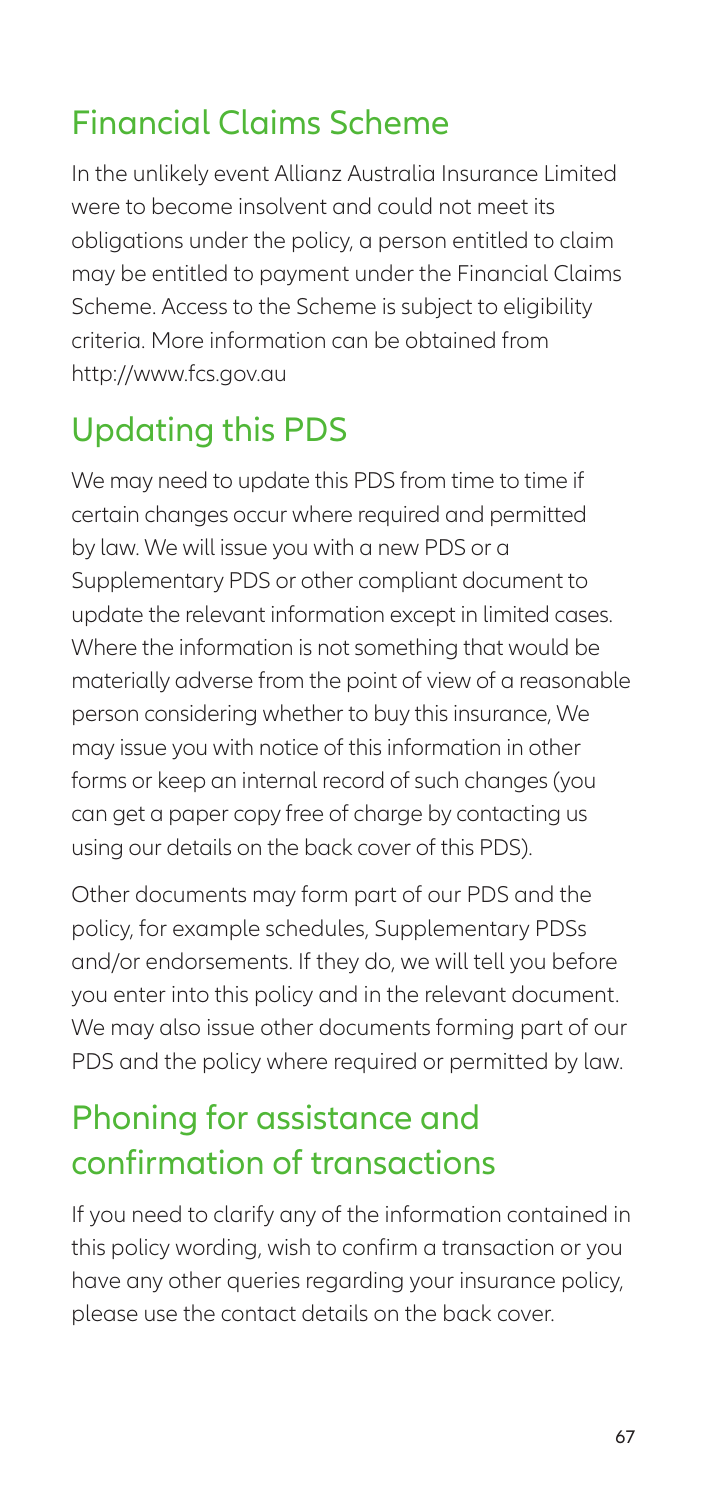This page has been left blank intentionally.